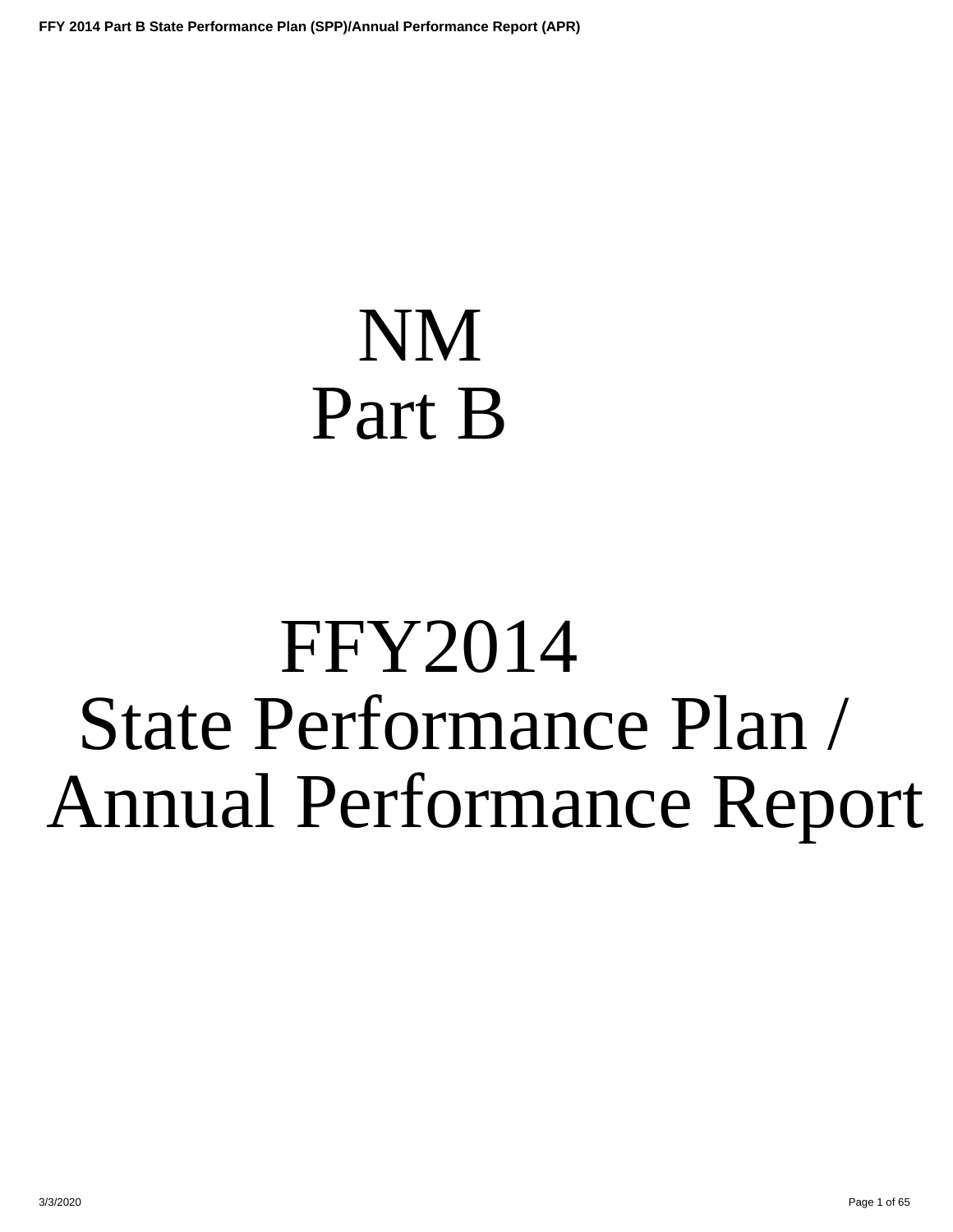## **Introduction to the State Performance Plan (SPP)/Annual Performance Report (APR)**

On June 30, 2015 the Office of Special Education and Rehabilitation services (OSEP) notified New Mexico that we received a determination of needs assistance for the second consecutive year in implementing the requirements of Part B of the IDEA. According to the New Mexico Part B results-driven accountability matrix for the state's determination, New Mexico missed the following elements;

- Percentage of 4th grade children with disabilities scoring at basic or above on the National Assessment of Educational Progress in math and reading.
- Percentage of 8th grade children with disabilities scoring at basic or above on the National Assessment of Educational Progress in math and reading.
- Percentage of children with disabilities who dropped out.
- Percentage of children with a disability who graduated with a regular high school diploma.

New Mexico missed the following Part B compliance indicators;

- $\bullet$  Indicator 11,12, and 13
- Longstanding LEA non-compliance

The State took specific actions against the LEAs identified with long standing noncompliance with Indicators 11, 12 and 13 for FFY 2010, FFY 2011, and FFY 2012 to assure that each LEA is correctly implementing 34 CFR §300.124(b) (i.e., achieved 100% compliance) based on a review of updated data such as data subsequently collected through on-site monitoring or a State data system; and has developed and implemented the IEP,unless the child is no longer within the jurisdiction of the LEA, consistent with OSEP Memo 09-02.

The LEAs had to complete an updated root cause analyses to determine the causes of the continued noncompliance. The LEAs were placed on corrective action plans (CAP) with specific strategies to address areas found in the root cause analyses. The length of time the problem existed along with the LEA's response to the issue was considered in each of the LEA's annual determination. As part of the LEA's corrective action plan, technical assistance was determined based on the indicators missed and the length of time the problem existed. The LEAs received technical assistance from the SEB, the National Technical Assistance Center (NTACT) (formerly known as the National Secondary Transition Technical Assistance Center (NSTTAC) and the Technical Assistance for Excellence in Special Education (TAESE) in order to address their individual needs. The LEAs were monitored through desk audits and onsite visits by the Special Education Bureau (SEB) staff in order to provide each LEA with technical assistance and professional development.

In addition, New Mexico sought technical assistance to address the states determination as needs assistance for the second consecutive year from NTACT and TAESE. NTACT provided direct support to each LEA that missed Indicator 13 during during the LEA Special Education Directors' Academy in August of 2015. NTACT is providing direct support to the SEB and LEAs as needed. TAESE is providing technical assistance for each LEA that was placed on a CAP due to their annual determination. LEAs were placed on a CAP with specific strategies to address areas identified in their root cause analyses. The length of time the problem existed along with the LEA's response to the issue was considered in the LEA's annual determination. LEAs continues to be monitored by SEB staff to provide them with technical assistance and professional development as needed. In addition, SEB staff have conducted on-site visits for audit compliance indicators as determined by each LEA's data.

The primary focus of the State's monitoring activities under 34 CFR § 300.600(b) must be on:

### Results

Improving educational results and functional outcomes for all students with disabilities; and

## **Compliance**

Ensuring that public agencies meet the program requirements under Part B of the Act, with particular emphasis on those requirements that are most closely related to improving the educational results for students with disabilities.

New Mexico's focuses on student performance outcomes and the compliance requirements of the IDEA. In addition, New Mexico takes into account the eight components of general supervision. New Mexico utilizes the ISEAS as an Accountability System Manual designed to provide the structure for the State and LEAs in the area of General Supervision. The ISEAS is the system that provides the assurances to OSEP that the State is carrying out its responsibilities, using quantifiable indicators in each of the priority areas listed below, and using such qualitative indicators as are needed to adequately measure performance and compliance in those areas which are listed below.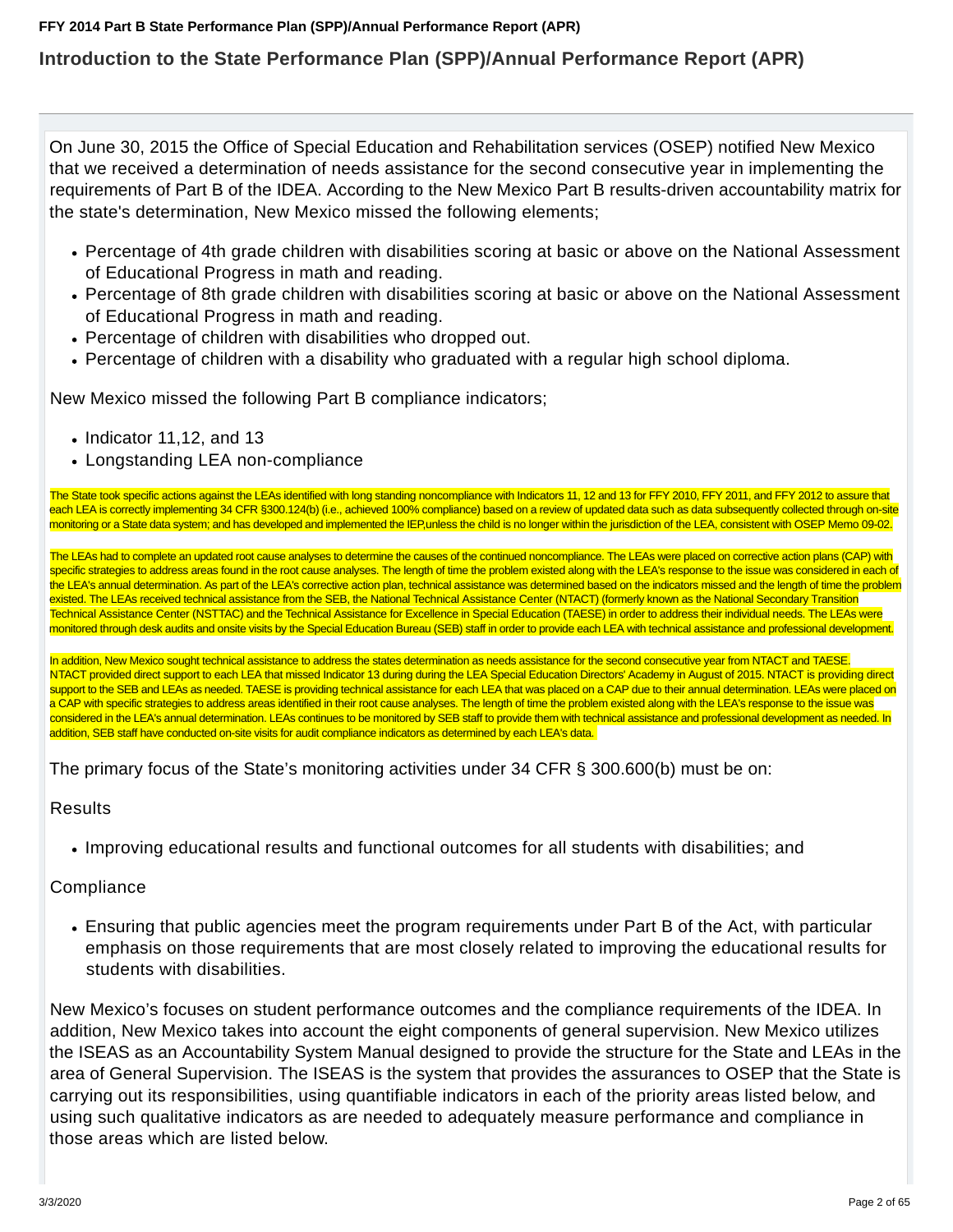- 1. Provision of Free Appropriate Public Education (FAPE) in the Least Restrictive Environment (LRE).
- 2. State exercise of General Supervision including, but not limited to: 1. Child Find; effective monitoring, the use of resolution meetings, mediation, and using these qualitative indicators to measure performance.
- Disproportionate representation of racial and ethnic groups in special education and related services, to 3. the extent that the representation is the result of inappropriate identification.

| <b>Attachments</b>        |                  |                    |                      |
|---------------------------|------------------|--------------------|----------------------|
|                           | <b>File Name</b> | <b>Uploaded By</b> | <b>Uploaded Date</b> |
| No APR attachments found. |                  |                    |                      |

In order to ensure consistent data across indicators, provide the number of districts in this field and the data will be loaded into the applicable indicator data tables.

#### 152

This data will be prepopulated in indicators B3A, B4A, B4B, B9, and B10.

#### **General Supervision System:**

The systems that are in place to ensure that IDEA Part B requirements are met, e.g., monitoring, dispute resolution, etc.

The State has a comprehensive guide on the provision of general supervision in accordance with the Individuals with Disabilities Education Act (IDEA). The State's system is entitled the Integrated Special Education Accountability System (ISEAS) and can be viewed at

http://ped.state.nm.us/ped/SEBdocuments/technical/ISEAS%20October%202016.pdf

The State's general supervision system consists of eight components:

- 1. State Performance Plan
- 2. Policies, Procedures, and the Effective Implementation
- 3. Data on Processes and Results
- 4. Targeted Technical Assistance and Professional Development
- 5. Effective Dispute Resolution
- 6. Integrated Monitoring Activities
- 7. Improvement, Corrections, Incentives and Sanctions
- 8. integrated Fiscal Accountability

The ISEAS describes in detail how the state implements the general supervision system that includes the eight components listed above.

According to the State's Integrated Special Education Accountability System (ISEAS), every LEA is monitored annually. All LEAs are desk-top monitored through the Student Teacher Accountability Reporting System (STARS) data warehouse on the SPP indicators. Data is submitted by the LEAs on the second Wednesdays of October, December and February and at the end of year. Procedures on how to validate State Performance Plan (SPP) indicators are described in detail in the ISEAS appendices. Desk-top monitoring also occurs for noncompliance identified through formal complaints and due process hearings. Mediation agreements are followed up on by staff and due process hearing resolution sessions are tracked and reviewed. SPP self-assessment tools are also used when monitoring LEAs.

SPP Indicator 13, secondary transition, requires additional student file data pertaining to the student's Individualized Education Program (IEP) to be reviewed by SEB staff utilizing the National Technical Assistance Center on Transition (NTACT) checklist. Initial indicator data are submitted into STARS and data are validated through a random selection of a reasonable sample of IEPs, for each LEA.

On-site monitoring occurs for LEAs assigned the determination of Needs Intervention. The State also completes on-site visits and monitoring when issues brought to the State's attention warrant it. LEAs' compliance were tracked and monitored through improvement plans or a Corrective Action Plan.

The Levels of Intervention are applied to LEAs based upon the annual determination assigned in accordance with 34 CFR Sec. 300.604. The Levels of Intervention Matrix is attached to this section.

#### **Attachments**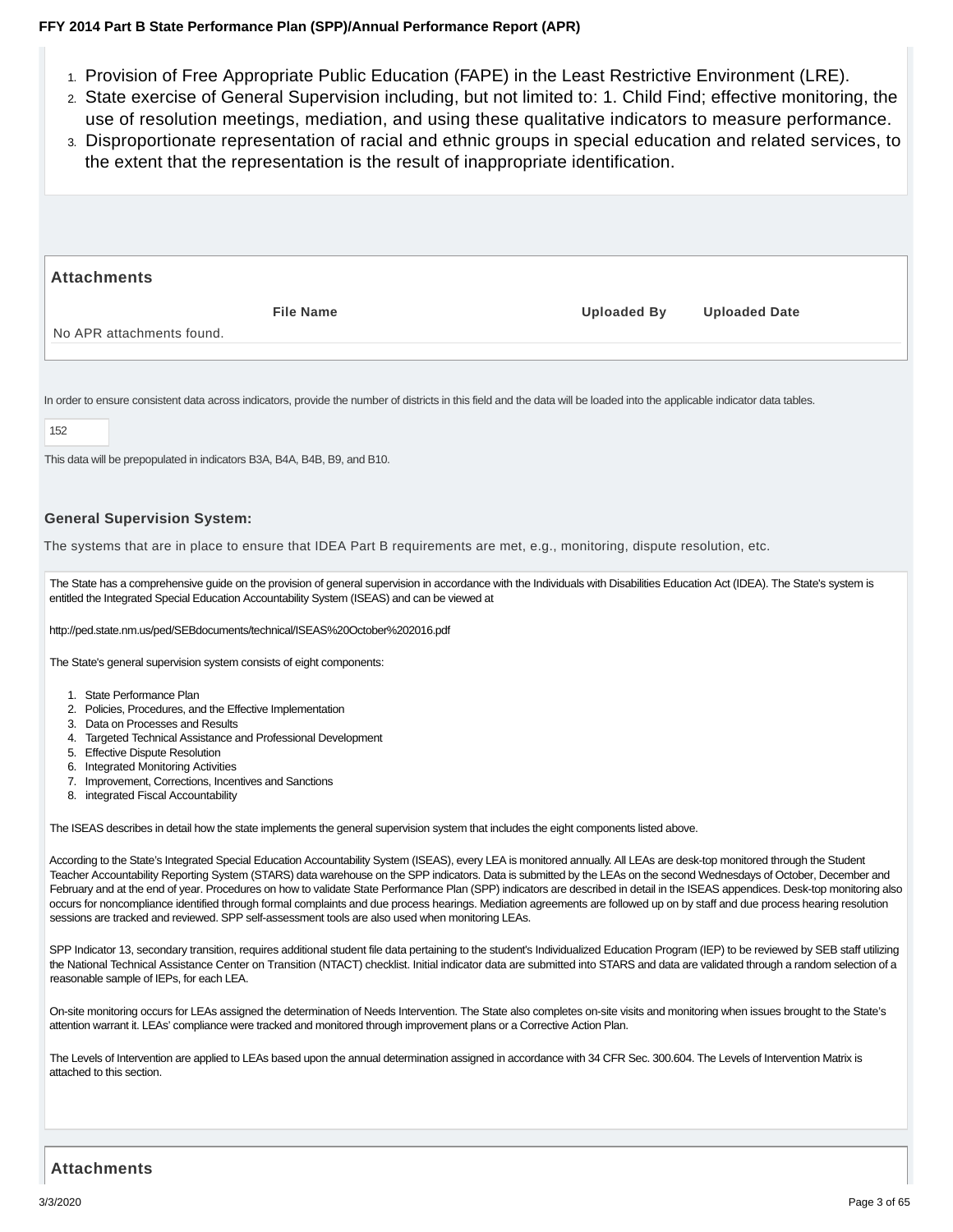| <b>File Name</b>                           | <b>Uploaded By</b> | <b>Uploaded Date</b> | Remove         |
|--------------------------------------------|--------------------|----------------------|----------------|
|                                            |                    |                      | $\overline{R}$ |
|                                            |                    |                      | е              |
| levels of intervention matrix jan 2015.pdf | Cathy Jones        |                      | m              |
|                                            |                    |                      | O              |
|                                            |                    |                      | v              |
|                                            |                    |                      | е              |
|                                            |                    |                      |                |
|                                            |                    |                      |                |

#### **Technical Assistance System:**

The mechanisms that the State has in place to ensure the timely delivery of high quality, evidenced based technical assistance and support to LEAs.

Targeted Technical Assistance

Compliance Data

The Integrated Monitoring Activities section of the ISEAS highlights the various data systems and activities used for monitoring of the LEAs. Those data systems and activities are used in the following manner:

- Improvement of program and systems operations
- Improved/Sustained compliance and improved performance
- Inform technical assistance and new initiatives

The data gathered through the various systems (monitoring, self-assessment, STARS, due process hearings and State complaints) are used to improve programs at the State level and the LEA level. Data are examined over time in order to have an understanding of what is happening and to determine if there are isolated problems or systemic issues. Correlations are drawn with multiple data points at the State level and LEA level.

The data from the data systems are used to ensure improved and sustained compliance. This is done through the correction of the individual cases of noncompliance (prong one) the review of updated data and information to ensure the LEA is implementing the specific regulatory requirements (prong two). The LEAs participation in the Root Cause Analysis identifies issues at the systems level that are addressed through strategies in the improvement plan or CAP in order to sustain performance.

Data from the State's data system is used to inform targeted technical assistance and professional development at the State level and at the LEA level. Section 618 data, SPP indicator data, dispute and alternative dispute data are used to provide the large scale professional development for the LEAs at the Directors' academies and the monthly webinars. This information is also used to develop technical assistance manuals or guidance documents.

LEA level data is examined by SEB staff to determine what type of targeted technical assistance is needed. The data examined includes the indicator data, self-assessments, root cause analysis and rubrics. The SEB staff works directly with the LEA on how to use data to inform decision making and the development of improvement strategies to be included in the EPSS or CAP. The level of collaboration and prescription depends on the LEA's annual determination.

Tiers of Interventions and Tiers of Sanctions are applied as part of the Targeted Technical Assistance System. The Tiers are attached to this section.

Although the majority of the targeted technical assistance focuses on compliance and the improvement of the State's and LEA's determination, the improvement of educational results and functional outcomes for all children with disabilities is also addressed.

#### Results Data

Graduation, drop-out, and post-school outcomes

If LEAs miss the targets for these indicators, they must include strategies in their EPSS or CAP. Targeted technical assistance can be provided through the Special Education Bureau, Regional Education Cooperative and the Utah State University Technical Assistance for Excellence in Special Education center. LEAs are referred to the National Technical Assistance Center on Transition (NTACT) and the National Post School Outcomes Center (NPSO).

#### Least Restrictive Environment (students aged 6 – 21)

If the LEA misses the target for the LRE indicator for students aged 6 - 21, they must include it in their improvement plan or CAP. The LEA examines its data to determine why the target was missed. Data is reviewed by grade level, school, disability, and race and ethnicity. The LEA also reviews individual IEPs to glean what is written in the LRE statements.

The state recommends an IEP form to address the LRE consideration. The following three questions must be answered when considering the LRE continuum:

- Explain why supplementary aids and services are not adequate to meet the student's needs in the general education class [34 CFR §300.320 (a)(4), and 34 CFR §300.114 1.  $(a)(2)(ii)!$
- 2. Explain how placement in a special education setting will be more advantageous in meeting student's needs [34 CFR §300.320 (a)(4)(iii)]:
- Explain why placement in a general education setting is reduced or limited and what is being done to reintegrate the student back to a general education setting [34 CFR 3. §300.320 (a)(5)]:

Preschool Least Restrictive Environment (students aged 3 – 5)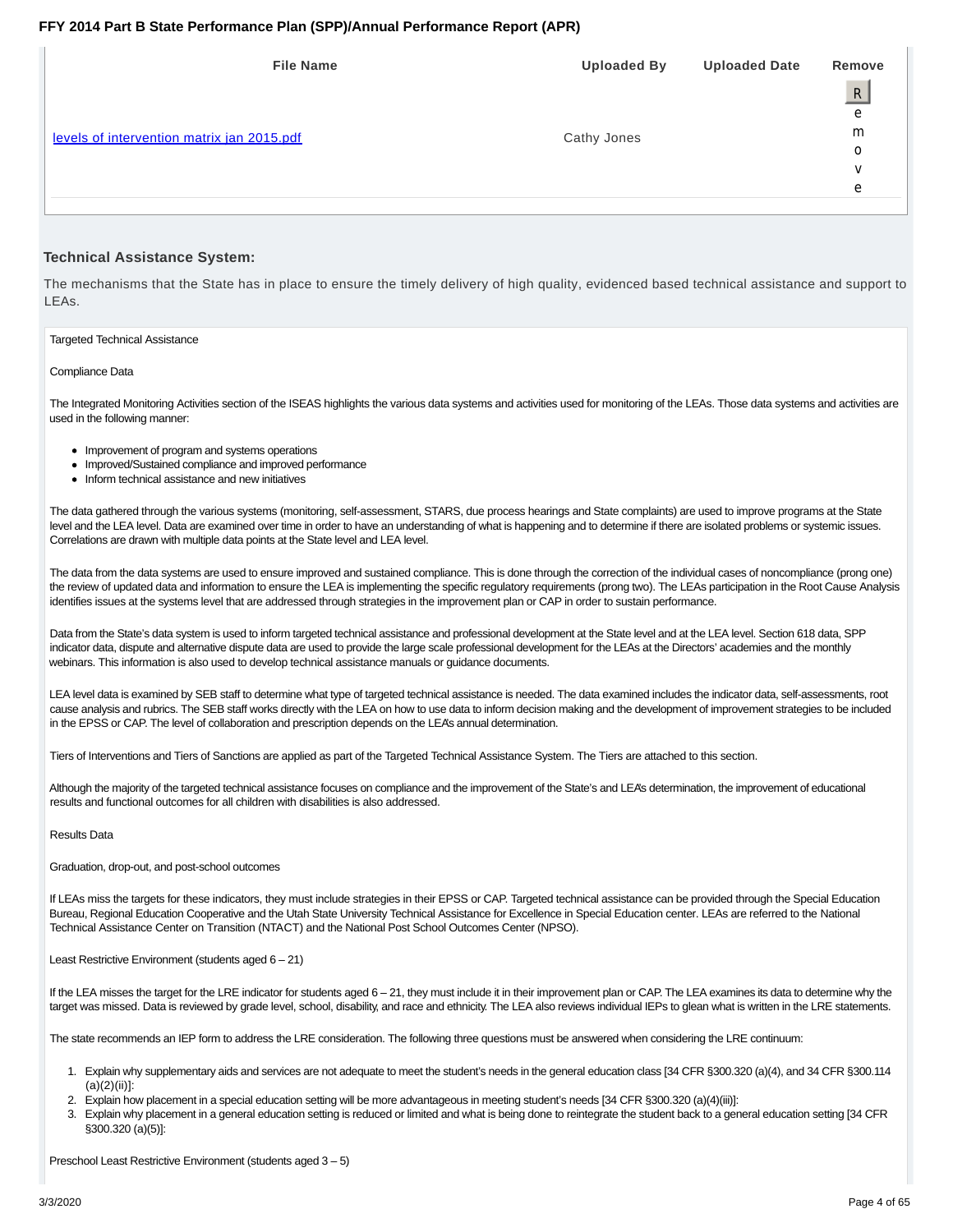Preschool data is also reviewed annually. LEAs are encouraged to increase the number of typically developing peers in the regular preschool settings. If the LEA has one of the State funded Pre-Kindergarten programs, LEAs are encouraged to consider four-year-olds with disabilities when enrolling students in their programs. The LEAs must answer the three questions above when considering the preschool LRE environment. This area is also addressed in the EPSS or CAP.

Preschool outcome data are collected on every student through a census data collection. The data is used to write IEP goals. The data is entered into STARS by the students' unique identification number, and can be accessed by the LEA for future use and planning.

LEAs are referred to the National Early Childhood Technical Assistance Center (NECTAC) for promising and evidence based practices.

| <b>Attachments</b>                             |                |                    |                      |              |
|------------------------------------------------|----------------|--------------------|----------------------|--------------|
|                                                |                | <b>Uploaded By</b> | <b>Uploaded Date</b> | Remove       |
|                                                |                |                    |                      | $\mathsf{R}$ |
|                                                |                |                    |                      | e            |
| <b>File Name</b><br>tiers of intervention.docx |                |                    |                      | m            |
|                                                | Michael Lovato |                    | 0                    |              |
|                                                |                |                    |                      | V            |
|                                                |                |                    |                      | e            |
|                                                |                |                    |                      |              |

#### **Professional Development System:**

The mechanisms the State has in place to ensure that service providers have the skills to effectively provide services that improve results for students with disabilities.

Data from the State's data system are used to inform targeted technical assistance and professional development at the State level and at the LEA level. Section 618 data, SPP indicator data, dispute and alternative dispute data are used to provide the large scale professional development for the LEAs at the Directors' academies and the monthly webinars. This information is also used to development technical assistance manuals or guidance documents.

Each year the LEA special education directors and coordinators are surveyed and asked to identify their professional development needs. Data from these surveys along with data from the State's monitoring system are utilized to develop the State's professional development system. Mandatory webinars or trainings are provided when updates are provided to federal and state laws. Two face-to-face and one virtual academy are provided annually with the assistance and support of the Regional Education Cooperative (REC) and the New Mexico Coalition of Administrators of Special Education (NMCASE). Monthly webinars are presented by the special education bureau staff with the support of the REC. All webinars are archived for further use at the State or LEA level. On-line modules for teachers and principals that are funded by the state are provided on the REC's website. The Special Education Bureau provides financial support to NMCASE to assist them with the mentoring program for new special education directors. Funding for professional development and technical assistance is provided in accordance with 34 CFR Sec. 300.704(b)(4)(ii). Full inclusion seminar for preschool staff was provided in December of 2015 to provide direct technical assistance to schools in order to assure that inclusion services are being offered. In addition the special education bureau has contracted with the University of New Mexico to provide coaching to schools throughout the state to provide direct support and mentor ship to teachers and administrators.

Individual LEAs can be provided additional professional development as needed in accordance with the Levels of Intervention, Tiers of Intervention and Tiers of Sanctions. This is determined by district's data from the indicators, root cause analysis, self-assessments, review of policies, procedures and practices, dispute resolution and alternative dispute resolution.

Section 616(a)(2) of the IDEA requires that the primary focus of IDEA monitoring be on improving educational results and functional outcomes for children with disabilities, and ensuring that States meet the IDEA program requirements.

Many of the indicators in the State Performance Plan (SPP) focus on compliance with the IDEA. Indicators 4a, 4b, 9, 10, 11, 12, and 13 measure the State's and LEA's compliance with specific IDEA regulations. As part of the Results Driven Accountability (RDA) Framework, indicator 17, State Systemic Improvement Plan (SSIP) is related to SPP indicator 3 and focuses on improving reading growth rates of students with disabilities in grades K-3. Detailed information and results about the SSIP will be located under indicator 17 of this report which is required to be submitted no later than April 1, 2016.

| <b>Attachments</b>                                                                                          |                    |                      |
|-------------------------------------------------------------------------------------------------------------|--------------------|----------------------|
| <b>File Name</b><br>No APR attachments found.                                                               | <b>Uploaded By</b> | <b>Uploaded Date</b> |
| Stakeholder Involvement: papply this to all Part B results indicators                                       |                    |                      |
| The mechanism for soliciting broad stakeholder input on targets in the SPP, including revisions to targets. |                    |                      |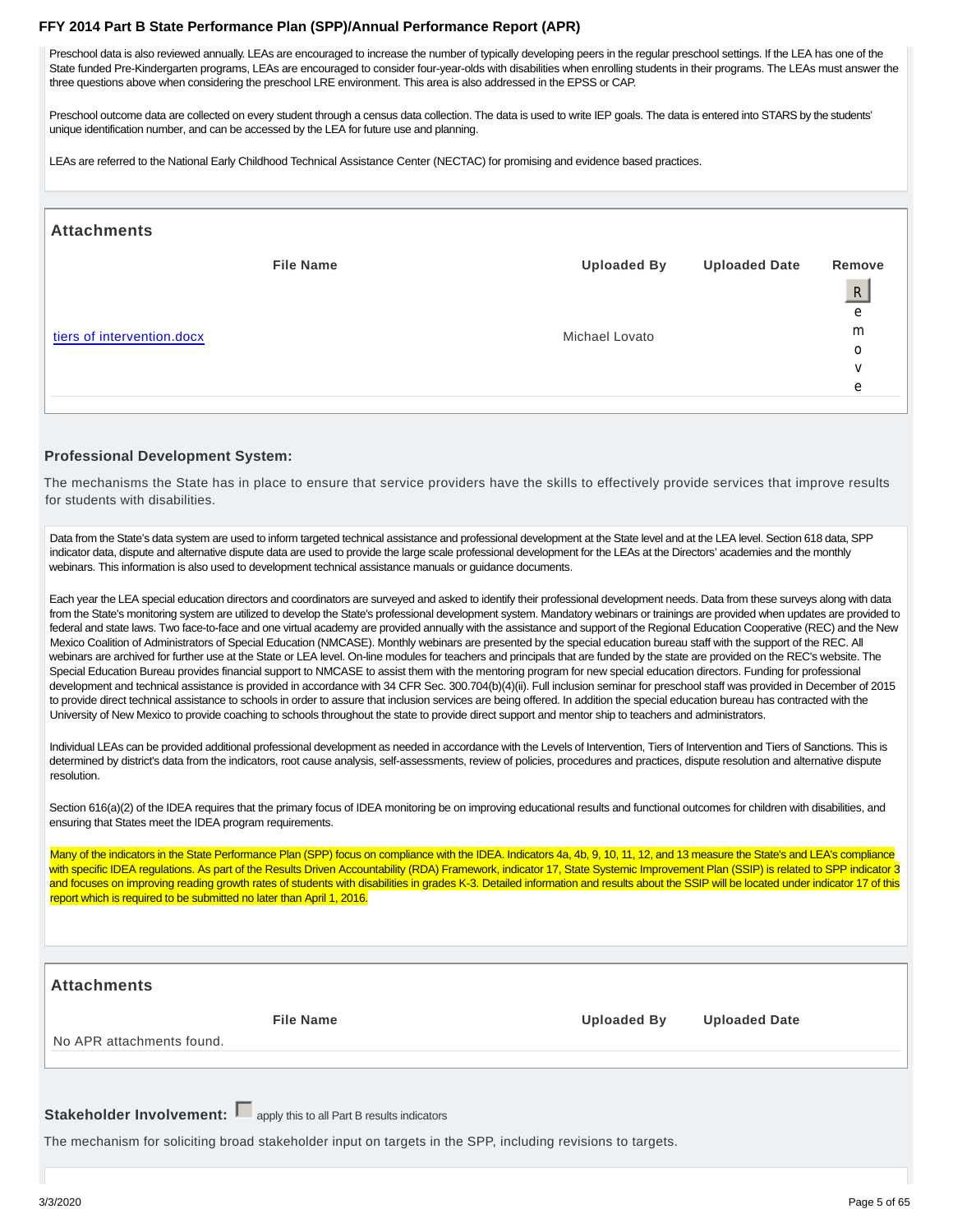<span id="page-5-0"></span>On December 3<sup>rd</sup> and 4<sup>th</sup>, 2015 State Performance Plan and Annual Performance Report indicator data were presented to the State's Individuals with Disabilities Education Act State Advisory Panel. The panel members had the opportunity to review FFY 14 (July 1, 2014 – June 30, 2015) data and the State's progress or slippage by each indicator. After the FFY 14 data was reviewed, the advisory panel provided input and set targets for the results targets for FFY 14 through FFY 18. The FFY 14 data and proposed targets set by the State Advisory Panel were presented to the Local Education Agency, State Charter Schools and the Regional Education Cooperative Directors on January 26, 2016. The Directors had the opportunity to provide feedback on the targets during the presentation. Both stakeholder groups had the opportunity to provide final feedback on the targets through January 29, 2016.

At the State's IDEA Advisory Panel on December 4<sup>th</sup> and 5<sup>th</sup>, 2015, the panel gave input on the State Systemic Improvement Plan (SSIP) indicator 17. Further detail will be submitted with indicator 17 on April 1, 2016. The IDEA Panel again adopted "Improving Reading Growth Rates" as one of its goals for the 2015-2016 school year and required an annual report on the New Mexico Real Results program.

#### **Attachments**

**File Name Uploaded By Uploaded Date**

No APR attachments found.

#### **Reporting to the Public:**

How and where the State reported to the public on the FFY 2013 performance of each LEA located in the State on the targets in the SPP/APR as soon as practicable, but no later than 120 days following the State's submission of its FFY 2013 APR, as required by 34 CFR §300.602(b) (1)(i)(A); and a description of where, on its Web site, a complete copy of the State's SPP, including any revision if the State has revised the SPP that it submitted with its FFY 2013 APR in 2015, is available.

A copy of the PDF version of the FFY 2014 State Performance Plan (SPP) and Annual Performance Report (APR) downloaded from the GRADS 360 site will be posted on the Special Education Bureau's homepage at http://ped.state.nm.us/SEB/index.html.

On December 3rd and 4th, 2015 the State's Individuals with Disabilites Education Act State advisory Panel reviewed and set targets for indicators 5, 7, 8, FFY 2013 SPP submitted in 2015.

The performance of each LEA located in the State on the targets in the FFY 2014 SPP/APR and previous years as required by 34 CFR Sec. 300.602(b)(1)(i)(A) are located at http://ped.state.nm.us/SEB/data/index.html.

#### **Attachments**

No APR attachments found.

**File Name Uploaded By Uploaded Date**

## **Actions required in FFY 2013 response**

None

#### **OSEP Response**

The State's determinations for both 2014 and 2015 were Needs Assistance. Pursuant to section 616(e)(1) of the IDEA and 34 C.F.R. § 300.604(a), OSEP's June 30, 2015 determination letter informed the State that it must report with its FFY 2014 SPP/APR submission, due February 1, 2016, on: (1) the technical assistance sources from which the State received assistance; and (2) the actions the State took as a result of that technical assistance. The State provided the required information.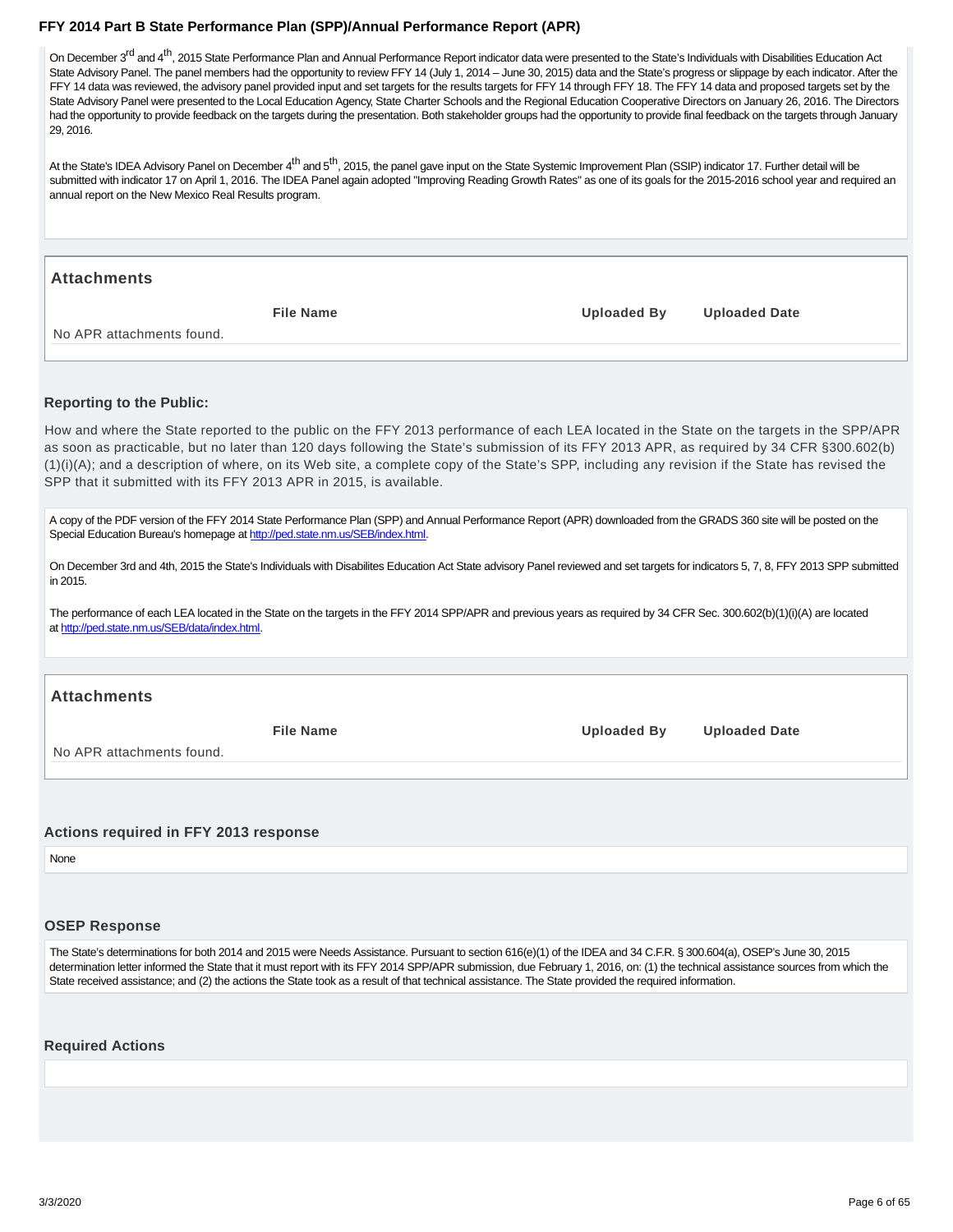## **Indicator 1: Graduation**

#### Monitoring Priority: FAPE in the LRE

**Results indicator: Percent of youth with IEPs graduating from high school with a regular diploma. (20 U.S.C. 1416 (a)(3)(A))**

#### **Historical Data**

Baseline Data: 2011

| <b>FFY</b>                                                                       | 2004 | 2005   | 2006   | 2007   | 2008   | 2009   | 2010   | 2011   | 2012   | 2013   |
|----------------------------------------------------------------------------------|------|--------|--------|--------|--------|--------|--------|--------|--------|--------|
| Target $\geq$                                                                    |      |        | 70.00% | 78.00% |        | 57.00% | 67.00% | 69.00% | 71.80% | 71.80% |
| Data                                                                             |      | 58.00% | 52.10% | 53.60% | 53.10% | 57.60% | 36.40% | 50.50% | 56.00% | 60.08% |
| Gray - Data Prior to Baseline<br>Key:<br>Yellow - Baseline<br>Blue - Data Update |      |        |        |        |        |        |        |        |        |        |

#### **FFY 2014 - FFY 2018 Targets**

| <b>FFY</b>    | 2014   | 2015   | 2016   | 2017   | 2018   |
|---------------|--------|--------|--------|--------|--------|
| Target $\geq$ | 73.70% | 75.60% | 77.40% | 79.30% | 81.20% |

Key:

#### **Targets: Description of Stakeholder Input**

The indicator data were presented to the State's IDEA Advisory Panel on December 3-4, 2015. The same information was presented to the Local Education Agency, State Charter Schools and Regional Education Cooperative Directors on January 26, 2016. Both groups had the opportunity to provide input on the measurable improvement activities. The targets utilized through FFY 2014 are aligned with the Elementary and Secondary Education Act (ESEA) targets and cannot be changed.

#### **Prepopulated Data**

| <b>Source</b>                                                                                                                     | <b>Date</b> | <b>Description</b>                                                 | <b>Data</b> | <b>Overwrite Data</b> |
|-----------------------------------------------------------------------------------------------------------------------------------|-------------|--------------------------------------------------------------------|-------------|-----------------------|
| SY 2013-14 Cohorts for<br><b>Regulatory Adjusted-Cohort</b><br><b>Graduation Rate (EDFacts file</b><br>spec C151; Data group 696) | 12/2/2015   | Number of youth with IEPs graduating with a regular diploma        | 1,818       |                       |
| SY 2013-14 Cohorts for<br><b>Regulatory Adjusted-Cohort</b><br><b>Graduation Rate (EDFacts file</b><br>spec C151; Data group 696) | 12/2/2015   | Number of youth with IEPs eligible to graduate                     | 3.218       | null                  |
| SY 2013-14 Regulatory Adjusted<br><b>Cohort Graduation Rate</b><br>(EDFacts file spec C150; Data<br>group 695)                    | 12/2/2015   | 2012-13 Regulatory four-year adjusted-cohort graduation rate table | 56.49%      | Calculate             |

#### **FFY 2014 SPP/APR Data**

| Number of youth with IEPs in the current<br>year's adjusted cohort graduating with a<br>requiar diploma | Number of youth with IEPs in the<br>current year's adjusted cohort<br>eligible to graduate | <b>FFY 2013</b><br><b>Data</b> | <b>FFY 2014</b><br><b>Target</b> | <b>FFY 2014</b><br><b>Data</b> |
|---------------------------------------------------------------------------------------------------------|--------------------------------------------------------------------------------------------|--------------------------------|----------------------------------|--------------------------------|
| 1.818                                                                                                   | 3.218                                                                                      | 60.08%                         | 73.70%                           | 56.49%                         |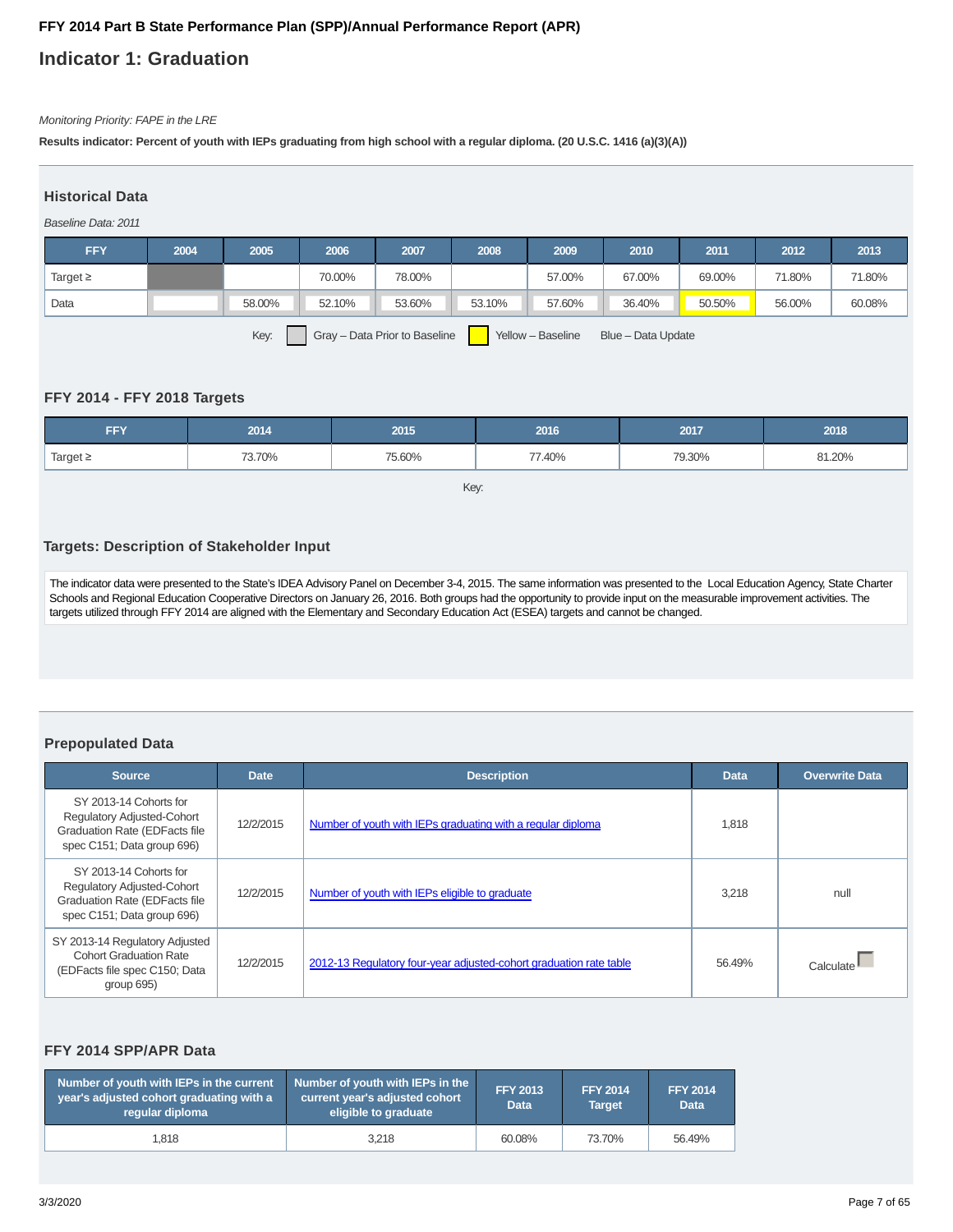#### **Explanation of Slippage**

In the FFY 2013 APR, data was provided for those students who graduated with a regular diploma. In FFY 2013, using 12-13 data, 60.08% students with IEPs graduated with a regular diploma. In FFY 2014, using 13-14 data, 56.49% of students with IEPs (excluding gifted education) graduated with a regular diploma. Comparing these two cohort graduation rates, the State experienced slippage of 3.59% and did not meet the ESEA target of 73.70%. The slippage noted is consistent with the overall graduation rate for the state of New Mexico. In FFY 2013, using 12-13 data, New Mexico overall cohort graduation rate was 70.3%. In FFY 2014, using 13-14 data, New Mexico overall cohort graduation rate was 69.3%. Comparing these two cohort graduation rates, overall the State of New Mexico experienced slippage of 1.0%. The special education slippage is overall consistent with the slippage with the overall graduation rate for the state of New Mexico.

#### **Graduation Conditions Field**

Provide the four-year graduation cohort rate. The four-year graduation rate follows a cohort, or a group of students, who begin as first-time 9th graders in a particular school year and who graduate with a regular high school diploma in four years or less. An extended-year graduation rate follows the same cohort of students for an additional year or years. The cohort is "adjusted" by adding any students transferring into the cohort and by subtracting any students who transfer out, emigrate to another country, or die during the years covered by the rate.

Under 34 C.F.R. §200.19(b)(1)(iv), a "regular high school diploma" means the standard high school diploma awarded to students in a State that is fully aligned with the State's academic content standards and does not include a GED credential, certificate of attendance, or any alternative award. The term "regular high school diploma" also includes a "higher diploma" that is awarded to students who complete requirements above and beyond what is required for a regular diploma.

The four-year graduation rate follows a cohort, or a group of students, who begin as first-time 9th graders in a particular school year and who graduate with a regular high school diploma in four years or less. An extended-year graduation rate follows the same cohort of students for an additional year or years. The cohort is "adjusted" by adding any students transferring into the cohort and by subtracting any students who transfer out, immigrate to another country, or die during the years covered by the rate.

Graduation requirements 23-13-1.1 NMSA 1978 (standard option) are:

A. At the end of grades eight through eleven, each student shall prepare an interim next-step plan that sets forth the coursework for the grades remaining until high school graduation. Each year's plan shall explain any differences from previous interim next-step plans shall be filed with the principal of the student's high school and shall be signed by the student, the student's parent and the student's guidance counselor or other school official charged with coursework planning for the student.

B. Each student must complete a final next-step plan during the senior year and prior to graduation. The plan shall be filed with the principal of the student's high school and shall be signed by the student, the student's parent and the student's guidance counselor or other school official charged with coursework planning for the student.

C. An individualized education program that meets the requirements of Subsections A and B of this section and that meets all applicable transition and procedural requirements of the federal Individuals with Disabilities Education Act for a student with a disability shall satisfy the next-step plan requirements of this section for that student.

D. local school board shall ensure that each high school student has the opportunity to develop a next-step plan based on reports of college and workplace readiness assessments, as available, and other factors and is reasonably informed about:

curricular and course options, including honors or advanced placement courses, dual-credit courses, distance learning courses, career clusters, pre-apprenticeship programs or remediation programs that the college and workplace readiness assessments indicate to be appropriate;

(1) opportunities available that lead to different post-high-school options; and

(2) alternative opportunities available if the student does not finish a planned curriculum.

E. The secretary shall:

(1) establish specific accountability standards for administrators, counselors, teachers and school district staff to ensure that every student has the opportunity to develop a next-step plan;

(2) promulgate rules for accredited private schools in order to ensure substantial compliance with the provisions of this section;

(3) monitor compliance with the requirements of this section; and

(4) compile such information as is necessary to evaluate the success of next-step plans and report annually, by December 15, to the legislative education study committee and the governor.

F. Once a student has entered ninth grade, the graduation requirements shall not be changed for that student from the requirements specified in the law at the time the student entered ninth grade.

G. Successful completion of a minimum of twenty-four units aligned to the state academic content and performance standards shall be required for graduation. These units shall be as follows:

(1) four units in English, with major emphasis on grammar and literature;

(2) three units in mathematics, at least one of which is equivalent to the algebra 1 level or higher;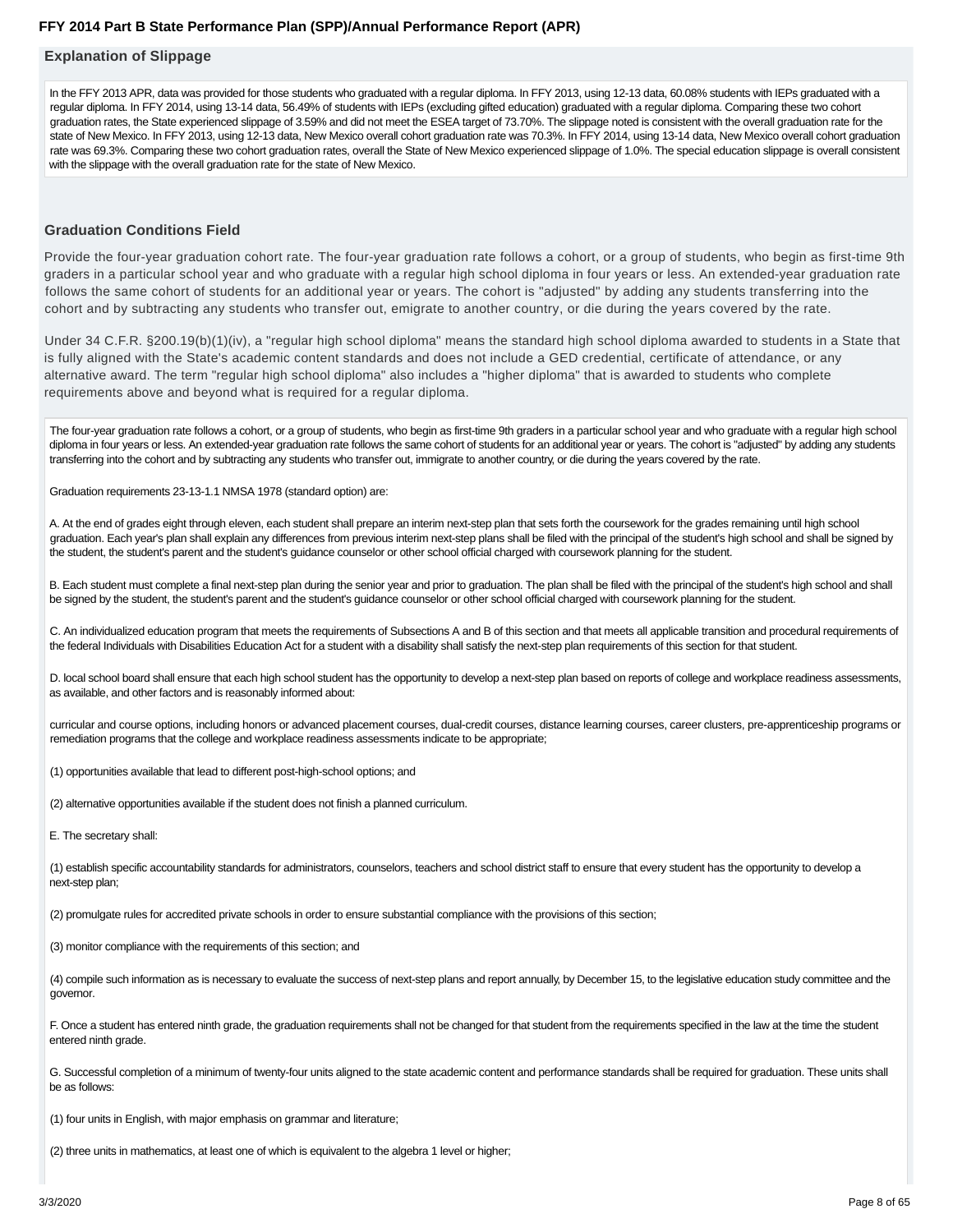(3) three units in science, two of which shall have a laboratory component;;

(4) three units in social science, which shall include United States history and geography, world history and geography and government and economics;

(5) one unit in physical education;

(6) one unit in a career cluster course; workplace readiness or a language other than English;

(7) one-half unit in New Mexico history for students entering the ninth grade beginning in the 2005-2006 school year; and

(8) nine elective units and seven and one-half elective units for students entering the ninth grade in the 2005-2006 school year that meet department content and performance standards. Student service learning shall be offered as an elective. Financial literacy shall be offered as an elective. Pre-apprenticeship programs may be offered as electives. Media literacy may be offered as an elective.

H. For students entering the ninth grade beginning in the 2009-2010 school year, at least one of the units required for graduation shall be earned as an advanced placement or honors course, a dual-credit course offered in cooperation with an institution of higher education or a distance learning course.

I. The department shall establish a procedure for students to be awarded credit through completion of specified career technical education courses for certain graduation requirements.

J. Successful completion of the requirements of the New Mexico diploma of excellence shall be required for graduation for students entering the ninth grade beginning in the 2009-2010 school year. Successful completion of a minimum of twenty-four units aligned to the state academic content and performance standards shall be required to earn a New Mexico diploma of excellence. These units shall be as follows:

(1) four units in English, with major emphasis on grammar, nonfiction writing and literature;

(2) four units in mathematics, of which one shall be the equivalent to or higher than the level of algebra 2, unless the parent submitted written, signed permission for the student to complete a lesser mathematics unit; and provided that a financial literacy course that meets state mathematics academic content and performance standards shall qualify as one of the four required mathematics units;

(3) three units in science, two of which shall have a laboratory component;

(4) three and one-half units in social science, which shall include United States history and geography, world history and geography, government and economics and one-half unit of New Mexico history;

(5) one unit in physical education, as determined by each school district, which may include a physical education program that meets state content and performance standards or participation in marching band, junior reserve officers' training corps or interscholastic sports sanctioned by the New Mexico activities association or any other co-curricular physical activity;

(6) one unit in one of the following: a career cluster course, workplace readiness or a language other than English; and

(7) seven and one-half elective units that meet department content and performance standards. Student service learning shall be offered as an elective. Financial literacy shall be offered as an elective. Pre-apprenticeship programs may be offered as electives. Media literacy may be offered as an elective.

K. For students entering the eighth grade in the 2012-2013 school year, a course in health education is required prior to graduation. Health education may be required in either middle school or high school, as determined by the school district. Each school district shall submit to the department by the beginning of the 2011-2012 school year a health education implementation plan for the 2012-2013 and subsequent school years, including in which grade health education will be required and how the course aligns with department content and performance standards. Health education shall include age appropriate sexual abuse and assault awareness and prevention training that meet department standards developed in consultation with the federal centers for disease control and prevention that are based on evidence-based methods that have proven to be effective.

L. Final examinations shall be administered to all students in all classes offered for credit.

M. Until July 1, 2010, a student who has not passed a state graduation examination in the subject areas of reading, English, mathematics, writing, science and social science shall not receive a high school diploma. The state graduation examination on social science shall include a section on the constitution of the United States and the constitution of New Mexico. If a student exits from the school system at the end of grade twelve without having passed a state graduation examination, the student shall receive an appropriate state certificate indicating the number of credits earned and the grade completed. If within five years after a student exits from the school system the student takes and passes the state graduation examination, the student may receive a high school diploma. Any student passing the state graduation examination and completing all other requirements within five years of entering ninth grade, including a final summer session if completed by August 1, may be counted by the school system in which the student is enrolled as a high school graduate for the year in which completion and examination occur.

N. Beginning with the 2010-2011 school year, a student shall not receive a New Mexico diploma of excellence if the student has not demonstrated competence in the subject areas of mathematics, reading and language arts, writing, social studies and science, including a section on the constitution of the United States and the constitution of New Mexico, based on a standards-based assessment or assessments or a portfolio of standards-based indicators established by the department by rule. The standards-based assessments required in Section 22-2C-4 NMSA 1978 may also serve as the assessment required for high school graduation. If a student exits from the school system at the end of grade twelve without having satisfied the requirements of this subsection, the student shall receive an appropriate state certificate indicating the number of credits earned and the grade completed. If within five years after a student exits from the school system the student satisfies the requirement of this subsection, the student may receive a New Mexico diploma of excellence. Any student satisfying the requirements of this subsection and completing all other requirements within five years of entering ninth grade, including a final summer session if completed by August 1, may be counted by the school system in which the student is enrolled as a high school graduate for the year in which all requirements are satisfied.

O. As used in this section:

(1) "final next-step plan" means a next-step plan that shows that the student has committed or intends to commit in the near future to a four-year college or university, a two-year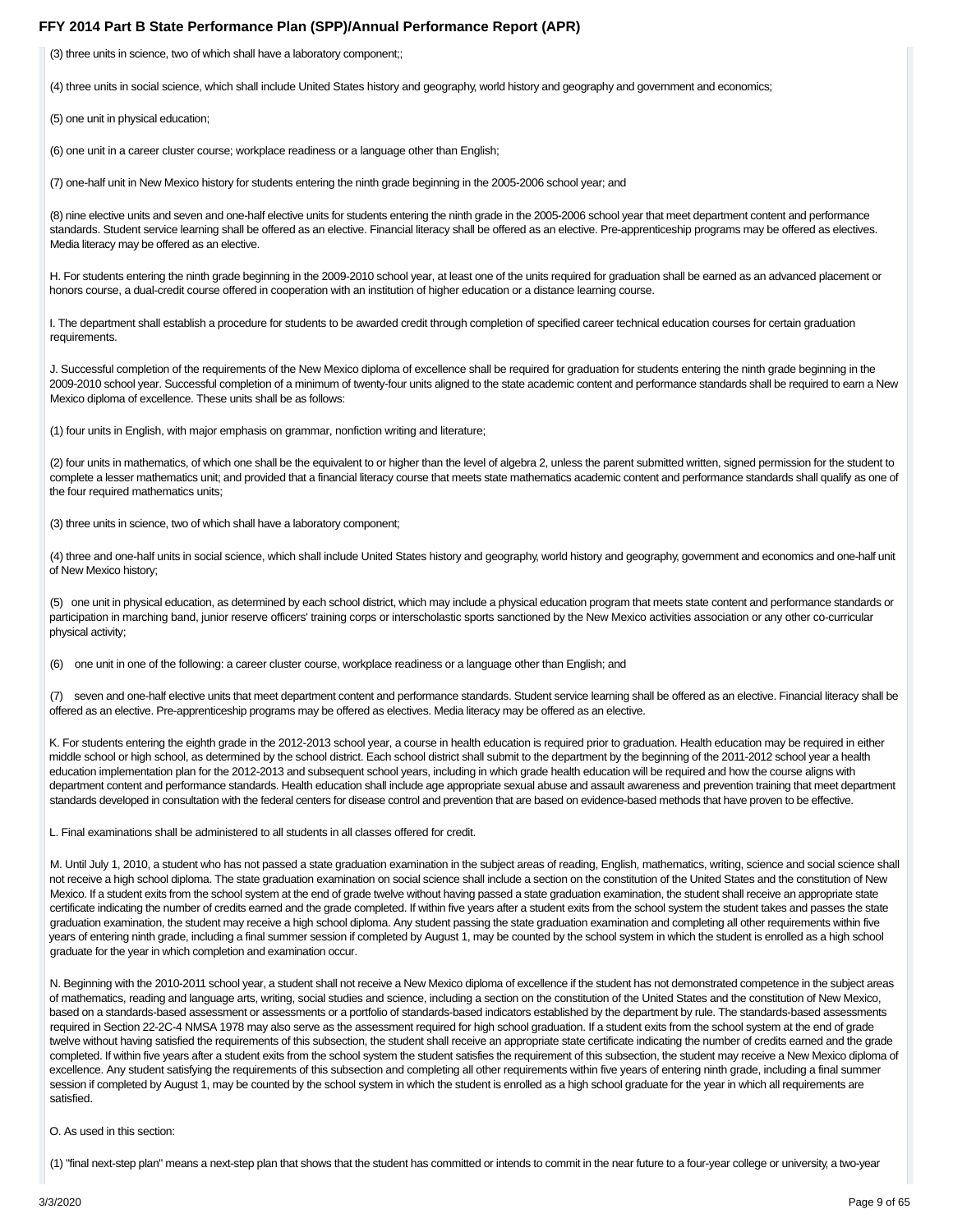college, a trade or vocational program, an internship or apprenticeship, military service or a job;

(2) "interim next-step plan" means an annual next-step plan in which the student specifies post-high school goals and sets forth the coursework that will allow the student to achieve those goals; and

(3) "next-step plan" means an annual personal written plan of studies developed by a student in a public school or other state supported school or institution in consultation with the student's parent and school counselor or other school official charged with coursework planning for the student that includes one or more of the following:

(a) advanced placement or honors courses;

(b) dual-credit courses offered in cooperation with an institution of higher education;

(c) distance learning courses;

(d) career-technical courses; and

(e) pre-apprenticeship programs.

P. The secretary may establish a policy to provide for administrative interpretations to clarify curricular and testing provisions of the Public School Code.

Graduation Requirements under Subsection J(13) 6.29.1.9 NMAC (career and ability options) are:

Graduation requirements for issuance of a conditional certificate of transition for students with an IEP. The development of a program of study and the granting of a diploma, or use of a conditional certificate of transition in the form of a continuing or transition individualized educational program (IEP) for students receiving special education services, includes the following governing principles:

(a) The IEP team is responsible for determining whether the student has completed a planned program of study based on the student's strengths, interests, preferences, identified educational and functional needs and long-term educational or occupational goals, making the student eligible to receive either a diploma or a conditional certificate of transition. A conditional certificate of transition allows the student to participate in graduation activities. If a student receives a conditional certificate of transition, the student shall then return to the program specified in the IEP to complete the student's secondary program and meet the requirements for a diploma. In addition, all IEPs shall provide a description of how the student's progress toward meeting annual goals and graduation requirements will be measured, and at what intervals progress will be reported to parents or guardians. A student shall be awarded a diploma upon completion of a planned program of study that meets the requirements of paragraph (b).

(b) A student may be awarded a diploma (Section 22-13-1.1 NMSA 1978) using any of the following programs of study described in (i) through (iii). All IEP team discussion points and decisions identified herein, including the identification of the student's program of study and any student or parent proposals accepted or rejected by the IEP team (if the student has not reached the age of majority), shall be documented on the student's IEP and in the prior written notice (PWN) of proposed action.

(i) A standard program of study is based upon meeting or exceeding all requirements for graduation based on the New Mexico standards for excellence (Subsection J of 6.29.1.9 NMAC) with or without reasonable accommodations of delivery and assessment methods. In addition, a student shall pass all sections of the current state graduation examination(s) administered pursuant to Section 22-13-1.1(I) NMSA 1978 under standard administration or th state-approved accommodations, and shall meet all other standard graduation requirements of the district.

(ii) A career readiness alternative program of study is developed to provide relevance and is based on a student's career interest as it relates to one of the career clusters, with or without reasonable accommodations of delivery and assessment methods. In addition, a student shall take the current state graduation examination(s) administered pursuant to Section 22-13-1.1(K) NMSA 1978, under standard administration or with state-approved accommodations, and achieve a level of competency pre-determined by the student's IEP team; the student shall earn at least the minimum number of credits required by the district or charter school for graduation through standard or alternative courses that address the employability and career development standards with benchmarks and performance standards, as determined by the IEP team. Course work shall include a minimum of four units of career development opportunities and learning experiences that may include any of the following: career readiness and vocational course work, work experience, community-based instruction, student service learning, job shadowing, mentoring or entrepreneurships related to the student's occupational choices. Credits for work experience shall be related to the program of study that the school offers and specific to the district's ability to offer work experience or community-based instruction credits. The student shall achieve competency in all areas of the employability and career development standards with benchmarks and performance standards, as determined by the IEP team and the student's interest as it relates to the career clusters. The program of study shall address the New Mexico content standards with benchmarks and performance standards in other subject areas as appropriate.

(iii) An ability program of study was developed for students who have a significant cognitive disability or severe mental health issues. The IEP goals and functional curriculum course work shall be based on the New Mexico standards with benchmarks and performance standards and employability and career development standards with benchmarks and performance standards. Students in this program of study shall earn the minimum number of credits or be provided equivalent educational opportunities required by the district or charter school, with course work individualized to meet the unique needs of the student through support of the IEP. In addition, a student shall take either the current state graduation examination(s) administered pursuant to Section 22-13-1.1(K) NMSA 1978, under standard administration or with state-approved accommodations, or the stateapproved alternate assessment. The student shall achieve a level of competency pre-determined by the student's IEP team on the current graduation examination or the stateapproved alternate assessment, and meet all other graduation requirements established by the IEP team.

(c) The new requirements for the career readiness and ability pathways become effective beginning with students graduating in 2009.

(d) By the end of the eighth grade, each student's IEP shall contain a proposed individual program of study for grades nine through twelve. The pfogram of study shall identify by name all course options the student may take and shall align with the student's long-range measurable post-secondary goals and transition services to facilitate a smooth transition to high school and beyond. This program of study shall be reviewed on an annual basis and adjusted to address the student's strengths, interests, preferences and areas of identified educational and functional needs. The IEP team shall document on the IEP the student's progress toward earning required graduation credits and passing the current graduation examination.

(e) A district or charter school shall provide each student, who has an IEP and who graduates or reaches the maximum age for special education services, a summary of the student's academic achievement and functional performance, which shall include recommendations on how to assist the student in meeting post-secondary goals.

(f) Students graduating on the standard program of study shall meet the state's minimum requirements on all sections of the graduation examination. IEP teams shall document a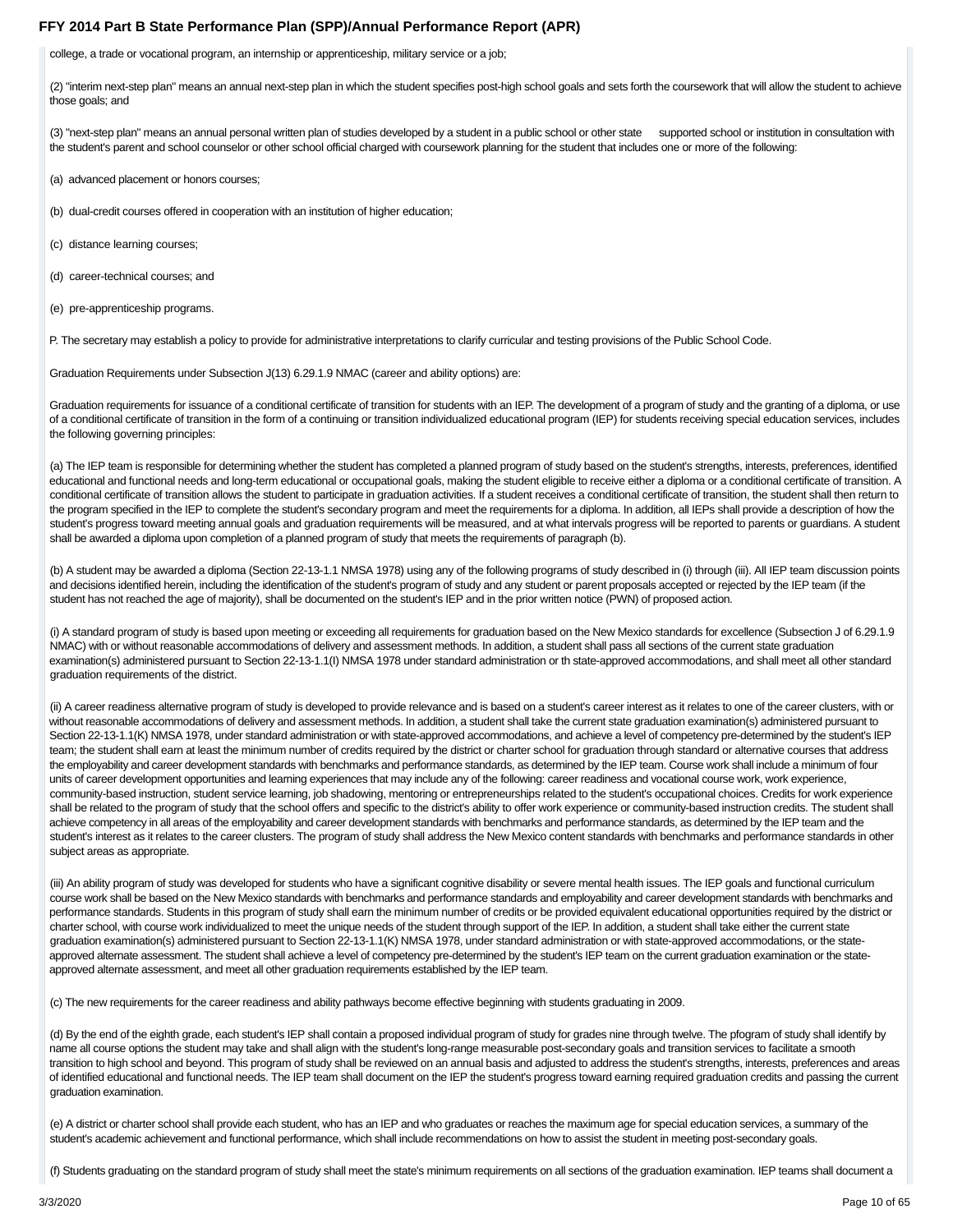plan of action on the IEP and the PWN to be carried out by both the student and the district or charter school, to ensure that the student will pass all sections of the graduation examination.

(g) To establish a level of proficiency on the current graduation examination or the state-approved alternate assessment for students on a career readiness program of study or ability program of study, IEP teams shall review the student's performance on the first attempt, and establish a targeted proficiency on all sections that are below the state's minimum requirement. For those students who meet participation criteria for the New Mexico alternate assessment, IEP teams shall set targeted levels of proficiency based upon previous performance on the test. If the student has previously been administered the New Mexico alternate assessment and has achieved an advanced level of overall performance, the IEP team shall arrange for the student to participate in the general graduation examination, and shall identify appropriate accommodations that the student may require. IEP teams shall document the targeted levels of proficiency on the IEP and the PWN, outlining the plan of action to be taken by both the student and the district or charter school to ensure that the student will meet the targeted levels of proficiency. Districts or charter schools may submit a written request for a waiver to the secretary in cases where a student has FFY 2013 Part B State Performance Plan (SPP)/Annual Performance Report (APR) 4/17/2015 Page 11 of 72 medical or mental health issues that may result in regression or that negatively influence the student's ability to achieve targeted levels of proficiency. The written request shall be signed by the superintendent or charter school administrator and shall include documentation of the medical or mental health issues.

#### (h) Changes in programs of study.

(i) Departures from the standard program of study for students receiving special education services and supports shall be considered in the order of the options listed in Subparagraph (b) of Paragraph (13) of Subsection J of 6.29.1.9 NMAC. Any modified program of study may depart from a standard program of study only so far as is necessary to meet an individual student's educational needs as determined by the IEP team. Districts and charter schools are obligated to meet the requirements of IDEA to provide students with IEPs on any one of the three programs of study, and access to the general curriculum in the least restrictive environment. When an alternative program of study is developed, a building administrator or designee who has knowledge about the student shall be a member of the IEP team

(ii) Districts and charter schools shall document changes from the standard program of study on the PWN. IEP teams shall identify the reasons for changing the student's program of study, shall provide parents with clear concise explanations of the career readiness or ability programs of study, shall notify parents and students of the potential consequences that may limit the student's post-secondary options, and shall make required changes to the IEP and course of study, to ensure that the student meets the requirements of that program of study.

(iii) The IEP team shall not change the program of study for a student entering the final year of high school from the standard program of study to the career readiness program of study, nor from the career readiness program of study to the ability program of study, after the 20th school day of the final year of high school. IEP teams may change a student's program of study from the ability program of study to the career readiness program of study, or from the career readiness program of study to the standard program of study, if the student meets the graduation requirements of that program of study and if the change is made and documented appropriately in a revised IEP and PWN by a properly constituted IEP team in a properly convened meeting.

(iv) Beginning with students entering the 10th grade, districts and charter schools shall maintain an accurate accounting of graduation programs of study for students with IEPs. Districts and charter schools shall ensure that 80% or more of students with IEPs are in the standard program of study, no more than 10 - 15% of students with IEPs shall graduate in the career readiness program of study, and no more than 1-3% of students with IEPs shall graduate in the ability program of study. Districts or charter schools exceeding the above maximum percentages shall submit a request for a waiver regarding each student affected. The request for waiver shall include the district name, the high school name, a list of all students on the alternate program of study exceeding the maximum percentage (including student demographics, unique student identifiers and the justification for changing each student's program of study). The waiver request shall be signed and submitted by the superintendent or charter school administrator to the secretary.

(i) A student who receives special education services may be granted a conditional certificate of transition in the form of a continuing or transition IEP when:

(i) the IEP team provides sufficient documentation and justification that the issuance of a conditional certificate of transition for an individual student is warranted;

(ii) prior to the student's projected graduation date, the IEP team provides a PWN stating that the student will receive a conditional certificate of transition;

(iii) the district or charter school ensures that a conditional certificate of transition is not a program of study and does not end the student's right to a FAPE;

(iv) the district or charter school ensures that a conditional certificate of transition entitles a student who has attended four years or more of high school to participate in graduation activities, and requires that the student continue receiving special education supports and services needed to obtain the high school diploma; (v) the district or charter school ensures that, prior to receiving a conditional certificate of transition, the student has a continuing or transition IEP; (vi) the student's continuing or transition IEP outlines measures, resources and specific responsibilities for both the student and the district or charter school to ensure that the student receives a diploma.

(j) A student who does not return to complete the program of study as outlined in the continuing or transition IEP will be FFY 2013 Part B State Performance Plan (SPP)/Annual Performance Report (APR) 4/17/2015 Page 12 of 72 considered as a dropout.

(k) A student who receives a conditional certificate of transition is eligible to continue receiving special education services until receipt of a diploma or until the end of the academic year in which the student becomes 22 years of age.

(l) graduation plans shall be a part of all IEPs:

(i) by the end of eighth grade, or by the time the student turns 14 years of age, and concurrent with the development of the student's transition plan in accordance with federal regulations at 34 CFR 300.320;

(ii) when a student returns to a school after an extended absence, and if an IEP program of study may have been developed but needs to be reviewed; or

(iii) when evaluations warrant the need for a modified program of study at any time after development of an initial graduation plan.

(m) Graduation plans shall be a part of all of all IEPs and annual reviews, and shall follow the student in all educational settings. Receiving institutions that fall under the department's jurisdiction will recognize these graduation plans, subject to revision by new IEP teams, if appropriate to meet a student's changing needs.

(n) At the exit IEP meeting, the team shall review the student's transition plan, and shall confirm and document that all state and district requirements for graduation under the final IEP have been satisfied. A building administrator who has knowledge about the student shall be a member of this team, and shall sign specifically to verify and accept completed graduation plans, goals and objectives pursuant to (i) - (iii) of Subparagraph (b) of Paragraph (13) of Subsection J of 6.29.1.9 NMAC, or plans for a conditional certificate of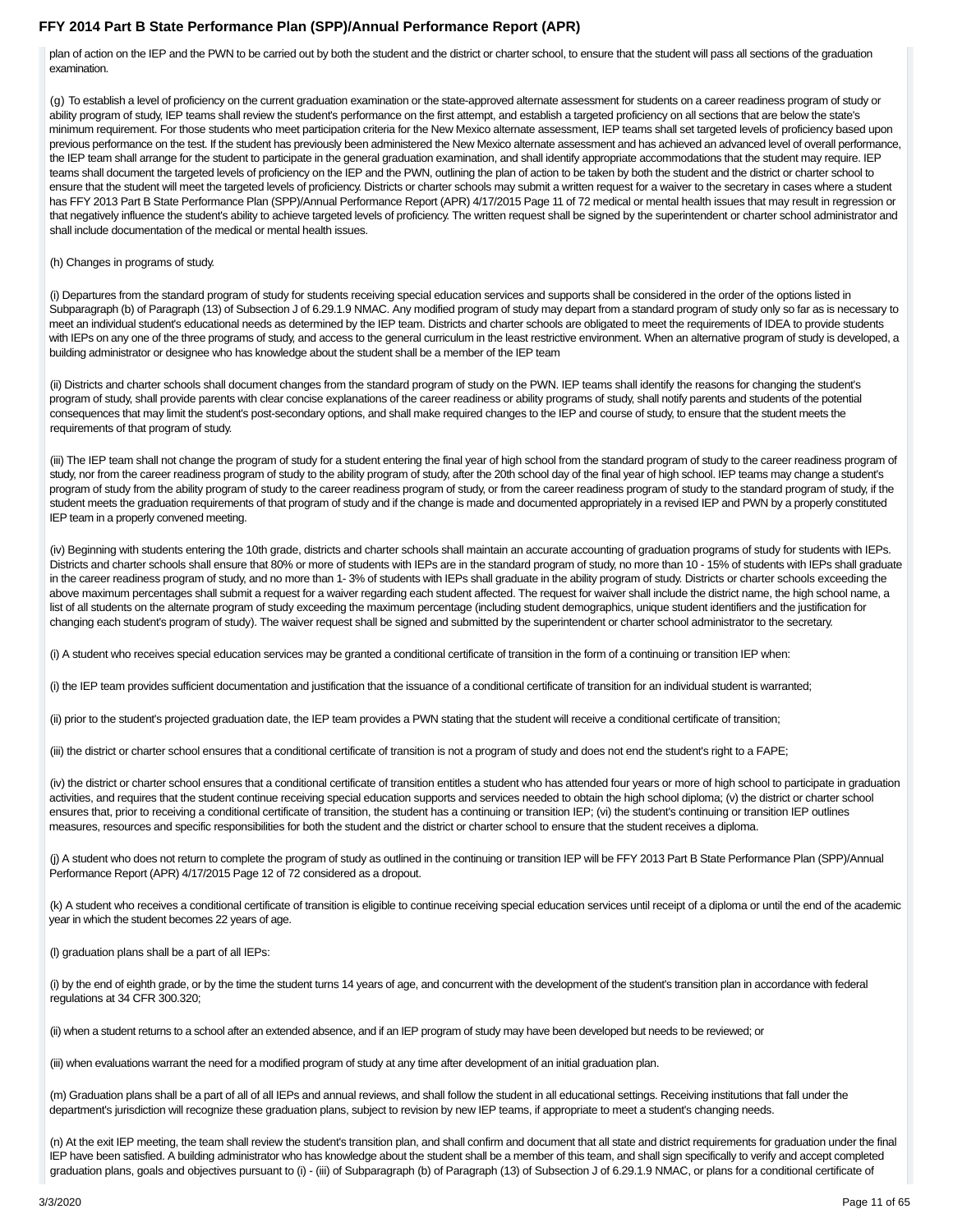<span id="page-11-0"></span>transition with a continuing or transition IEP, pursuant to Subparagraph (i) of Paragraph (13) of Subsection J of 6.29.1.9 NMAC. The IEP team shall ensure that the student has current and relevant evaluations, reports or other documentation necessary to support a smooth and effective transition to post-secondary services for a student who will graduate on one of the three programs of study. The school shall arrange for any necessary information to be provided at no cost to the students or parents. The school shall submit a list of students who will receive the diploma through a career readiness or ability program of study to the local superintendent or charter school administrator, using the students' identification numbers. This list shall be totaled and submitted to the local school board or governing body of a charter school. This information shall be treated as confidential in accordance with the FERPA.

(o) Students eligible for special education services are entitled to a FAPE through age 21. If a student turns 22 during the school year, the student shall be allowed to complete the school year. If a student becomes 22 prior to the first day of the school year, the student is no longer eligible to receive special education services.

#### **Actions required in FFY 2013 response**

None

#### **OSEP Response**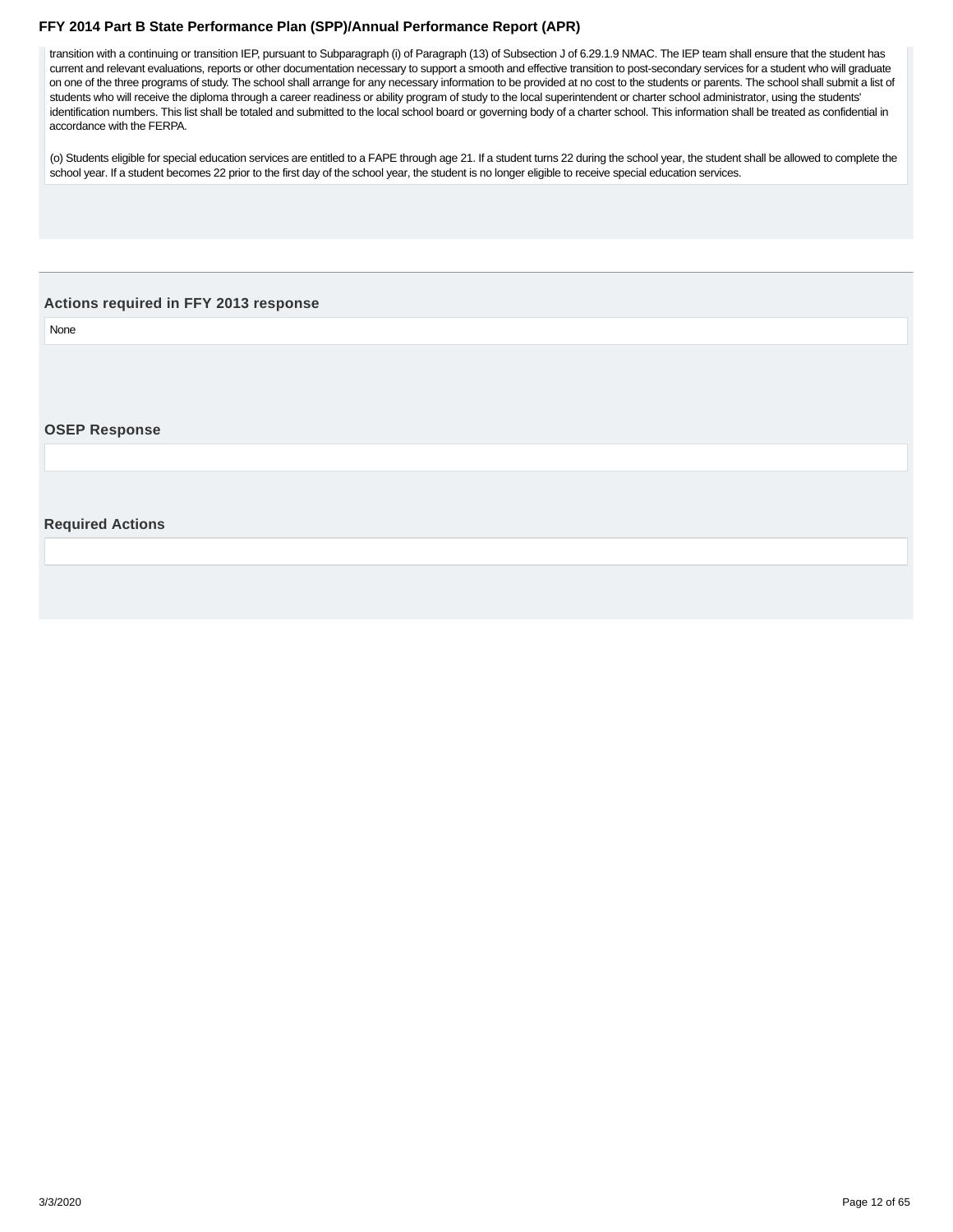#### Monitoring Priority: FAPE in the LRE

**Results indicator: Percent of youth with IEPs dropping out of high school. (20 U.S.C. 1416 (a)(3)(A))**

#### **Historical Data**

| Baseline Data: 2013 |      |       |       |        |       |       |       |       |       |        |
|---------------------|------|-------|-------|--------|-------|-------|-------|-------|-------|--------|
| <b>FFY</b>          | 2004 | 2005  | 2006  | 2007   | 2008  | 2009  | 2010  | 2011  | 2012  | 2013   |
| Target $\leq$       |      |       | 0.68% | 0.68%  | 0.77% | 0.76% | 6.15% | 6.13% | 6.11% | 24.75% |
| Data                |      | 0.69% | 0.90% | 0.87%  | 6.98% | 6.15% | 7.51% | 6.51% | 5.70% | 24.75% |
|                     |      |       |       | $\sim$ |       |       |       |       |       |        |

Key: Gray – Data Prior to Baseline

#### **FFY 2014 - FFY 2018 Targets**

| FFY                      | 2014   | 2015   | 2016   | 2017   | 2018   |
|--------------------------|--------|--------|--------|--------|--------|
| $\sqrt{2}$ Target $\leq$ | 23.12% | 23.22% | 22.97% | 22.72% | 22.47% |

#### **Targets: Description of Stakeholder Input**

The State used the baseline measurement established in the FFY 2013 APR for measurement of Percent of youth with IEPs dropping out of high school, in accordance with regulatory requirement (20 U.S.C. 1416 (a)(3)(A)). The state adopted Option 1. Option 1 uses the same data as used for reporting to the Department under IDEA section 618.

In the FFY 2013 APR, data was provided for those students who dropped out of school using Option 1. In FFY 2013, using 12-13 data, 24.75% of students with IEPs dropped out of school; In FFY 2014, using 13-14 data, 23.72% of students with IEPs (excluding gifted education). Comparing these two rates, the State experienced improvement as the dropout rate increased by .01% and did not meet the target for FFY 14 at 23.72%.

On December 3rd and 4th, 2015 State Performance Plan and Annual Performance Report indicator data were presented to the State's Individuals with Disabilities Education Act State Advisory Panel. The panel members had the opportunity to review FFY 13 (July 1, 2013 – June 30, 2014) data and the State's progress or slippage. After the FFY 13 data was reviewed, the advisory panel provided input on targets. The FFY 13 data and targets were presented to the Local Education Agency, State Charter Schools and Regional Education Cooperative Directors on January 26, 2016. The Directors had the opportunity to provide feedback on the targets during the presentation. Both stakeholder groups had the opportunity to provide final feedback on the targets through January 29, 2016.

#### **Prepopulated Data**

| <b>Source</b>                                                                                     | <b>Date</b> | <b>Description</b>                                                                                                          | <b>Data</b> | <b>Overwrite Data</b> |
|---------------------------------------------------------------------------------------------------|-------------|-----------------------------------------------------------------------------------------------------------------------------|-------------|-----------------------|
| SY 2013-14 Exiting Data Groups<br>(EDFacts file spec C009; Data Group 85)                         | 6/4/2015    | Number of youth with IEPs (ages 14-21) who exited special education by graduating with a regular<br>high school diploma (a) | 848         | 2024                  |
| SY 2013-14 Exiting Data Groups<br>(EDFacts file spec C009; Data Group 85)                         | 6/4/2015    | Number of youth with IEPs (ages 14-21) who exited special education by receiving a certificate (b)                          | 1176        |                       |
| SY 2013-14 Exiting Data Groups<br>(EDFacts file spec C009; Data Group 85)                         | 6/4/2015    | Number of youth with IEPs (ages 14-21) who exited special education by reaching maximum age<br>(c)                          | 10          | 10                    |
| Number of youth with IEPs (ages 14-21)<br>who exited special education due to<br>dropping out (d) | 6/4/2015    | Number of youth with IEPs (ages 14-21) who exited special education due to dropping out (d)                                 | 634         | 634                   |
| SY 2013-14 Exiting Data Groups<br>(EDFacts file spec C009; Data Group 85)                         | 6/4/2015    | Number of youth with IEPs (ages 14-21) who exited special education as a result of death (e)                                |             |                       |

#### **Explanation of Alternate Data**

The State used a new baseline measurement in the FFY 2013 APR for measurement of Percent of youth with IEPs dropping out of high school, in accordance with regulatory requirement (20 U.S.C. 1416 (a)(3)(A)). The state adopted Option 1. Option 1 uses the same data as used for reporting to the Department under IDEA section 618.

#### **FFY 2014 SPP/APR Data**

| Number of youth with IEPs (ages 14-21) who exited special<br>education due to dropping out [d] | Total number of all youth with IEPs who left high school (ages<br>$14-21$ ) $[a + b + c + d + e]$ | <b>FFY 2013 Data*</b> | FFY 2014 Target* | FFY 2014 Data |
|------------------------------------------------------------------------------------------------|---------------------------------------------------------------------------------------------------|-----------------------|------------------|---------------|
| 634                                                                                            | 2672                                                                                              | 24.75%                | 23.72%           | 23.73%        |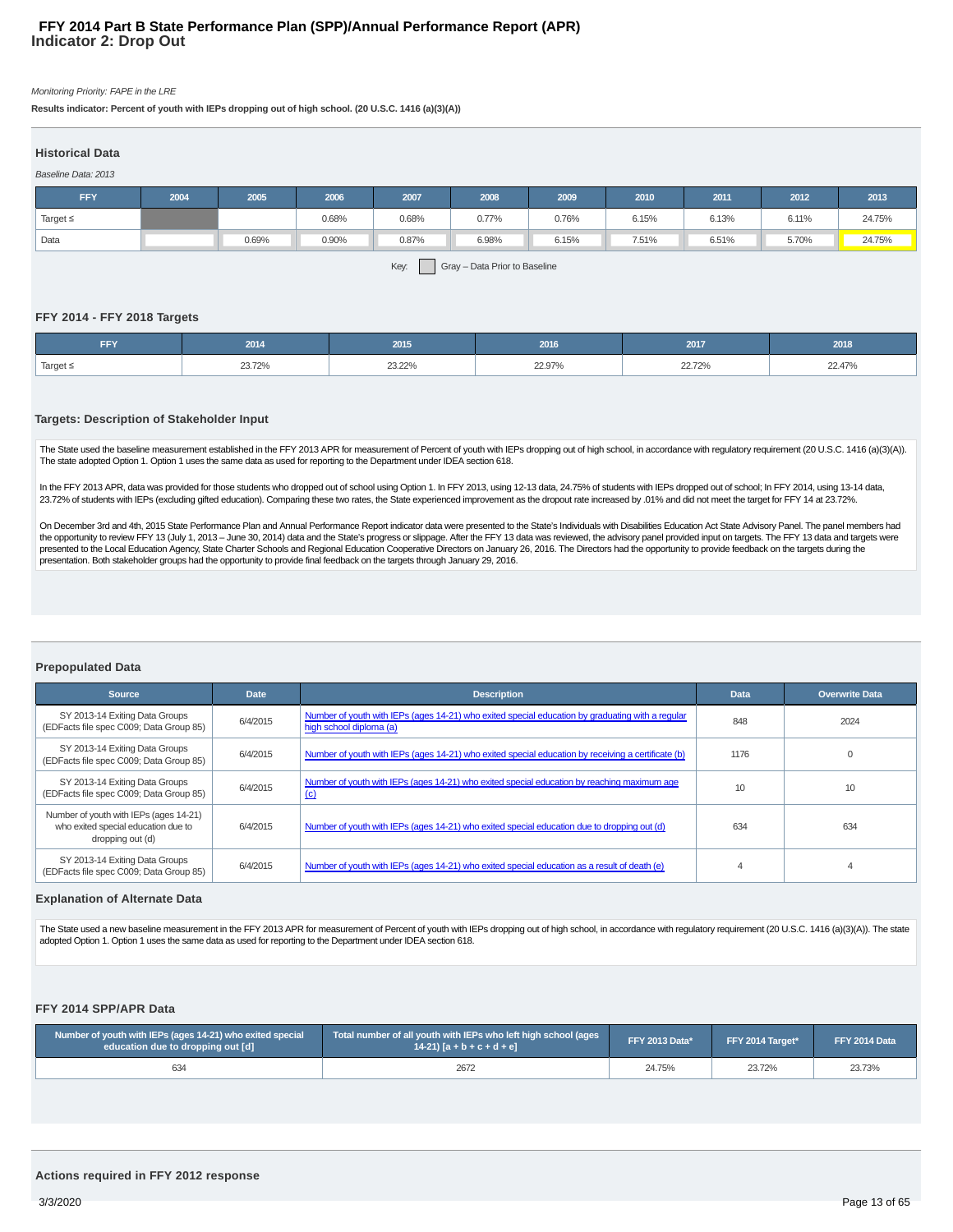<span id="page-13-0"></span>

| None                    |  |
|-------------------------|--|
|                         |  |
|                         |  |
|                         |  |
| <b>OSEP Response</b>    |  |
|                         |  |
|                         |  |
|                         |  |
| <b>Required Actions</b> |  |
|                         |  |
|                         |  |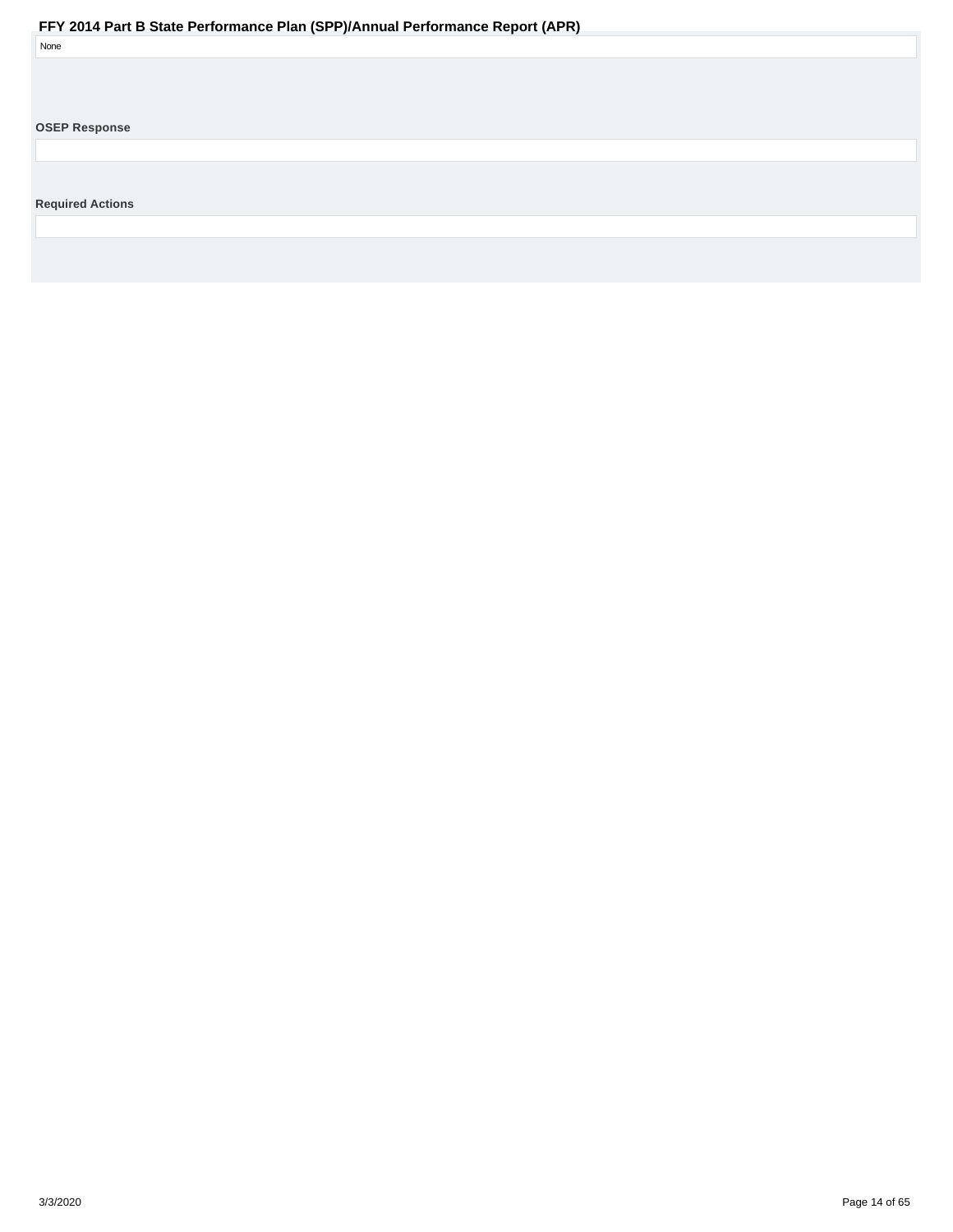## **Indicator 3A: Districts Meeting AYP/AMO for Disability Subgroup**

#### Monitoring Priority: FAPE in the LRE

**Results indicator: Participation and performance of children with IEPs on Statewide assessments:**

- **A. Percent of the districts with a disability subgroup that meets the State's minimum "n" size that meet the State's AYP/AMO targets for the disability subgroup.**
- **B. Participation rate for children with IEPs.**
- **C. Proficiency rate for children with IEPs against grade level, modified and alternate academic achievement standards.**

**(20 U.S.C. 1416 (a)(3)(A))**

#### **Historical Data**

#### Baseline Data: 2012

| <b>FFY</b>                                                                       | 2004 | 2005 | 2006 | 2007 | 2008   | 2009   | 2010   | 2011  | 2012  | 2013   |
|----------------------------------------------------------------------------------|------|------|------|------|--------|--------|--------|-------|-------|--------|
| Target $\geq$                                                                    |      |      |      |      |        | 50.00% | 55.50% |       |       | 60.50% |
| Data                                                                             |      |      |      |      | 44.40% | .69%   | 0%     | 1.64% | 0.92% | 0.95%  |
| Key:<br>Gray - Data Prior to Baseline<br>Yellow - Baseline<br>Blue - Data Update |      |      |      |      |        |        |        |       |       |        |

#### **FFY 2014 - FFY 2018 Targets**

| <b>FFY</b>    | 2014  | 2015  | 2016  | 2017   | 2018   |
|---------------|-------|-------|-------|--------|--------|
| Target $\geq$ | 3.00% | 5.00% | 8.00% | 12.00% | 20.00% |

Key:

#### **Targets: Description of Stakeholder Input**

On March 3rd and 4th, 2016 the State Performance Plan and Annual Performance Report indicator data will be presented to the State's Individuals with Disabilities Education Act State Advisory Panel. The panel members will have the opportunity to review FFY 14 (July 1, 2014 – June 30, 2015) data and provide input on the states baseline and targets set for FFY 15 through FFY 18.

In accordance with ED's authority to ensure an orderly transition to the ESSA, ED will not require States to submit AMOs (for school years 2014-2015 or 2015-2016) in January 2016 for ED's review and approval, nor will ED require States to report performance against AMOs for the 2014-2015 or 2015-2016 school years.

The State will be delayed in reporting FFY 2014 data for Indicator 3A. During the 2014-15 school year, the State changed Assessment/Alternate Assessment vendors resulting in contracts with five new vendors. The results of the Spring 2015 assessments were sent too late by the vendors to allow the State to upload their SLDS in time to create and submit the EDEN files by the December 16, 2015 deadline.

The State promptly contacted the US Department of Education to request approval for delayed submission of data. As requested, the State has provided assurances to the US Department of Education that they will submit the required data in advance of the re-open phase of CSPR Part 1, on or before March 2, 2016, and further assured that the high quality data submission will occur in a timely manner. The State does not anticipate any future delays in the receipt of the assessment results and will develop new procedures to support a timelier upload of the results into our SLDS.

On December 23, 2015, the State received approval from the ED Facts Partner Support Center for a forced certification of the required data and approval for delayed submission of the data on or before March 2, 2016. Upon submission of the required data, the State will take prompt action to analyze and respond to required data for Indicator 3A.

#### **FFY 2014 SPP/APR Data**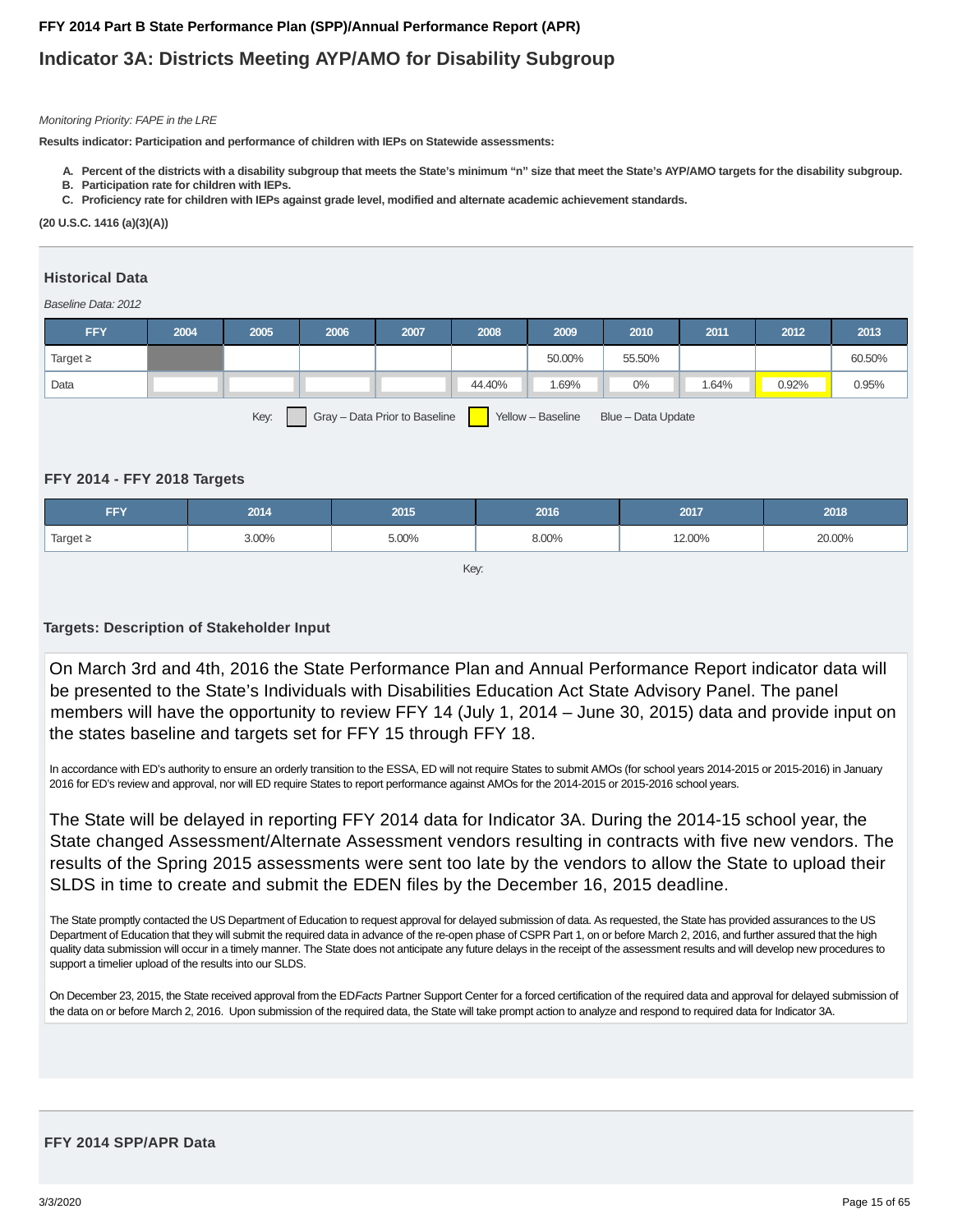<span id="page-15-0"></span>**Does your State have an ESEA Flexibility Waiver of determining AYP? Yes No Are you reporting AYP or AMO?**

**AYP AMO**

| Number of districts in<br>the State | Number of districts that<br>$\blacksquare$ met the minimum "n" $\blacksquare$<br>size | Number of districts that<br>meet the minimum "n" size<br><b>AND met AMO</b> | <b>FFY 2013</b><br>Data* | <b>FFY 2014</b><br>Target* | <b>FFY 2014</b><br><b>Data</b> |
|-------------------------------------|---------------------------------------------------------------------------------------|-----------------------------------------------------------------------------|--------------------------|----------------------------|--------------------------------|
| 152                                 | null                                                                                  | null                                                                        | 0.95%                    | 3.00%                      |                                |

## **Provide additional information about this indicator (optional)**

In accordance with ED's authority to ensure an orderly transition to the ESSA, ED will not require States to submit AMOs (for school years 2014-2015 or 2015-2016) in January 2016 for ED's review and approval, nor will ED require States to report performance against AMOs for the 2014-2015 or 2015-2016 school years.

The State will be delayed in reporting FFY 2014 data for Indicator 3A. During the 2014-15 school year, the State changed Assessment/Alternate Assessment vendors resulting in contracts with five new vendors. The results of the Spring 2015 assessments were sent too late by the vendors to allow the State to upload their SLDS in time to create and submit the EDEN files by the December 16, 2015 deadline.

The State promptly contacted the US Department of Education to request approval for delayed submission of data. As requested, the State has provided assurances to the US Department of Education that they will submit the required data in advance of the re-open phase of CSPR Part 1, on or before March 2, 2016, and further assured that the high quality data submission will occur in a timely manner. The State does not anticipate any future delays in the receipt of the assessment results and will develop new procedures to support a timelier upload of the results into our SLDS.

On December 23, 2015, the State received approval from the ED Facts Partner Support Center for a forced certification of the required data and approval for delayed submission of the data on or before March 2, 2016. Upon submission of the required data, the State will take prompt action to analyze and respond to required data for Indicator 3A.

#### **Actions required in FFY 2013 response**

None

#### **OSEP Response**

Indicator 3A is not applicable for FFY 2014.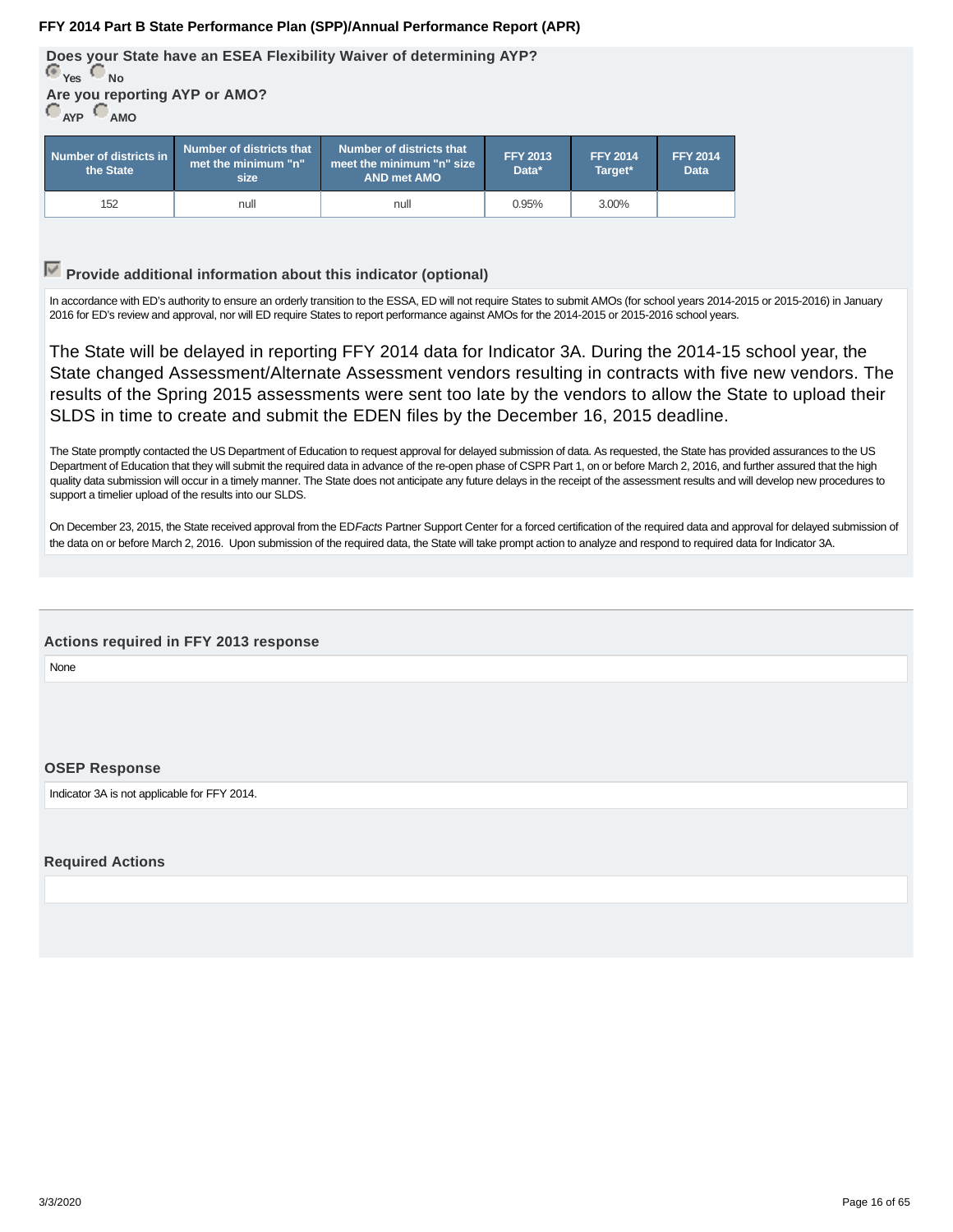#### **Indicator 3B: Participation for Students with IEPs FFY 2014 Part B State Performance Plan (SPP)/Annual Performance Report (APR)**

#### Monitoring Priority: FAPE in the LRE

**Results indicator: Participation and performance of children with IEPs on Statewide assessments:**

- **A. Percent of the districts with a disability subgroup that meets the State's minimum "n" size that meet the State's AYP/AMO targets for the disability subgroup.**
- **B. Participation rate for children with IEPs. C. Proficiency rate for children with IEPs against grade level, modified and alternate academic achievement standards.**
- **(20 U.S.C. 1416 (a)(3)(A))**

#### **Historical Data**

|         | <b>Group Name</b> | <b>Baseline</b><br>Year | <b>FFY</b>    | 2004 | 2005   | 2006   | 2007   | 2008   | 2009   | 2010   | 2011   | 2012   | 2013   |
|---------|-------------------|-------------------------|---------------|------|--------|--------|--------|--------|--------|--------|--------|--------|--------|
| ರಾ<br>훔 | A                 | 2014                    | Target $\geq$ |      |        | 95.00% | 95.10% |        | 95.00% | 95.00% | 95.00% | 95.00% | 98.40% |
| ۵ë      | Overall           |                         | Data          |      | 98.00% | 99.90% | 97.74% | 97.80% | 98.79% | 98.90% | 98.83% | 98.60% | 98.71% |
| a       | A                 |                         | Target $\geq$ |      |        | 95.20% | 95.30% |        | 95.00% | 95.00% | 95.00% | 95.00% | 98.20% |
| Ξ       | Overall           | 2014                    | Data          |      | 98.00% | 99.90% | 97.86% | 97.70% | 98.77% | 98.90% | 98.89% | 98.50% | 98.53% |

#### **FFY 2014 - FFY 2018 Targets**

| Reading                                                                                                                                                                                                                                                                                                                                                                                                                                                                                                                                                                                                                                                                                                                                                                                                                                                                                                                                                                                                                                                                                                                                                                                                                       | А                 |                                               | Target $\geq$                             |        |        | 95.00%                                     | 95.10%                        |        | 95.00% | 95.00%         | 95.00%           | 95.00% | 98.40%        |
|-------------------------------------------------------------------------------------------------------------------------------------------------------------------------------------------------------------------------------------------------------------------------------------------------------------------------------------------------------------------------------------------------------------------------------------------------------------------------------------------------------------------------------------------------------------------------------------------------------------------------------------------------------------------------------------------------------------------------------------------------------------------------------------------------------------------------------------------------------------------------------------------------------------------------------------------------------------------------------------------------------------------------------------------------------------------------------------------------------------------------------------------------------------------------------------------------------------------------------|-------------------|-----------------------------------------------|-------------------------------------------|--------|--------|--------------------------------------------|-------------------------------|--------|--------|----------------|------------------|--------|---------------|
|                                                                                                                                                                                                                                                                                                                                                                                                                                                                                                                                                                                                                                                                                                                                                                                                                                                                                                                                                                                                                                                                                                                                                                                                                               | Overall           | 2014                                          | Data                                      |        | 98.00% | 99.90%                                     | 97.74%                        | 97.80% | 98.79% | 98.90%         | 98.83%           | 98.60% | 98.71%        |
|                                                                                                                                                                                                                                                                                                                                                                                                                                                                                                                                                                                                                                                                                                                                                                                                                                                                                                                                                                                                                                                                                                                                                                                                                               | А                 |                                               | Target $\geq$                             |        |        | 95.20%                                     | 95.30%                        |        | 95.00% | 95.00%         | 95.00%           | 95.00% | 98.20%        |
| Math                                                                                                                                                                                                                                                                                                                                                                                                                                                                                                                                                                                                                                                                                                                                                                                                                                                                                                                                                                                                                                                                                                                                                                                                                          | Overall           | 2014                                          | Data                                      |        | 98.00% | 99.90%                                     | 97.86%                        | 97.70% | 98.77% | 98.90%         | 98.89%           | 98.50% | 98.53%        |
|                                                                                                                                                                                                                                                                                                                                                                                                                                                                                                                                                                                                                                                                                                                                                                                                                                                                                                                                                                                                                                                                                                                                                                                                                               |                   | FFY 2014 - FFY 2018 Targets<br><b>FFY</b>     |                                           | 2014   |        | Key:<br>2015                               | Gray - Data Prior to Baseline | 2016   |        | 2017           |                  |        | 2018          |
|                                                                                                                                                                                                                                                                                                                                                                                                                                                                                                                                                                                                                                                                                                                                                                                                                                                                                                                                                                                                                                                                                                                                                                                                                               |                   |                                               |                                           |        |        |                                            |                               |        |        |                |                  |        |               |
| Reading                                                                                                                                                                                                                                                                                                                                                                                                                                                                                                                                                                                                                                                                                                                                                                                                                                                                                                                                                                                                                                                                                                                                                                                                                       |                   | $A \geq$<br>Overall                           |                                           | 95.00% |        | 95.00%                                     |                               | 95.00% |        | 95.00%         |                  |        | 95.00%        |
| Math                                                                                                                                                                                                                                                                                                                                                                                                                                                                                                                                                                                                                                                                                                                                                                                                                                                                                                                                                                                                                                                                                                                                                                                                                          |                   | $A \geq$<br>Overall                           |                                           | 95.00% |        | 95.00%                                     |                               | 95.00% |        | 95.00%         |                  |        | 95.00%        |
| During FFY 2014 (July 1, 2014 through June 30, 2015) the State administered the Partnership for Assessment of Readiness for College and Careers (PARCC) in reading/language arts and math. A new baseline was<br>established for this indicator using FFY 2014 data. The states data can be accessed on the link below.<br>http://ped.state.nm.us/ped/SEB_data.html<br>On May 2nd and 3rd, 2015 State Performance Plan and Annual Performance Report for indicator 3 data will be presented to the State's Individuals with Disabilities Education Act State Advisory Panel. The panel members will<br>have the opportunity to review FFY 14 (July 1, 2013 - June 30, 2014) data and the State's progress or slippage for indicator 3. After the FFY 14 data is reviewed, the advisory panel will provide input and set targets for t<br>results targets for FFY 15 through FFY 18. The FFY 14 data and proposed targets for FFY 15 through FFY 18 set by the State Advisory Panel will be presented to the Local Education Agency, State Charter Schools and<br>Regional Education Cooperative Directors in August 2016. The Directors will have the opportunity to provide feedback on the targets during the presentation. |                   |                                               |                                           |        |        |                                            |                               |        |        |                |                  |        |               |
|                                                                                                                                                                                                                                                                                                                                                                                                                                                                                                                                                                                                                                                                                                                                                                                                                                                                                                                                                                                                                                                                                                                                                                                                                               |                   |                                               |                                           |        |        |                                            |                               |        |        |                |                  |        |               |
|                                                                                                                                                                                                                                                                                                                                                                                                                                                                                                                                                                                                                                                                                                                                                                                                                                                                                                                                                                                                                                                                                                                                                                                                                               |                   |                                               | FFY 2014 SPP/APR Data: Reading Assessment |        |        |                                            |                               |        |        |                |                  |        |               |
|                                                                                                                                                                                                                                                                                                                                                                                                                                                                                                                                                                                                                                                                                                                                                                                                                                                                                                                                                                                                                                                                                                                                                                                                                               | <b>Group Name</b> | Number of Children with<br><b>IEPs</b>        |                                           |        |        | Number of Children with IEPs Participating |                               |        |        | FFY 2013 Data* | FFY 2014 Target* |        | FFY 2014 Data |
|                                                                                                                                                                                                                                                                                                                                                                                                                                                                                                                                                                                                                                                                                                                                                                                                                                                                                                                                                                                                                                                                                                                                                                                                                               | Α<br>Overall      | 20559                                         |                                           |        |        | 20107                                      |                               |        |        | 98.71%         | 95.00%           |        | 97.80%        |
|                                                                                                                                                                                                                                                                                                                                                                                                                                                                                                                                                                                                                                                                                                                                                                                                                                                                                                                                                                                                                                                                                                                                                                                                                               |                   |                                               | FFY 2014 SPP/APR Data: Math Assessment    |        |        |                                            |                               |        |        |                |                  |        |               |
|                                                                                                                                                                                                                                                                                                                                                                                                                                                                                                                                                                                                                                                                                                                                                                                                                                                                                                                                                                                                                                                                                                                                                                                                                               | Group Name        | <b>Number of Children with</b><br><b>IEPs</b> |                                           |        |        | Number of Children with IEPs Participating |                               |        |        | FFY 2013 Data* | FFY 2014 Target* |        | FFY 2014 Data |
|                                                                                                                                                                                                                                                                                                                                                                                                                                                                                                                                                                                                                                                                                                                                                                                                                                                                                                                                                                                                                                                                                                                                                                                                                               | Α<br>Overall      | 20264                                         |                                           |        |        | 19823                                      |                               |        |        | 98.53%         | 95.00%           |        | 97.82%        |

#### **Targets: Description of Stakeholder Input**

#### http://ped.state.nm.us/ped/SEB\_data.html

#### **FFY 2014 SPP/APR Data: Reading Assessment**

| Group Name | Number of Children with<br><b>IEPs</b> | Number of Children with IEPs Participating | <b>FFY 2013 Data*</b> | FFY 2014 Target* | FFY 2014 Data |
|------------|----------------------------------------|--------------------------------------------|-----------------------|------------------|---------------|
| Overall    | 20559                                  | 20107                                      | 98.71%                | 95.00%           | 97.80%        |

#### **FFY 2014 SPP/APR Data: Math Assessment**

| <b>Group Name</b> | Number of Children with<br><b>IEPs</b> | Number of Children with IEPs Participating | <b>FFY 2013 Data*</b> | FFY 2014 Target* | FFY 2014 Data |
|-------------------|----------------------------------------|--------------------------------------------|-----------------------|------------------|---------------|
| Overall           | 20264                                  | 19823                                      | 98.53%                | 95.00%           | 97.82%        |

#### **Public Reporting Information**

http://ped.state.nm.us/ped/SEB\_data.html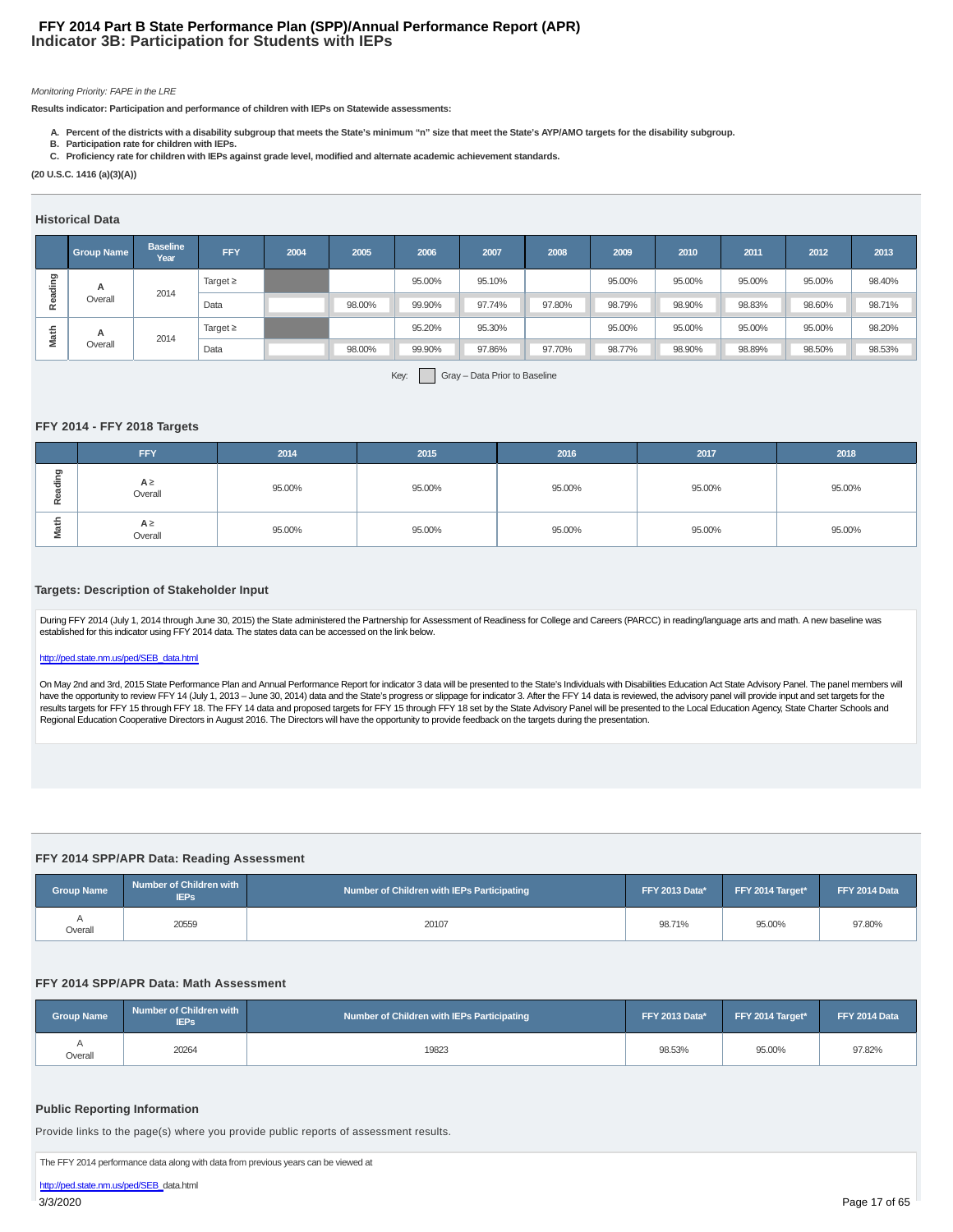<span id="page-17-0"></span>The IDEA at 34 CFR 300.160(f) requires States to report assessment data, for participation rates of students with disabilities and the proficiency rates of students with disabilities at the State, district and/or school le

http://ped.state.nm.us/SEB/data/index.html.

**Actions required in FFY 2012 response**

None

**OSEP Response**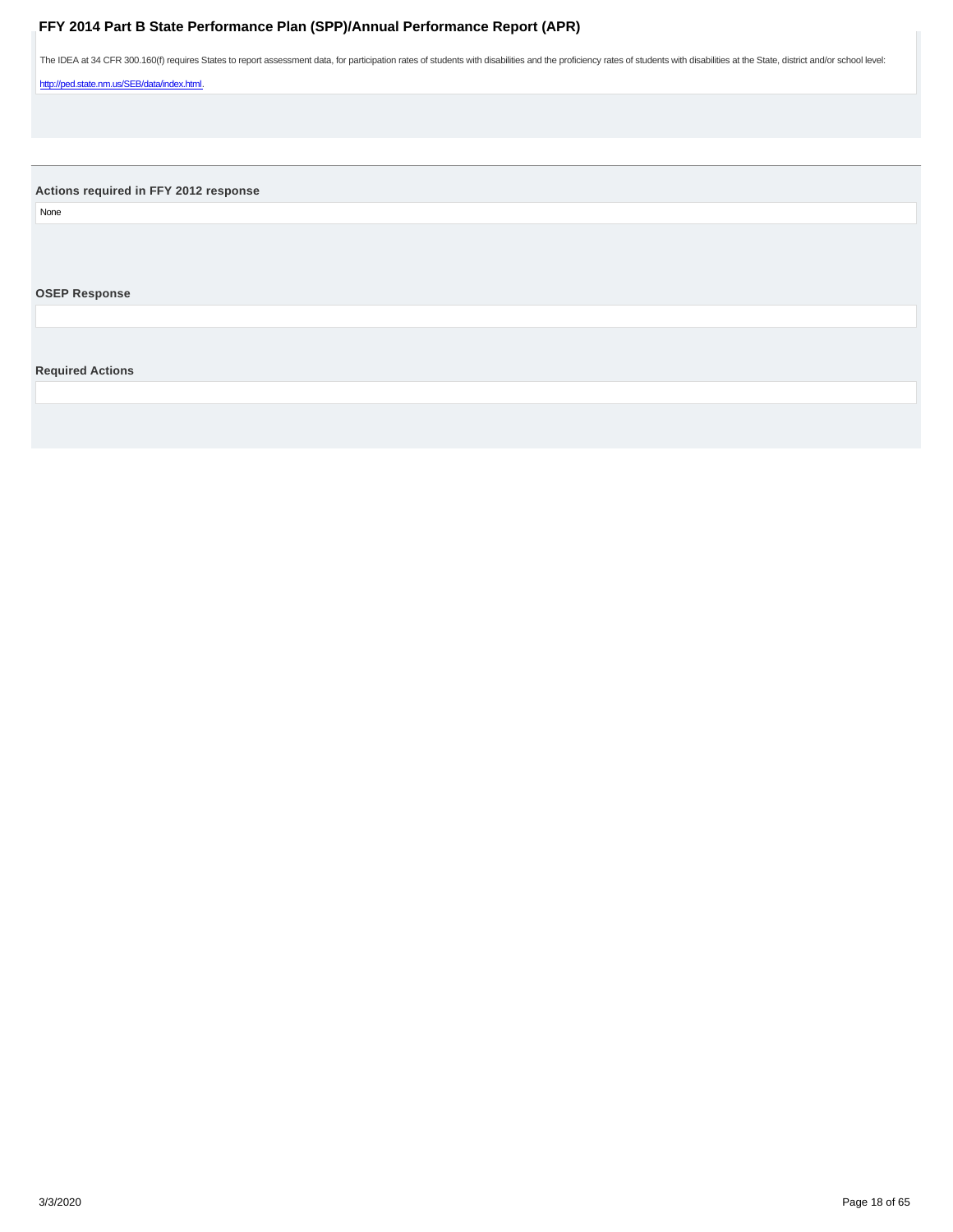## **Indicator 3C: Proficiency for Students with IEPs**

#### Monitoring Priority: FAPE in the LRE

**Results indicator: Participation and performance of children with IEPs on Statewide assessments:**

- **A. Percent of the districts with a disability subgroup that meets the State's minimum "n" size that meet the State's AYP/AMO targets for the disability subgroup.**
- **B. Participation rate for children with IEPs.**
- **C. Proficiency rate for children with IEPs against grade level, modified and alternate academic achievement standards.**

**(20 U.S.C. 1416 (a)(3)(A))**

#### **Historical Data**

|         | <b>Group</b><br><b>Name</b>                                                      | <b>Baseline</b><br>Year | <b>FFY</b>    | 2004 | 2005   | 2006   | 2007   | 2008   | 2009   | 2010   | 2011   | 2012   | 2013   |
|---------|----------------------------------------------------------------------------------|-------------------------|---------------|------|--------|--------|--------|--------|--------|--------|--------|--------|--------|
| Reading | A                                                                                | 2014                    | Target $\geq$ |      |        | 24.00% | 28.00% |        | 64.00% | 75.00% | 75.00% | 56.70% | 56.70% |
|         | Overall                                                                          |                         | Data          |      | 17.00% | 18.00% | 18.42% | 20.10% | 19.85% | 17.80% | 25.11% | 16.60% | 16.33% |
| Math    | A                                                                                | 2014                    | Target $\geq$ |      |        | 17.00% | 22.00% |        | 52.00% | 66.00% | 66.00% | 50.00% | 50.00% |
|         | Overall                                                                          |                         | Data          |      | 10.00% | 12.10% | 12.84% | 15.50% | 16.33% | 15.47% | 15.31% | 13.70% | 13.48% |
|         | Key:<br>Gray - Data Prior to Baseline<br>Yellow - Baseline<br>Blue - Data Update |                         |               |      |        |        |        |        |        |        |        |        |        |

#### **FFY 2014 - FFY 2018 Targets**

|                                                                                                                                                                                                                                                                                                                                                                                                                                                                                                                                                                                                                                                                                                                                                                                | А                                                                                                                                                                                                                                                                                                                                                                                                                                                                                                                                                                                                                                                                                                                                                                                                                                          |      | Target $\geq$ |  |        | 24.00% | 28.00% |        | 64.00% | 75.00% | 75.00% | 56.70% | 56.70% |
|--------------------------------------------------------------------------------------------------------------------------------------------------------------------------------------------------------------------------------------------------------------------------------------------------------------------------------------------------------------------------------------------------------------------------------------------------------------------------------------------------------------------------------------------------------------------------------------------------------------------------------------------------------------------------------------------------------------------------------------------------------------------------------|--------------------------------------------------------------------------------------------------------------------------------------------------------------------------------------------------------------------------------------------------------------------------------------------------------------------------------------------------------------------------------------------------------------------------------------------------------------------------------------------------------------------------------------------------------------------------------------------------------------------------------------------------------------------------------------------------------------------------------------------------------------------------------------------------------------------------------------------|------|---------------|--|--------|--------|--------|--------|--------|--------|--------|--------|--------|
| Reading                                                                                                                                                                                                                                                                                                                                                                                                                                                                                                                                                                                                                                                                                                                                                                        | Overall                                                                                                                                                                                                                                                                                                                                                                                                                                                                                                                                                                                                                                                                                                                                                                                                                                    | 2014 | Data          |  | 17.00% | 18.00% | 18.42% | 20.10% | 19.85% | 17.80% | 25.11% | 16.60% | 16.33% |
| Math                                                                                                                                                                                                                                                                                                                                                                                                                                                                                                                                                                                                                                                                                                                                                                           | А                                                                                                                                                                                                                                                                                                                                                                                                                                                                                                                                                                                                                                                                                                                                                                                                                                          | 2014 | Target $\geq$ |  |        | 17.00% | 22.00% |        | 52.00% | 66.00% | 66.00% | 50.00% | 50.00% |
|                                                                                                                                                                                                                                                                                                                                                                                                                                                                                                                                                                                                                                                                                                                                                                                | Overall                                                                                                                                                                                                                                                                                                                                                                                                                                                                                                                                                                                                                                                                                                                                                                                                                                    |      | Data          |  | 10.00% | 12.10% | 12.84% | 15.50% | 16.33% | 15.47% | 15.31% | 13.70% | 13.48% |
|                                                                                                                                                                                                                                                                                                                                                                                                                                                                                                                                                                                                                                                                                                                                                                                | Gray - Data Prior to Baseline<br>Yellow - Baseline<br>Blue - Data Update<br>Key:<br>FFY 2014 - FFY 2018 Targets                                                                                                                                                                                                                                                                                                                                                                                                                                                                                                                                                                                                                                                                                                                            |      |               |  |        |        |        |        |        |        |        |        |        |
|                                                                                                                                                                                                                                                                                                                                                                                                                                                                                                                                                                                                                                                                                                                                                                                | <b>FFY</b><br>2014<br>2015<br>2016<br>2017<br>2018                                                                                                                                                                                                                                                                                                                                                                                                                                                                                                                                                                                                                                                                                                                                                                                         |      |               |  |        |        |        |        |        |        |        |        |        |
| Reading                                                                                                                                                                                                                                                                                                                                                                                                                                                                                                                                                                                                                                                                                                                                                                        | $A \ge$<br>5.13%<br>65.30%<br>65.30%<br>69.70%<br>74.00%<br>Overall                                                                                                                                                                                                                                                                                                                                                                                                                                                                                                                                                                                                                                                                                                                                                                        |      |               |  |        |        |        |        |        |        |        |        |        |
| Math                                                                                                                                                                                                                                                                                                                                                                                                                                                                                                                                                                                                                                                                                                                                                                           | $A \ge$<br>5.66%<br>60.00%<br>60.00%<br>65.00%<br>70.50%<br>Overall                                                                                                                                                                                                                                                                                                                                                                                                                                                                                                                                                                                                                                                                                                                                                                        |      |               |  |        |        |        |        |        |        |        |        |        |
| Key:<br><b>Explanation of Changes</b><br>During FFY 2014 (July 1, 2014 through June 30, 2015) the State administered the Partnership for Assessment of Readiness for College and Careers (PARCC) in<br>reading/language arts and math. A new baseline was established for this indicator using FFY 2014 data. The State did not compare reading and math for FFY 2014 to FFY<br>2013 due to the fact that FFY 2014 is the baseline. The State also reset FFY 2014 target to indicate the new baseline using the PARCC. Targets will be addressed accordingly<br>with stakeholders and LEAs to determine appropriate targets for FFY 2015 through FFY 2018. Therefore in order to demonstrate FFY 2014 baseline the State indicated the<br>baseline on the Target for FFY 2014. |                                                                                                                                                                                                                                                                                                                                                                                                                                                                                                                                                                                                                                                                                                                                                                                                                                            |      |               |  |        |        |        |        |        |        |        |        |        |
|                                                                                                                                                                                                                                                                                                                                                                                                                                                                                                                                                                                                                                                                                                                                                                                | <b>Targets: Description of Stakeholder Input</b>                                                                                                                                                                                                                                                                                                                                                                                                                                                                                                                                                                                                                                                                                                                                                                                           |      |               |  |        |        |        |        |        |        |        |        |        |
| During FFY 2014 (July 1, 2014 through June 30, 2015) the State administered the Partnership for Assessment of Readiness for College and Careers (PARCC) in<br>reading/language arts and math. A new baseline was established for this indicator using FFY 2014 data. The states data can be accessed on the link below.                                                                                                                                                                                                                                                                                                                                                                                                                                                        |                                                                                                                                                                                                                                                                                                                                                                                                                                                                                                                                                                                                                                                                                                                                                                                                                                            |      |               |  |        |        |        |        |        |        |        |        |        |
|                                                                                                                                                                                                                                                                                                                                                                                                                                                                                                                                                                                                                                                                                                                                                                                | http://ped.state.nm.us/ped/SEB_data.html                                                                                                                                                                                                                                                                                                                                                                                                                                                                                                                                                                                                                                                                                                                                                                                                   |      |               |  |        |        |        |        |        |        |        |        |        |
| The State did not compare reading and math for FFY 2014 to FFY 2013 due to the fact that FFY 2014 is the baseline. The State also reset FFY 2014 target to indicate the new<br>baseline using the PARCC. Targets will be addressed accordingly with stakeholders and LEAs to determine appropriate targets for FFY 2015 through FFY 2018.                                                                                                                                                                                                                                                                                                                                                                                                                                      |                                                                                                                                                                                                                                                                                                                                                                                                                                                                                                                                                                                                                                                                                                                                                                                                                                            |      |               |  |        |        |        |        |        |        |        |        |        |
|                                                                                                                                                                                                                                                                                                                                                                                                                                                                                                                                                                                                                                                                                                                                                                                | On May 2nd and 3rd, 2016 State Performance Plan and Annual Performance Report for indicator 3C data will be presented to the State's Individuals with Disabilities Education Act<br>State Advisory Panel. The panel members will have the opportunity to review FFY 14 (July 1, 2013 - June 30, 2014) data and the State's progress or slippage for this indicator.<br>After the FFY 14 data is reviewed, the advisory panel will provide input and set targets for the results targets for FFY 15 through FFY 18. The FFY 14 data and proposed targets<br>set by the State Advisory Panel will be presented to the Local Education Agency, State Charter Schools and Regional Education Cooperative Directors on January 14, 2015. The<br>Directors will have the opportunity to provide feedback on the targets during the presentation. |      |               |  |        |        |        |        |        |        |        |        |        |

#### **Explanation of Changes**

#### **Targets: Description of Stakeholder Input**

#### http://ped.state.nm.us/ped/SEB\_data.html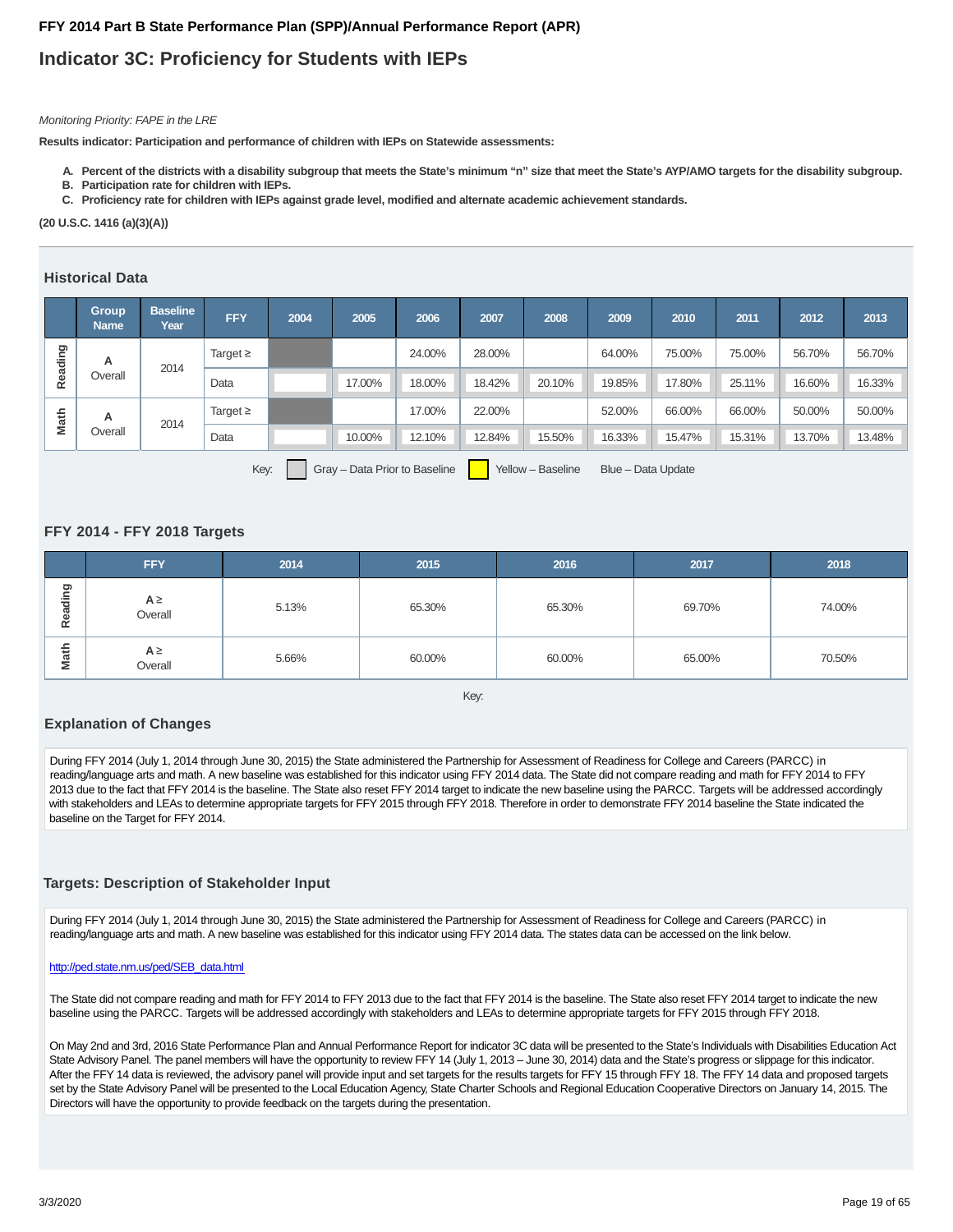#### <span id="page-19-0"></span>**FFY 2014 SPP/APR Data: Reading Assessment**

| <b>Group Name</b> | <b>Children with IEPs</b><br>who received a valid<br>score and a<br>proficiency was<br>assigned | <b>Number of Children with IEPs</b><br><b>Proficient</b> | <b>FFY 2013 Data*</b> | <b>FFY 2014</b><br>Target* | FFY 2014 Data |
|-------------------|-------------------------------------------------------------------------------------------------|----------------------------------------------------------|-----------------------|----------------------------|---------------|
| A<br>Overall      | 20.106                                                                                          | 1.032                                                    | 16.33%                | 5.13%                      | 5.13%         |

#### **FFY 2014 SPP/APR Data: Math Assessment**

| <b>Group Name</b> | <b>Children with IEPs</b><br>who received a valid<br>score and a<br>proficiency was<br>assigned | <b>Number of Children with IEPs</b><br><b>FFY 2013 Data*</b><br><b>Proficient</b> |        | <b>FFY 2014</b><br>Target* | FFY 2014 Data |
|-------------------|-------------------------------------------------------------------------------------------------|-----------------------------------------------------------------------------------|--------|----------------------------|---------------|
| A<br>Overall      | 19.823                                                                                          | 1.122                                                                             | 13.48% | 5.66%                      | 5.66%         |

#### **Public Reporting Information**

Provide links to the page(s) where you provide public reports of assessment results.

The FFY 2014 performance data along with data from previous years can be viewed at http://www.ped.state.nm.us/SEB/data/index.html.

The IDEA at 34 CFR 300.160(f) requires States to report assessment data, for participation rates of students with disabilities and the proficiency rates of students with disabilities at the State, district and/or school level. New Mexico's data is available at

http://ped.state.nm.us/SEB/data/index.html. At the bottom of the webpage, click on "2013-2014 New Mexico Standards Based Assessment and Alternate Reports."

#### **Actions required in FFY 2013 response**

None

#### **OSEP Response**

The State has revised the baseline for this indicator, using data from FFY 2014, and OSEP accepts that revision.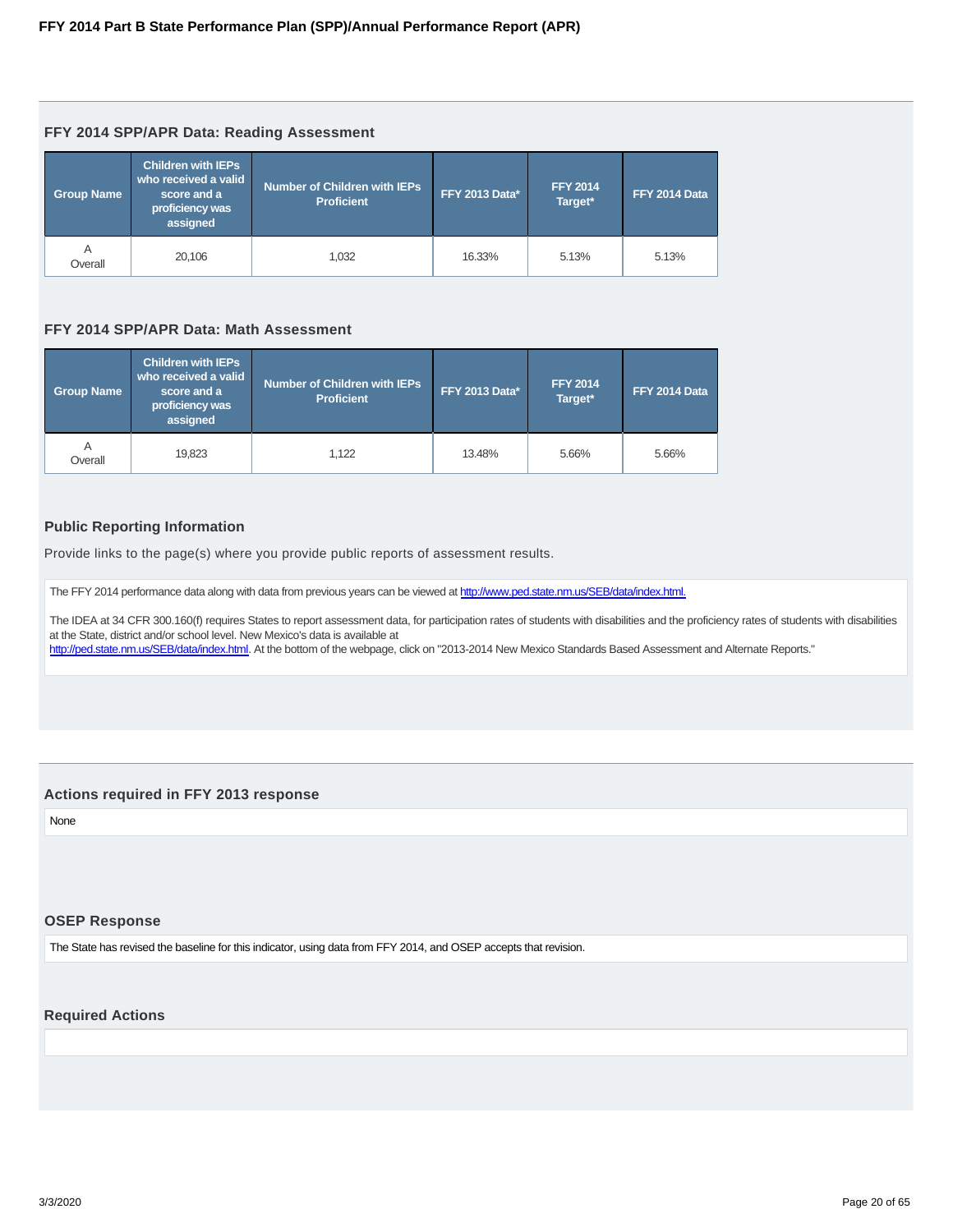## **Indicator 4A: Suspension/Expulsion**

#### Monitoring Priority: FAPE in the LRE

**Results indicator: Rates of suspension and expulsion:**

- **Percent of districts that have a significant discrepancy in the rate of suspensions and expulsions of greater than 10 days in a school year for children with A. IEPs; and**
- **Percent of districts that have: (a) a significant discrepancy, by race or ethnicity, in the rate of suspensions and expulsions of greater than 10 days in a school B. year for children with IEPs; and (b) policies, procedures or practices that contribute to the significant discrepancy and do not comply with requirements relating to the development and implementation of IEPs, the use of positive behavioral interventions and supports, and procedural safeguards.**

**(20 U.S.C. 1416(a)(3)(A); 1412(a)(22))**

#### Baseline Data: 2005 **Historical Data**

| <b>FFY</b>    | 2004 | 2005  | 2006  | 2007  | 2008  | 2009 | 2010  | 2011  | 2012  | 2013  |
|---------------|------|-------|-------|-------|-------|------|-------|-------|-------|-------|
| Target $\leq$ |      |       | 6.20% | 2.20% | 2.20% | 0%   | .96%  | 1.96% | 1.96% | 1.96% |
| Data          |      | 5.60% | 4.50% | $0\%$ | $0\%$ | 0%   | 1.96% | 0%    | 0%    | $0\%$ |
|               |      |       |       |       |       |      |       |       |       |       |

Key: Gray – Data Prior to Baseline Yellow – Baseline Blue – Data Update

#### **FFY 2014 - FFY 2018 Targets**

| <b>FFY</b>    | 2014 | 2015  | 2016 | 2017  | 2018  |
|---------------|------|-------|------|-------|-------|
| Target $\leq$ | .93% | 1.90% | 87%، | 1.84% | 1.81% |

Key:

#### **Targets: Description of Stakeholder Input**

On December 3rd and 4th, 2014 State Performance Plan and Annual Performance Report indicator data were presented to the State's Individuals with Disabilities Education Act State Advisory Panel. The panel members had the opportunity to review FFY 13 (July 1, 2013 – June 30, 2014) data and the State's progress or slippage. After the FFY 13 data was reviewed, the advisory panel provided input and targets were reviewed for FFY 14 through FFY 18. The FFY 14 data were presented to the Local Education Agency, State Charter Schools and Regional Education Cooperative Directors on January 26, 2016. The Directors had the opportunity to provide feedback on the targets during the presentation. Both stakeholder groups had the opportunity to provide final feedback on the targets through January 29, 2016.

#### **FFY 2014 SPP/APR Data**

Please indicate the type of denominator provided

Number of districts in the State

Number of districts that met the State's minimum n-size

| Number of districts that have a significant<br>discrepancy | l Number of districts in the State $^{\sf t}$ | <b>FFY 2013 FFY 2014</b><br>Data* | Target* | <b>FFY 2014</b><br><b>Data</b> |
|------------------------------------------------------------|-----------------------------------------------|-----------------------------------|---------|--------------------------------|
|                                                            | 146                                           | $0\%$                             | 1.93%   | 1.37%                          |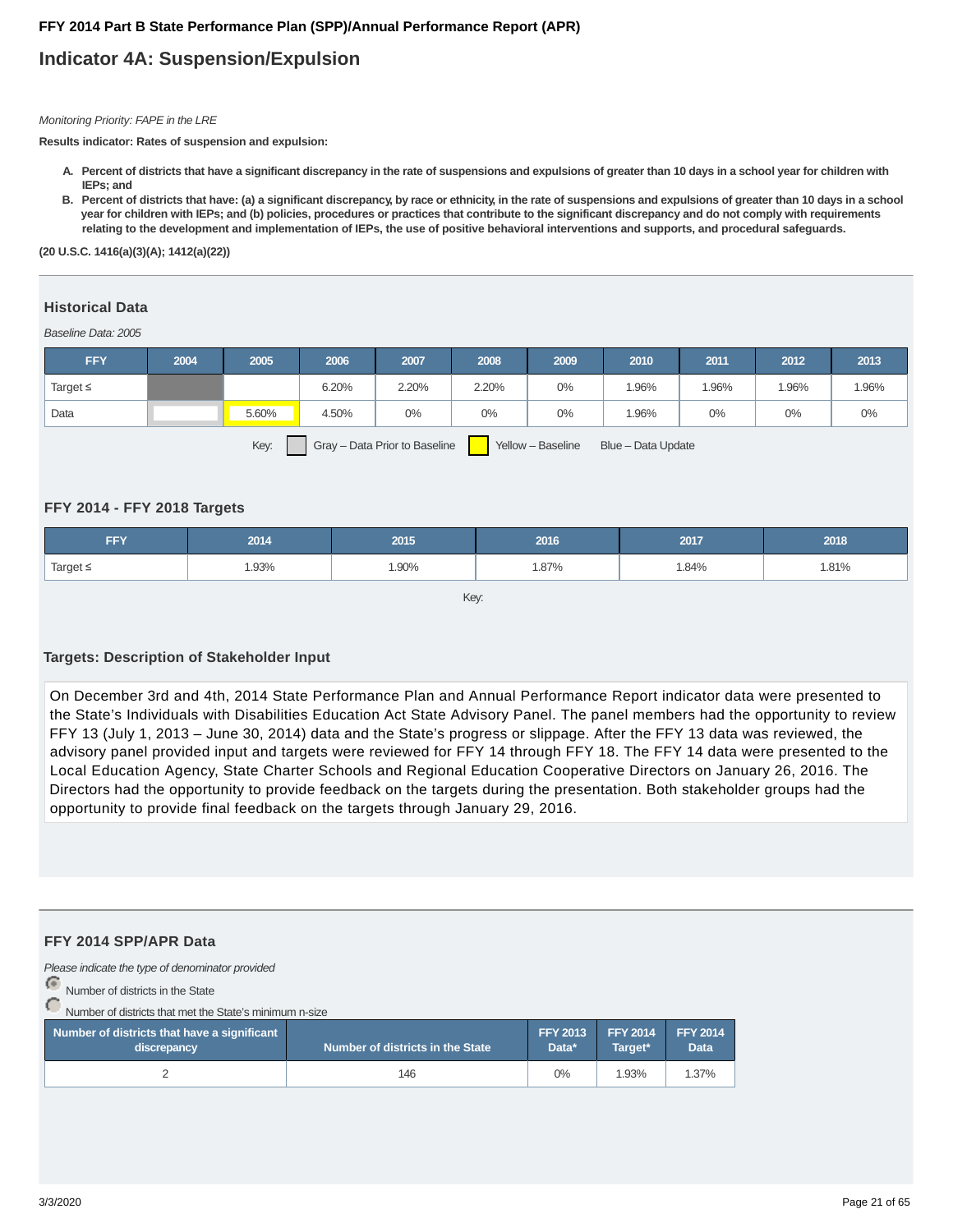**Choose one of the following comparison methodologies to determine whether significant discrepancies are occurring (34 CFR §300.170(a)):** Compare the rates of suspensions and expulsions of greater than 10 days in a school year for children with IEPs among LEAs in the State

The rates of suspensions and expulsions of greater than 10 days in a school year for children with IEPs in each LEA compared to the rates for nondisabled children in the same LEA

#### **State's definition of "significant discrepancy" and methodology**

Data on the suspensions and expulsions of children with disabilities was derived from the IDEA Section 618 data submitted by the LEAs via the STARS data warehouse as part of the annual End-of-Year data collection. The information was submitted by the student's unique identification number. The data was verified through the checks and balances of STARS and validated by SEB staff.

This data was used to populate the Table 5 of Information Collection 1820-0621 (Report of Children with Disabilities Unilaterally Removed or Suspended/Expelled for More than 10 Days) for the school year 2013-2014 due in November 2014. Table 5 was used to determine significant discrepancy. The State defines a significant discrepancy in the rates of suspension and expulsions of greater than 10 days in a school year for students with IEPs (disabilities) among LEAs in the State if the following criteria are met:

The LEA must have an "n" size of greater than 10 suspensions and expulsions of students with disabilities greater than 10 days in a school year; and

The rate of suspensions/expulsions for students with IEPs is more than 1% higher than the average rate of suspensions and expulsions greater than 10 days among LEAs in the State.

The rates of suspensions and expulsions of greater than 10 days in a school year for students with IEPs were compared among LEAs in the State. If the LEA had an "n" size of greater than 10 students with disabilities suspended or expelled greater than 10 days and a long term suspension and expulsion rate for students with IEPs that was 1% or higher than the State average (1.2% or above), they were considered to have a significant discrepancy in the rates of suspensions and expulsions.

Out of 146 LEAs, 144 were excluded from the calculation because the district did not meet the minimum "n" size.

## **Provide additional information about this indicator (optional)**

See Indicator Four Self-Assessment and IEP Checklist in Appendix.

#### **Actions required in FFY 2013 response**

None

#### **FFY 2013 Identification of Noncompliance**

#### **Review of Policies, Procedures, and Practices** (completed in FFY 2014 using 2013-2014 data) Description of review

The rates of suspensions and expulsions of greater than 10 days in a school year for students with IEPs were compared among LEAs in the state. If the LEA had an "n" size of greater than 10 students with disabilities suspended or expelled greater than 10 days and a long term suspension and expulsion rate for students with IEPs that was 1% or higher than the average rate of suspensions and expulsions greater than 10 days among LEAs in the State, they were considered to have a significant discrepancy in the rates of suspensions and expulsions.

Two LEAs out of 146 met the "n" size of greater than 10 suspensions and expulsions of students with disabilities for greater than 10 days in a school year. One hundred forty-four LEAs did not meet the "n" size of greater than 10 suspensions and expulsions of students with disabilities for greater than 10 days in a school year.

During FFY 2014 (using 2013-2014 data), two of the LEAs in the State were considered to have a significant discrepancy in the rates of suspensions and expulsions of greater than 10 days in a school year of students with IEPs in which the policies, procedures, or practices contributed to the significant discrepancy.

The two LEAs identified were required to complete the Indicator 4 self-assessment located in Appendix. The self-assessment included the LEA's use of positive behavioral interventions and supports and the implementation of the procedural safeguards. The State also used the self-assessment to review the LEAs policies, procedures, and practices relating to the development and implementation of IEPs. The IEPs were reviewed for all students who were suspended or expelled for greater than 10 days. In addition, one of the LEAs also had an on-site review of the IEPs by the Special Education Bureau staff because of information provided by the LEA in the self-assessment.. The IEP checklist is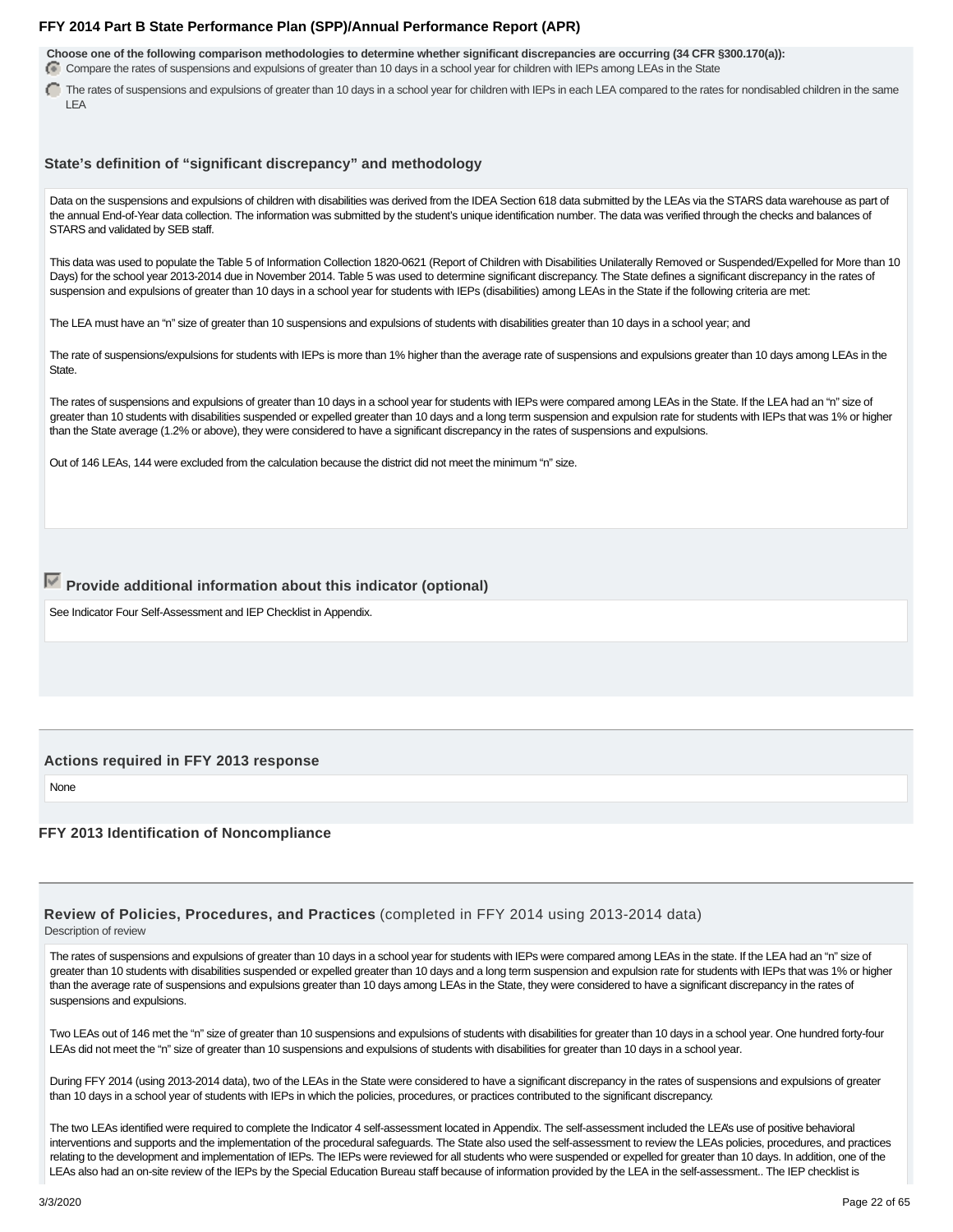attached to this indicator.

Based upon the review of the policies, procedures, and practices along with the student's IEPs, the State determined the two LEAs were not meeting the requirements of 34 CFR §170(b). The two LEAs were notified in writing of the non-compliance in accordance with the Integrated Special Education Accountability System (ISEAS).

Two LEAs were found noncompliant. The LEA's policies, procedures and practices were reviewed in the fall of 2015.

Prior to the State considering an LEA compliant with this indicator, the State completes a subsequent review of an updated set of data in accordance with the OSEP 09-02 Memorandum (dated October 17, 2008). Based upon this review of data and the correction of the LEA's practices, it would be determined that the LEA is correctly implementing the specific regulatory requirements.

The State completed a subsequent review of the end-of-the-year data for FFY 2015 (discipline data from the 2014-2015 school year submitted June 2015), consistent with the OSEP 09-02 memo, for the two LEAs identified with non-compliance. Based on the subsequent review of data submitted by the LEAs for FFY 2015, it was determined that both of the LEAs did not have a finding having corrected the non-compliance. In addition to the subsequent data review, the SEB has reviewed all IEP's that exceeded 10 days of suspension to determine if polices, procedures and practices were corrected. It was determined that the LEAs met the target with 100%. In addition to the subsequent data review, the SEB has requested all IEP's that exceeded 10 days of suspension to determine if policies, procedures and practices are consistent with the initial finding. An additional subsequent data review, consistent with the OSEP 09-02 memo, will be completed with a review of the LEA's data for the 2015-2016 school year for all students with IEP's having

over 10 days of suspension from the first day of school until the 120 $^{\text{th}}$  day.

The State DID NOT identify noncompliance with Part B requirements as a result of the review required by 34 CFR §300.170(b)

The State DID identify noncompliance with Part B requirements as a result of the review required by 34 CFR §300.170(b). If YES, select one of the following:

The State DID ensure that such policies, procedures, and practices were revised to comply with applicable requirements consistent with OSEP Memorandum 09-02, dated October 17, 2008.

Describe how the State ensured that such policies, procedures, and practices were revised to comply with applicable requirements consistent with OSEP Memorandum 09-02, dated October 17, 2008.

Based upon the review of the policies, procedures, and practices along with the student's IEPs, the State determined two LEAs were not meeting the requirements of 34 CFR §300.170(b). The two LEAs were notified in writing of the non-compliance in accordance with the Integrated Special Education Accountability System (ISEAS).

The two LEA were required to revise policies, procedures, and practices. Each LEA was required to review all areas of noncompliance including the development of IEPs, implementation of IEPs, use of positive behavioral interventions and supports, procedural safeguards, and adequate data submission that were identified through the self-assessment and were verified by the State through a review of the policies, procedures and practices. In addition, the IEPs were reviewed by the State for all students who were suspended or expelled for greater than 10 days. One of the LEAs also had an on-site review of the IEPs for all students who were suspended or expelled for greater than 10 days, led by the State Director of Special Education Bureau. The on-site IEP review also included a review of the updated FFY 15 data.

The two LEA's were placed on corrective action plans developed by the State, which included technical assistance in each area identified by the self-assessment, policies, procedures and practices reviews, IEP reviews and on-site review.

The State completed a subsequent review of the end-of-the-year data for FFY 2015 (discipline data from the 2014-2015 school year submitted June 2015), consistent with the OSEP 09-02 memo, for the two LEAs identified with non-compliance. Based on the subsequent review of data submitted by the LEAs for FFY 2015, it was determined that both of the LEAs did not have a finding having corrected the non-compliance. In addition to the subsequent data review, the SEB has reviewed all IEP's that exceeded 10 days of suspension to determine if polices, procedures and practices were corrected. It was determined that the LEAs met the target with 100%. In addition to the subsequent data review, the SEB has requested all IEP's that exceeded 10 days of suspension to determine if policies, procedures and practices are consistent with the initial finding.

An additional subsequent data review, consistent with the OSEP 09-02 memo, will be completed with a review of the LEA's data for the 2015-2016 school year for all students with IEP's having over 10 days of suspension from the first day of school until the 120<sup>th</sup> day.

The State did NOT ensure that such policies, procedures, and practices were revised to comply with applicable requirements consistent with OSEP Memorandum 09-02, dated October 17, 2008.

#### **Correction of Findings of Noncompliance Identified in FFY 2013**

| <b>Findings of Noncompliance Identified</b> | <b>Findings of Noncompliance Verified</b><br>as Corrected Within One Year | <b>Findings of Noncompliance</b><br><b>Subsequently Corrected</b> | <b>Findings Not Yet Verified as Corrected</b> |
|---------------------------------------------|---------------------------------------------------------------------------|-------------------------------------------------------------------|-----------------------------------------------|
|                                             |                                                                           |                                                                   |                                               |

#### **OSEP Response**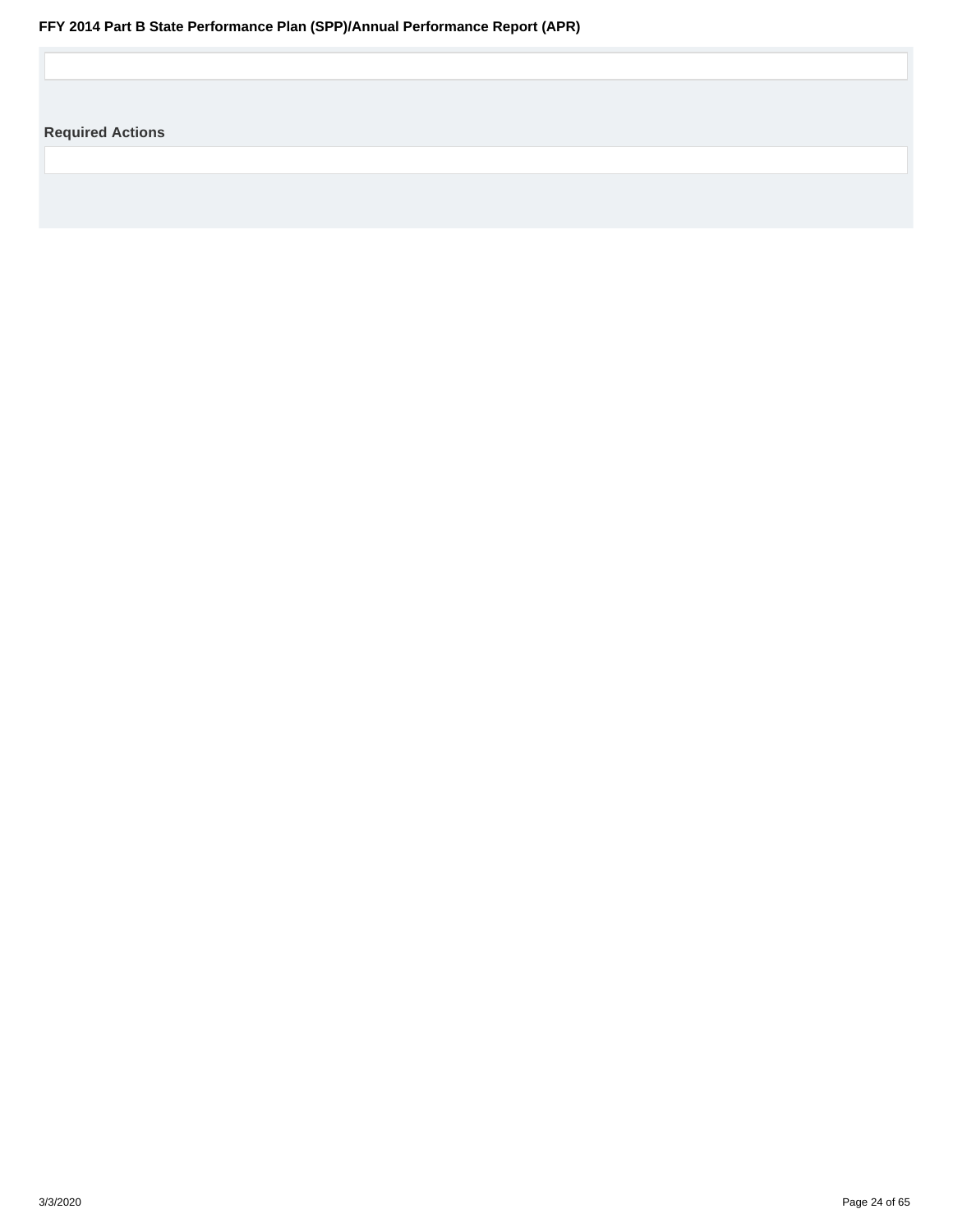## **Indicator 4B: Suspension/Expulsion**

Monitoring Priority: FAPE in the LRE

**Compliance indicator: Rates of suspension and expulsion:**

- **Percent of districts that have a significant discrepancy in the rate of suspensions and expulsions of greater than 10 days in a school year for children with A. IEPs; and**
- **Percent of districts that have: (a) a significant discrepancy, by race or ethnicity, in the rate of suspensions and expulsions of greater than 10 days in a school B. year for children with IEPs; and (b) policies, procedures or practices that contribute to the significant discrepancy and do not comply with requirements relating to the development and implementation of IEPs, the use of positive behavioral interventions and supports, and procedural safeguards.**

**(20 U.S.C. 1416(a)(3)(A); 1412(a)(22))**

## **Historical Data**

Baseline Data: 2009

| <b>FFY</b> | 2004 | 2005 | 2006  | 2007 | 2008 | 2009  | 2010  | 2011  | 2012  | 2013  |
|------------|------|------|-------|------|------|-------|-------|-------|-------|-------|
| Target     |      |      | $0\%$ | 0%   | 0%   | 0%    | $0\%$ | $0\%$ | $0\%$ | $0\%$ |
| Data       |      |      |       |      |      | $0\%$ | $0\%$ | 0%    | 0%    | $0\%$ |

Key:  $Gray - Data Prior to Baseline$  Yellow – Baseline

#### **FFY 2014 - FFY 2018 Targets**

| <b>FFY</b> | 2014 | 2015 | 2016 | 2017            | 2018 |
|------------|------|------|------|-----------------|------|
| Target     | 0%   | 0%   | 0%   | $\sim$<br>$U\%$ | 0%   |

#### **FFY 2014 SPP/APR Data**

Please indicate the type of denominator provided

Number of districts in the State

Number of districts that met the State's minimum n-size

| Number of districts that<br>have a significant<br>discrepancy, by race or<br>ethnicity | <b>Number of those districts</b><br>that have policies,<br>procedures, or practices<br>that contribute to the<br>significant discrepancy and<br>do not comply with<br>requirements | Number of districts in the<br><b>State</b> | <b>FFY 2013</b><br>Data* | <b>FFY 2014</b><br>Target* | <b>FFY 2014</b><br><b>Data</b> |
|----------------------------------------------------------------------------------------|------------------------------------------------------------------------------------------------------------------------------------------------------------------------------------|--------------------------------------------|--------------------------|----------------------------|--------------------------------|
|                                                                                        |                                                                                                                                                                                    | 146                                        | $0\%$                    | $0\%$                      | 1.37%                          |

#### **Explanation of Slippage**

The State did not meet its targets for Indicator 4B. The State showed slippage with Indicator 4B from FFY 2013 by 0.68%.

Two LEAs were found to be non-compliant with Part B requirements. Each LEA was required to complete a self-assessment to review polcies, procedures and practices that may contribute to a significant discrepancy. All areas of possible non-compliance were reviewed by the SEB utilizing an IEP checklist (see appendix) to include the development of IEPs, implementation of IEPs, use of positive behavioral interventions and supports, procedural safeguards, and adequate data submission. The self-assessment completed by the LEAs were reviewed by the SEB through an examination of the policies, procedures and practices. In addition, the State Special Education Director conducted an on-site review with the LEAs of student IEP's identified with more than 10 days of suspension to include a review of the FFY 15 data. Both LEA's were found to be non-compliant in practicing required policy and procedures. In each case the LEA's were required the SEB to develop a corrective action plan that included technical assistance in each area identified. Lastly, the SEB has identified that technical assistance is needed in this area and is in the process of developing training modules for all LEA's including data collection, development of functional behavioral assessments, implementation of behavior intervention plans, and progress monitoring of behavior plans.

The State completed a subsequent review of the end-of-the-year data for FFY 2015 (discipline data from the 2014-2015 school year submitted June 2015), consistent with the OSEP 09-02 memo, for the two LEAs identified with non-compliance. Based on the subsequent review of data submitted by the LEAs for FFY 2015, it was determined that one of the LEAs did not have a finding having corrected the non-compliance. In addition to the subsequent data review, the SEB has reviewed all IEP's that exceeded 10 days of suspension to determine if polices, procedures and practices were corrected. It was determined that the LEA has met the target with 100%.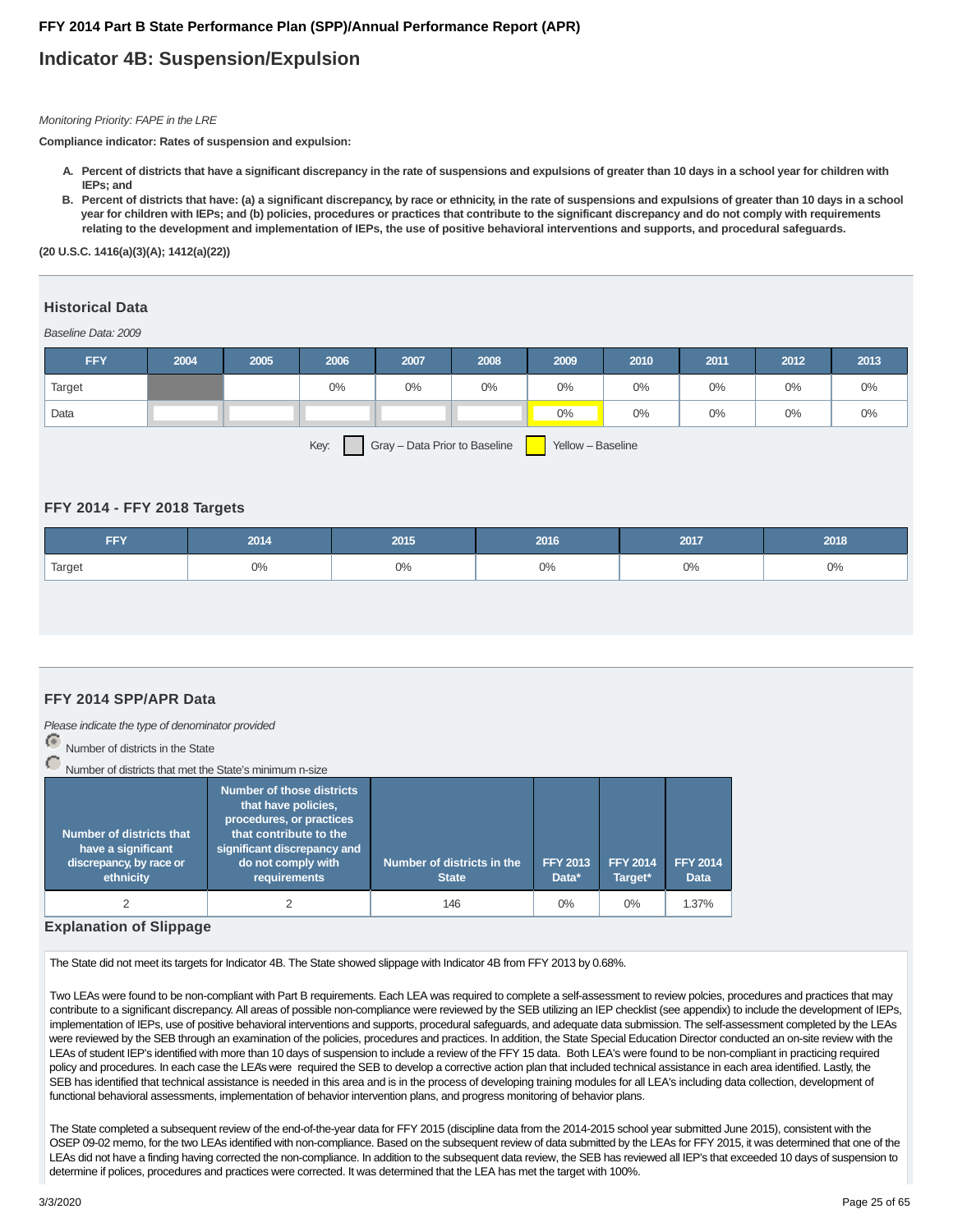One LEA was identifed to have a continued finding of non-compliance according to the LEA's STARS data. In addition to the subsequent data review, the SEB has requested all IEP's that exceeded 10 days of suspension to determine if policies, procedures and practices are consistent with the initial finding. An additional subsequent data review, consistent with the OSEP 09-02 memo, will be completed with a review of the LEA's data for the 2015-2016 school year for all students with IEP's having over 10 days of suspension from the first day of school until the 120<sup>th</sup> day. The State will update the status on the one LEA with remaining non-compliance during the open submission of the Annual Performance Report in April 2016.

**All races and ethnicities were included in the review**

#### **State's definition of "significant discrepancy" and methodology**

Data for Indicator 4B were gathered from Table 5 of Information Collection 1820-0621 (Report of Children with Disabilities Subject to Disciplinary Removal) submitted to OSEP in November 2014 (discipline data from the 2013-2014 school year). The LEAs were required to submit their discipline data during the End- Of-Year (EOY) data collection period, which was submitted to the State on June 30, 2014. The suspension and expulsion data was disaggregated by LEA and race and ethnicity to determine if the LEA had a significant discrepancy, by race and ethnicity, in the rate of suspensions and expulsions of greater than 10 days in a school year for children with IEP's.

In order for a LEA to be flagged for possible significant discrepancy, by race and ethnicity, in the rate of suspensions and expulsions of greater than 10 days in a school year for children with IEP's, the LEA must meet the following criteria:

- An "n" size of greater than 10 students or more suspended or expelled for greater than 10 days in a school year; and
- An "n" size of greater than 10 students in any race or ethnicity category; and
- The rate of suspension/expulsions, by race and ethnicity, for children with IEPs is more than 1% greater than the average rate of suspension/expulsions greater than 10 days in a school year for students with IEPs among LEAs in the State.

This represents the first stage (flagging) in the significant discrepancy determination process. In order to determine if the LEA had significant discrepancy by race and ethnicity in the rates of suspensions and expulsions of greater than 10 days in a school year for children with IEPs, and to determine if the LEA's policies, procedures, or practices contributed to the significant discrepancy and do not comply with requirements relating to the development and implementation of IEPs, use of positive behavioral interventions and supports, and procedural safeguards, the LEA is required to complete the Indicator 4 self-assessment attached to this indicator. The State reviews the self-assessment along with the LEA's policies, procedures and practices, including student data. After that review, it is determined if the deficient or noncompliant policies, procedures, and practices contributed to the significant discrepancy in the rates of suspension and expulsions by race and ethnicity for children with IEPs.

The state has established a minimum "n" size of greater than 10 students with IEPs in any of the race or ethnicity categories who have suspensions and expulsions of greater than 10 days in a school year.

If the LEA had an "n" size of greater than 10 students with disabilities with suspensions or expulsions greater than 10 days and a long term suspension and expulsion rate for students with IEPs that was 1% or higher than the State average, they were considered to have a significant discrepancy in the rates of suspensions and expulsions.

Two LEAs out of 146 met the "n" size of greater than 10 suspensions and expulsions in any of the race or ethnicity categories of greater than 10 days in a school year. One hundred forty-four LEAs did not meet the "n" size of greater than 10 suspensions and expulsions of students in the race or ethnicity categories of greater than 10 days in a school year.

#### **Actions required in FFY 2013 response**

None

#### **FFY 2013 Identification of Noncompliance**

## **Review of Policies, Procedures, and Practices** (completed in FFY 2014 using 2013-2014 data)

Description of review

During FFY 2014 (using 2013-2014 data), two of the LEAs in the State were considered to have a significant discrepancy by race and ethnicity in the rates of suspensions and expulsions of greater than 10 days in a school year of students with IEPs in which the policies, procedures, or practices contributed to the significant discrepancy. The two LEAs identified were required to complete the Indicator 4 self- assessment located in Appendix. The self-assessment includes the LEA's use of positive behavioral interventions and supports and the implementation of the procedural safeguards. The State also used the self-assessment to review the LEAs policies, procedures, and practices relating to the development and implementation of IEPs. In addition, the IEPs were reviewed by the State for all students who were suspended or expelled for greater than 10 days. In addition, one of the LEAs also had an on-site review of the IEPs by the Special Education Bureau. The IEP checklist is attached to this indicator.

Based upon the review of the policies, procedures, and practices along with the student's IEPs, the State determined the two LEA were not meeting the requirements of 34 CFR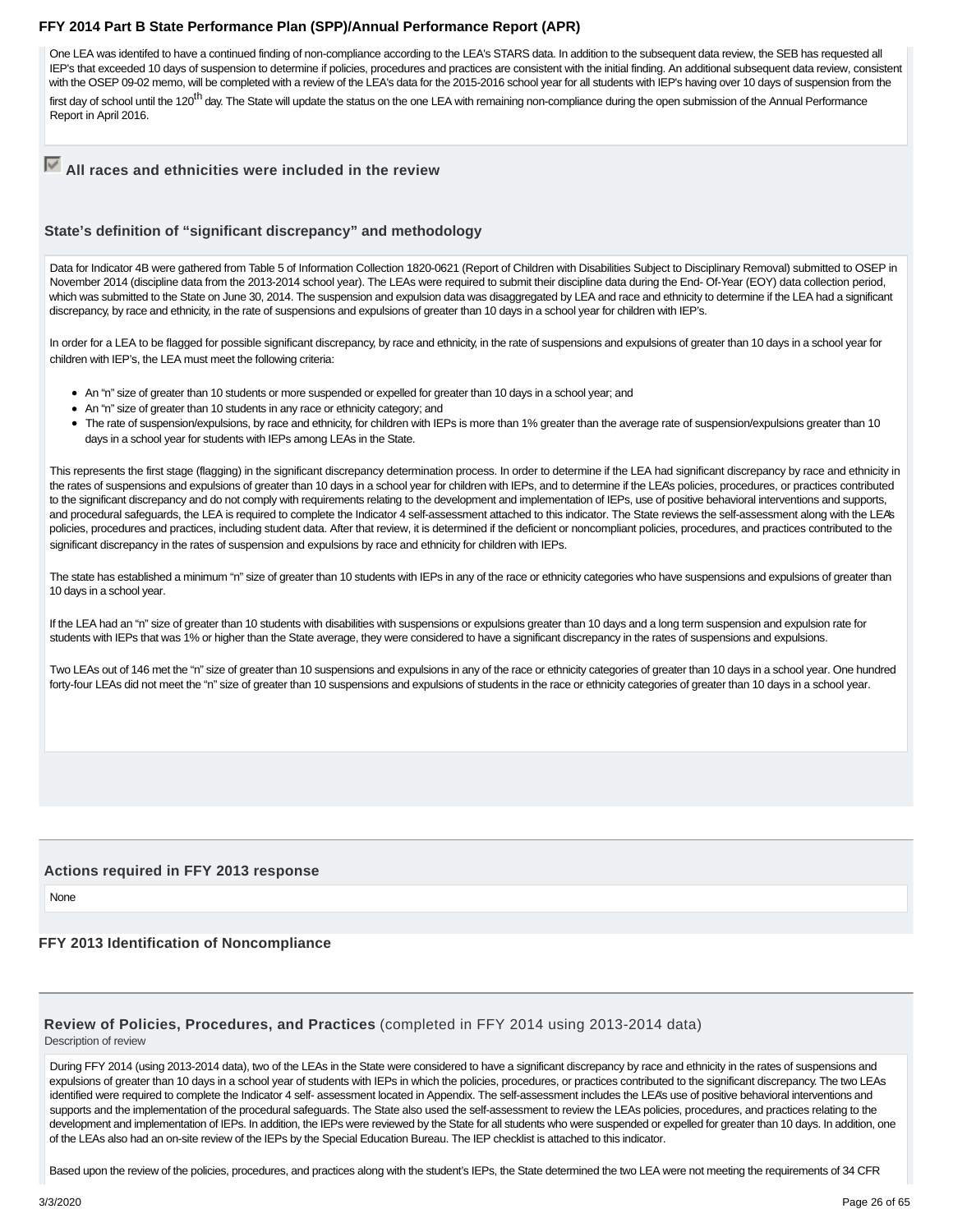§300.170(b). The two LEA were notified in writing of the non-compliance in accordance with the Integrated Special Education Accountability System (ISEAS).

Two LEAs were found noncompliant. The LEA's policies, procedures and practices were reviewed in the fall of 2015.

The State completed a subsequent review of the end-of-the-year data for FFY 2015 (discipline data from the 2014-2015 school year submitted June 2015), consistent with the OSEP 09-02 memo, for the two LEAs identified with non-compliance. Based on the subsequent review of data submitted by the LEAs for FFY 2015, it was determined that one of the LEAs did not have a finding having corrected the non-compliance. In addition to the subsequent data review, the SEB has reviewed all IEP's that exceeded 10 days of suspension to determine if polices, procedures and practices were corrected. It was determined that the LEA has met the target with 100%.

One LEA was identifed to have a continued finding of non-compliance according to the LEA's STARS data. In addition to the subsequent data review, the SEB has requested all IEP's that exceeded 10 days of suspension to determine if policies, procedures and practices are consistent with the initial finding. An additional subsequent data review, consistent with the OSEP 09-02 memo, will be completed with a review of the LEA's data for the 2015-2016 school year for all students with IEP's having over 10 days of suspension from the first day of school until the 120<sup>th</sup> day. The State will update the status on the one LEA with remaining non-compliance during the open submission of the Annual Performance Report in April 2016.

When reporting on the correction of noncompliance, the State must report, in its FFY 2014 APR, that it has verified that each LEA with noncompliance identified in FFY 2013 for this indicator: (1) is correctly implementing 34 CFR §300.124(b) (i.e., achieved 100% compliance) based on a review of updated data such as data subsequently collected through on-site monitoring or a State data system; and (2) has developed and implemented the IEP, although late, for any child for whom implementation of the IEP was not timely, unless the child is no longer within the jurisdiction of the LEA, consistent with OSEP Memo 09-02. In the FFY 2014 APR, the State must describe the specific actions that were taken to verify the correction.

One LEA was identified with continuing noncompliance. When the State identifies noncompliance with Part B requirements, the LEA is required to revise policies, procedures, and practices. The revision includes any areas of noncompliance (development of) IEPs, implementation of IEPs, use of positive behavioral interventions and supports, procedural safeguards), which are identified through the self-assessment and are verified by the State through a review of the policies, procedures, and practices. Based upon the self-assessment, an LEA is required to develop a corrective action plan. The corrective action plan is monitored by the Special Education Bureau (SEB). The LEA must meet all the conditions of the corrective action plan in a timely manner. All individual cases of noncompliance must be corrected.

Prior to the State considering an LEA compliant with this indicator, the State completes a subsequent review of an updated set of data. Based upon this review of data and the correction of the LEA's practices, it would be determined that the LEA is correctly implementing the specific regulatory requirements.

 $\Box$  The State DID NOT identify noncompliance with Part B requirements as a result of the review required by 34 CFR §300.170(b)

The State DID identify noncompliance with Part B requirements as a result of the review required by 34 CFR §300.170(b).

Describe how the State ensured that such policies, procedures, and practices were revised to comply with applicable requirements consistent with OSEP Memorandum 09-02, dated October 17, 2008.

Two LEAs were found to be non-compliant with Part B requirements. Each LEA was required to complete a self-assessment. All areas of non-compliance were reviewed including the development of IEPs, implementation of IEPs, use of positive behavioral interventions and supports, procedural safeguards, and adequate data submission The self-assessment was reviewed by the SEB through an examination of the policies, procedures and practices. In addition, the State Special Education Director conducted an on-site review of student IEP's identified with more than 10 days of suspension to include a review of the FFY 15 data. In each case the LEA's were required by the SEB to develop a corrective action plan that included technical assistance in each area identified. Lastly, the SEB has identified that technical assistance is needed in this area and is in the process of developing training modules including data collection, development of functional behavioral assessments, implementation of behavior intervention plans, and progress monitoring of behavior plans.

The State completed a subsequent review of the end-of-the-year data for FFY 2015 (discipline data from the 2014-2015 school year submitted June 2015), consistent with the OSEP 09-02 memo, for the two LEAs identified with non-compliance. Based on the subsequent review of data submitted by the LEAs for FFY 2015, it was determined that one of the LEAs did not have a finding having corrected the non-compliance. In addition to the subsequent data review, the SEB has reviewed all IEP's that exceeded 10 days of suspension to determine if polices, procedures and practices were corrected. It was determined that the LEA has met the target with 100%.

One LEA was identifed to have a continued finding of non-compliance according to the LEA's STARS data. In addition to the subsequent data review, the SEB has requested all IEP's that exceeded 10 days of suspension to determine if policies, procedures and practices are consistent with the initial finding. An additional subsequent data review, consistent with the OSEP 09-02 memo, will be completed with a review of the LEA's data for the 2015-2016 school year for all students with IEP's having over 10 days of suspension from the first day of school until the 120<sup>th</sup> day. The State will update the status on the one LEA with remaining non-compliance during the open submission of the Annual Performance Report in April 2016.

When reporting on the correction of noncompliance, the State must report, in its FFY 2014 APR, that it has verified that each LEA with noncompliance identified in FFY 2013 for this indicator: (1) is correctly implementing 34 CFR §300.124(b) (i.e., achieved 100% compliance) based on a review of updated data such as data subsequently collected through on-site monitoring or a State data system; and (2) has developed and implemented the IEP, although late, for any child for whom implementation of the IEP was not timely, unless the child is no longer within the jurisdiction of the LEA, consistent with OSEP Memo 09-02. In the FFY 2014 APR, the State must describe the specific actions that were taken to verify the correction.

#### **Correction of Findings of Noncompliance Identified in FFY 2013**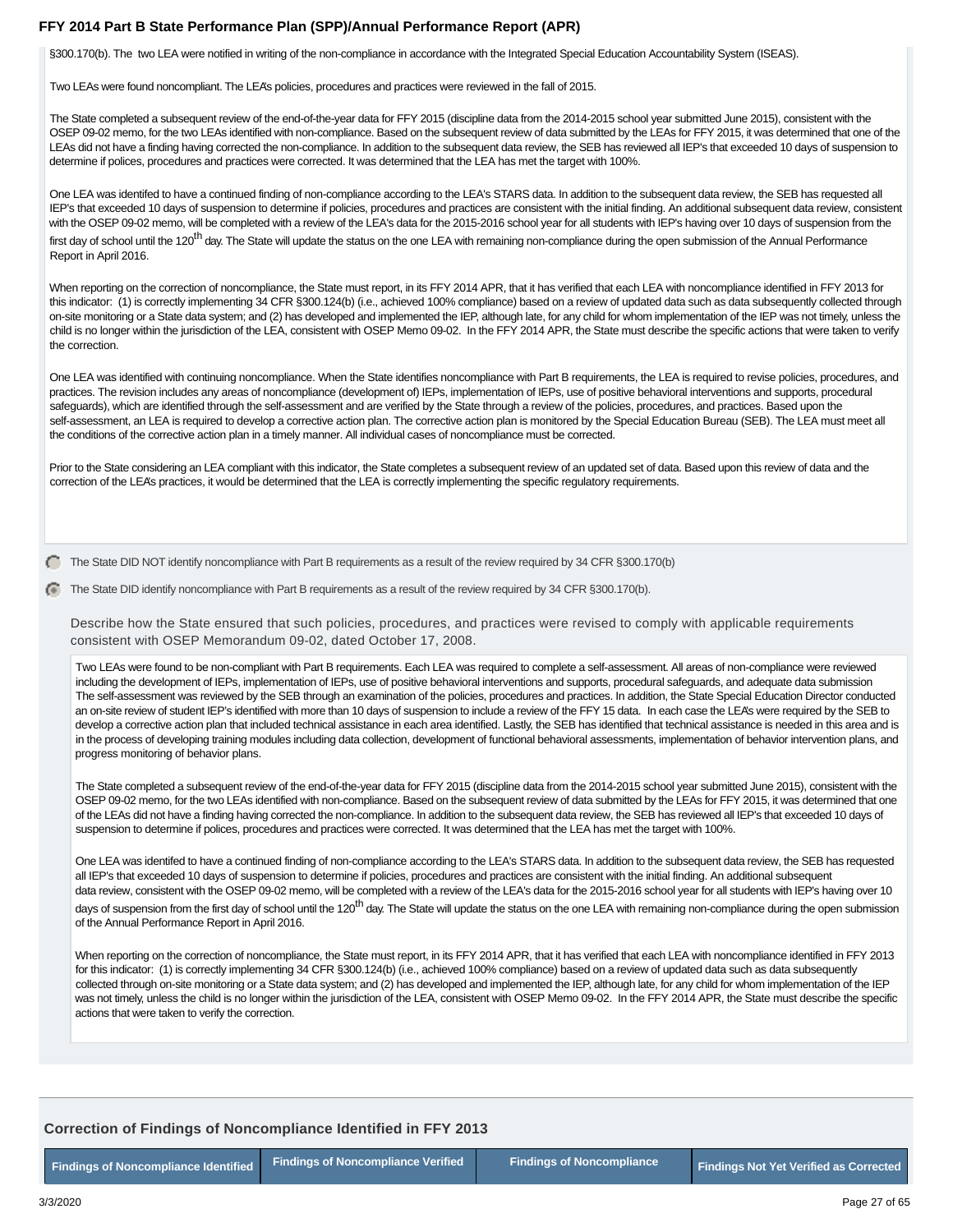<span id="page-27-0"></span>

| as Corrected Within One Year | <b>Subsequently Corrected</b> |  |
|------------------------------|-------------------------------|--|
|                              |                               |  |

#### **OSEP Response**

Because the State reported less than 100% compliance (greater than 0% actual target data for this indicator) for FFY 2014, the State must report on the status of correction of noncompliance identified in FFY 2014 for this indicator.The State must demonstrate, in the FFY 2015 SPP/APR, that the districts identified with noncompliance in FFY 2014 have corrected the noncompliance, including that the State verified that each district with noncompliance: (1) is correctly implementing the specific regulatory requirement(s) (i.e., achieved 100% compliance) based on a review of updated data such as data subsequently collected through on-site monitoring or a State data system; and (2) has corrected each individual case of noncompliance, unless the child is no longer within the jurisdiction of the district, consistent with OSEP Memo 09-02. In the FFY 2015 SPP/APR, the State must describe the specific actions that were taken to verify the correction.

If the State did not identify any findings of noncompliance in FFY 2014, although its FFY 2014 data reflect less than 100% compliance (greater than 0% actual target data for this indicator), provide an explanation of why the State did not identify any findings of noncompliance in FFY 2014.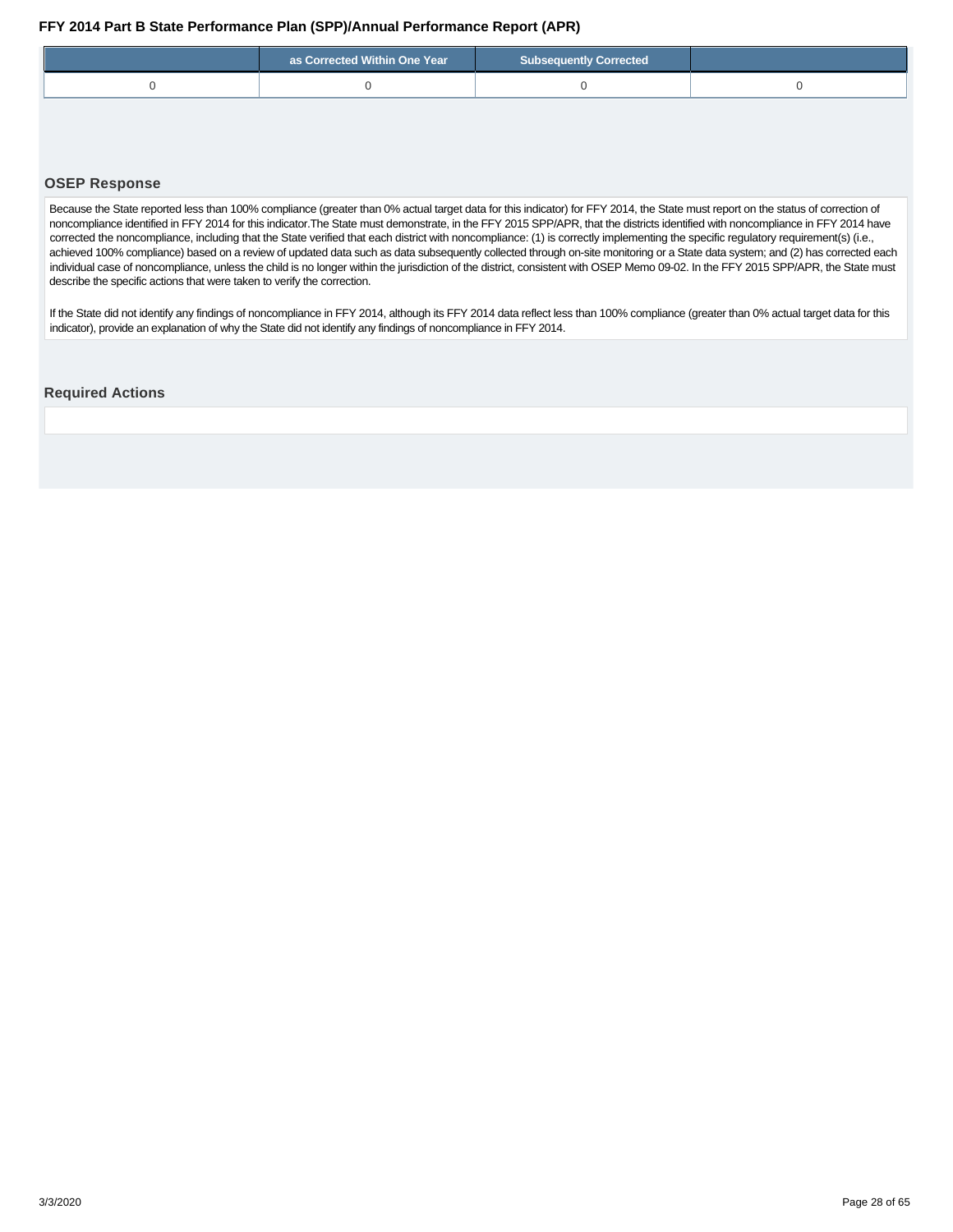## **Indicator 5: Education Environments (children 6-21)**

#### Monitoring Priority: FAPE in the LRE

**Results indicator: Percent of children with IEPs aged 6 through 21 served:**

- **A. Inside the regular class 80% or more of the day;**
- **B. Inside the regular class less than 40% of the day; and**
- **C. In separate schools, residential facilities, or homebound/hospital placements.**

**(20 U.S.C. 1416(a)(3)(A))**

#### **Historical Data**

|   | <b>Baseline</b><br>Year | <b>FFY</b>    | 2004 | 2005   | 2006   | 2007   | 2008   | 2009   | 2010   | 2011   | 2012   | 2013   |
|---|-------------------------|---------------|------|--------|--------|--------|--------|--------|--------|--------|--------|--------|
| A | 2005                    | Target $\geq$ |      |        | 54.00% | 58.00% | 62.00% | 66.00% | 60.00% | 60.00% | 60.00% | 60.00% |
|   |                         | Data          |      | 50.00% | 51.00% | 52.48% | 53.10% | 54.89% | 53.84% | 52.35% | 50.40% | 49.74% |
| в |                         | Target $\leq$ |      |        | 18.50% | 17.00% | 15.50% | 14.00% | 15.00% | 17.00% | 11.00% | 11.00% |
|   | 2005                    | Data          |      | 19.00% | 19.00% | 18.80% | 19.50% | 20.19% | 20.26% | 20.63% | 20.60% | 20.68% |
|   |                         | Target $\leq$ |      |        | 2.01%  | 2.00%  | 1.99%  | 1.98%  | 1.97%  | 1.96%  | 1.95%  | 1.95%  |
| С | 2005                    | Data          |      | 1.60%  | 2.02%  | 1.34%  | 1.50%  | 1.36%  | 1.15%  | 1.10%  | 1.09%  | 0.93%  |
|   |                         |               |      |        |        |        |        |        |        |        |        |        |

Key: Gray – Data Prior to Baseline Yellow – Baseline Blue – Data Update

#### **FFY 2014 - FFY 2018 Targets**

| <b>FFY</b>      | 2014   | 2015   | 2016   | 2017   | 2018   |
|-----------------|--------|--------|--------|--------|--------|
| Target $A \geq$ | 50.00% | 50.00% | 53.00% | 57.00% | 60.00% |
| Target $B \leq$ | 20.00% | 19.00% | 18.00% | 17.00% | 15.00% |
| Target $C \leq$ | 1.95%  | 1.90%  | .85%   | 1.80%  | 1.75%  |

Key:

#### **Explanation of Changes**

The target for Indicator 5C for FFY 2018 was corrected to 1.75%.

#### **Targets: Description of Stakeholder Input**

#### **Actual Target Data for FFY 2014:**

**Indicator 5 A - Target Met.** The State did meet its target of 50% of students with IEPs aged 6 – 21 served inside the regular class 80% or more of the day. Actual data for FFY 2014 was 50.61%.

**Indicator 5 B - Target Met.** The State did meet its target of 20% of students with IEPs aged 6 – 21 served inside the regular class less than 40% of the day. Actual data for FFY 2014 was 19.64%.

**Indicator 5 C - Target Met.** The State exceeded its target of 1.95% of students with IEPs aged 6 – 21 served in separate schools, residential facilities, or homebound/hospital placements. Actual data for FFY 2014 was 0.91%.

The State met its target for Indicator 5 B. The state exceeded its target for Indicator 5A, 50% and showed progress from FFY 13 of .87%. The state also exceeded its target for indicator 5C, 1.95% and showed progress from FFY 13 of .02%.

On December 3rd and 4th, 2015 State Performance Plan and Annual Performance Report indicator data were presented to the State's Individuals with Disabilities Education Act State Advisory Panel. The panel members had the opportunity to review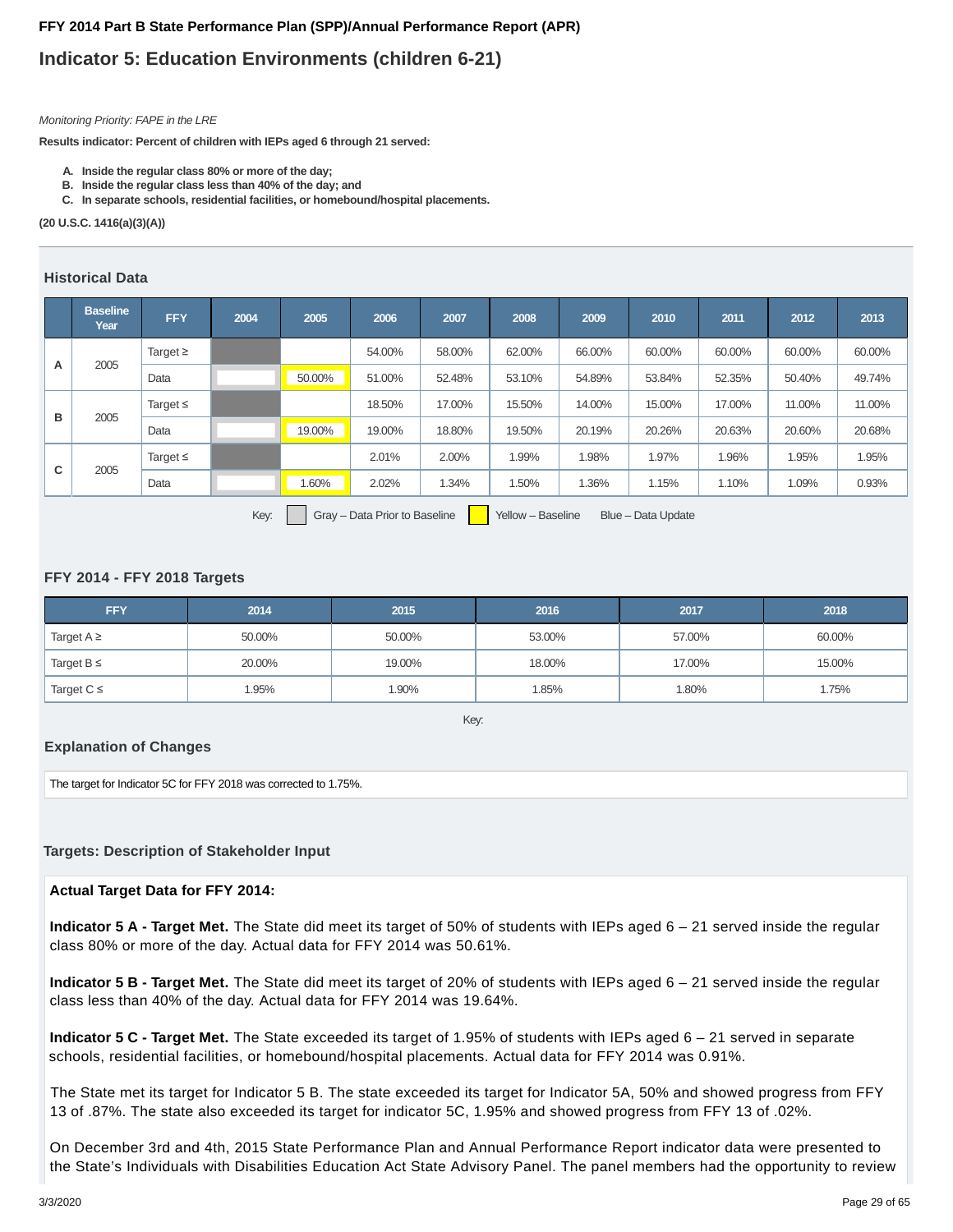FFY 14 (July 1, 2014 – June 30, 2014) data and the State's progress or slippage by each indicator. After the FFY 14 data was reviewed, the advisory panel provided input and reviewed targets for the results targets for FFY 14 through FFY 18. The FFY 14 data and proposed targets set by the State Advisory Panel were presented to the Local Education Agency, State Charter Schools and Regional Education Cooperative Directors on January 26, 2016. The Directors had the opportunity to provide feedback on the targets during the presentation. Both stakeholder groups had the opportunity to provide final feedback on the targets through January 29, 2016.

#### **Prepopulated Data**

| <b>Source</b>                                                                                               | <b>Date</b> | <b>Description</b>                                                                                     | <b>Data</b> | <b>Overwrite Data</b> |
|-------------------------------------------------------------------------------------------------------------|-------------|--------------------------------------------------------------------------------------------------------|-------------|-----------------------|
| SY 2014-15 Child<br>Count/Educational Environment<br>Data Groups (EDFacts file spec<br>C002; Data group 74) | 6/4/2015    | Total number of children with IEPs aged 6 through 21                                                   | 43.420      | null                  |
| SY 2014-15 Child<br>Count/Educational Environment<br>Data Groups (EDFacts file spec<br>C002; Data group 74) | 7/2/2015    | A. Number of children with IEPs aged 6 through 21 inside the regular class<br>80% or more of the day   | 21.974      | null                  |
| SY 2014-15 Child<br>Count/Educational Environment<br>Data Groups (EDFacts file spec<br>C002; Data group 74) | 7/2/2015    | B. Number of children with IEPs aged 6 through 21 inside the regular class<br>less than 40% of the day | 8.529       | null                  |
| SY 2014-15 Child<br>Count/Educational Environment<br>Data Groups (EDFacts file spec<br>C002; Data group 74) | 7/2/2015    | c1. Number of children with IEPs aged 6 through 21 in separate schools                                 | 203         | null                  |
| SY 2014-15 Child<br>Count/Educational Environment<br>Data Groups (EDFacts file spec<br>C002; Data group 74) | 7/2/2015    | c2. Number of children with IEPs aged 6 through 21 in residential facilities                           | 94          | null                  |
| SY 2014-15 Child<br>Count/Educational Environment<br>Data Groups (EDFacts file spec<br>C002; Data group 74) | 7/2/2015    | c3. Number of children with IEPs aged 6 through 21 in homebound/hospital<br>placements                 | 97          | null                  |

#### **FFY 2014 SPP/APR Data**

|                                                                                                                                                            | Number of children with<br><b>IEPs aged 6 through 21</b><br>served | <b>Total number of children</b><br>with IEPs aged 6 through<br>21 | <b>FFY 2013</b><br>Data* | <b>FFY 2014</b><br>Target* | <b>FFY 2014</b><br><b>Data</b> |
|------------------------------------------------------------------------------------------------------------------------------------------------------------|--------------------------------------------------------------------|-------------------------------------------------------------------|--------------------------|----------------------------|--------------------------------|
| A. Number of children with IEPs<br>aged 6 through 21 inside the<br>regular class 80% or more of the<br>day                                                 | 21,974                                                             | 43,420                                                            | 49.74%                   | 50.00%                     | 50.61%                         |
| B. Number of children with IEPs<br>aged 6 through 21 inside the<br>regular class less than 40% of<br>the day                                               | 8.529                                                              | 43,420                                                            | 20.68%                   | 20.00%                     | 19.64%                         |
| C. Number of children with IEPs<br>aged 6 through 21 inside<br>separate schools, residential<br>facilities, or homebound/hospital<br>placements [c1+c2+c3] | 394                                                                | 43.420                                                            | 0.93%                    | 1.95%                      | 0.91%                          |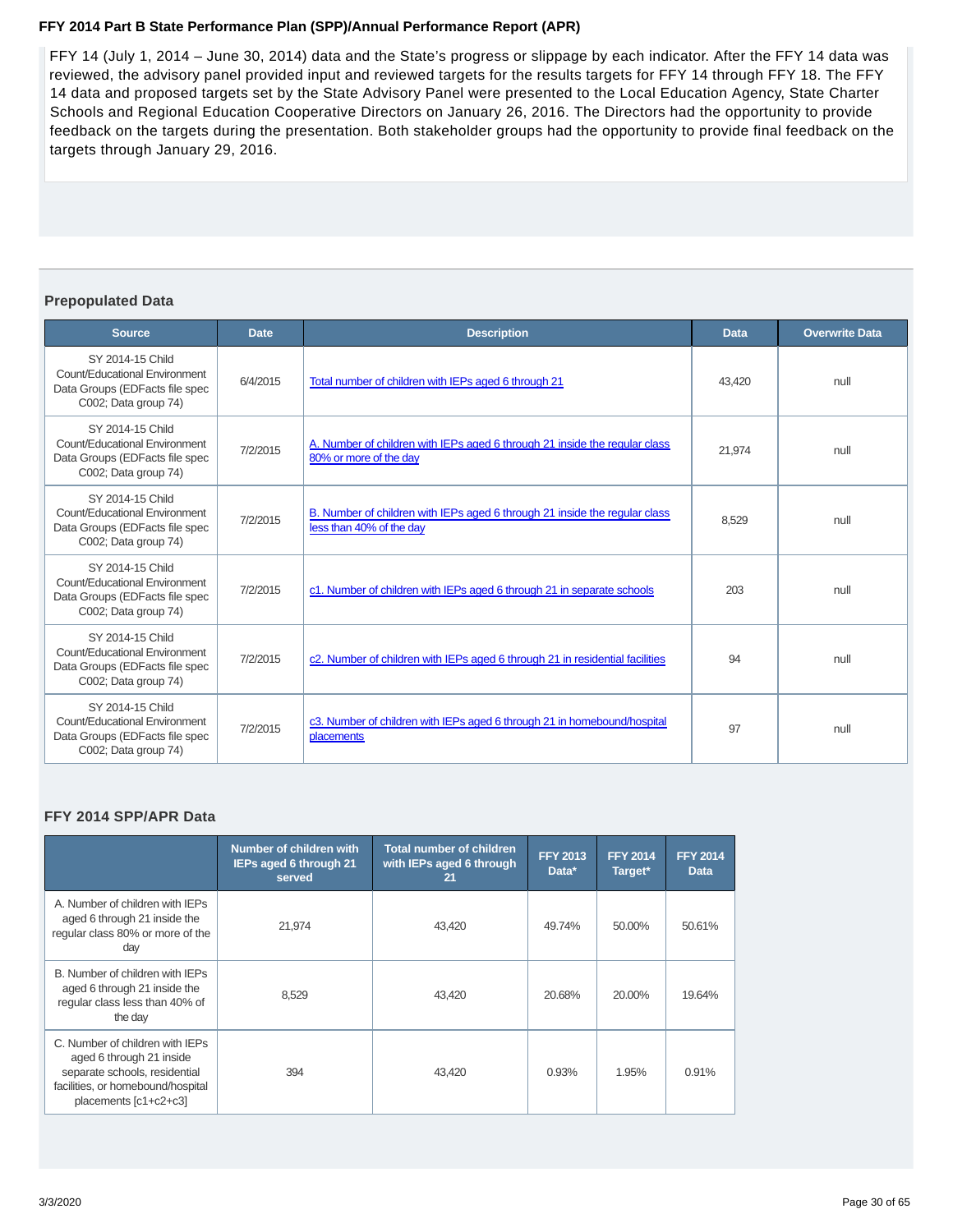<span id="page-30-0"></span>**Actions required in FFY 2013 response**

None

**OSEP Response**

The State revised its 5C target for FFY 2018, and OSEP accepts this target.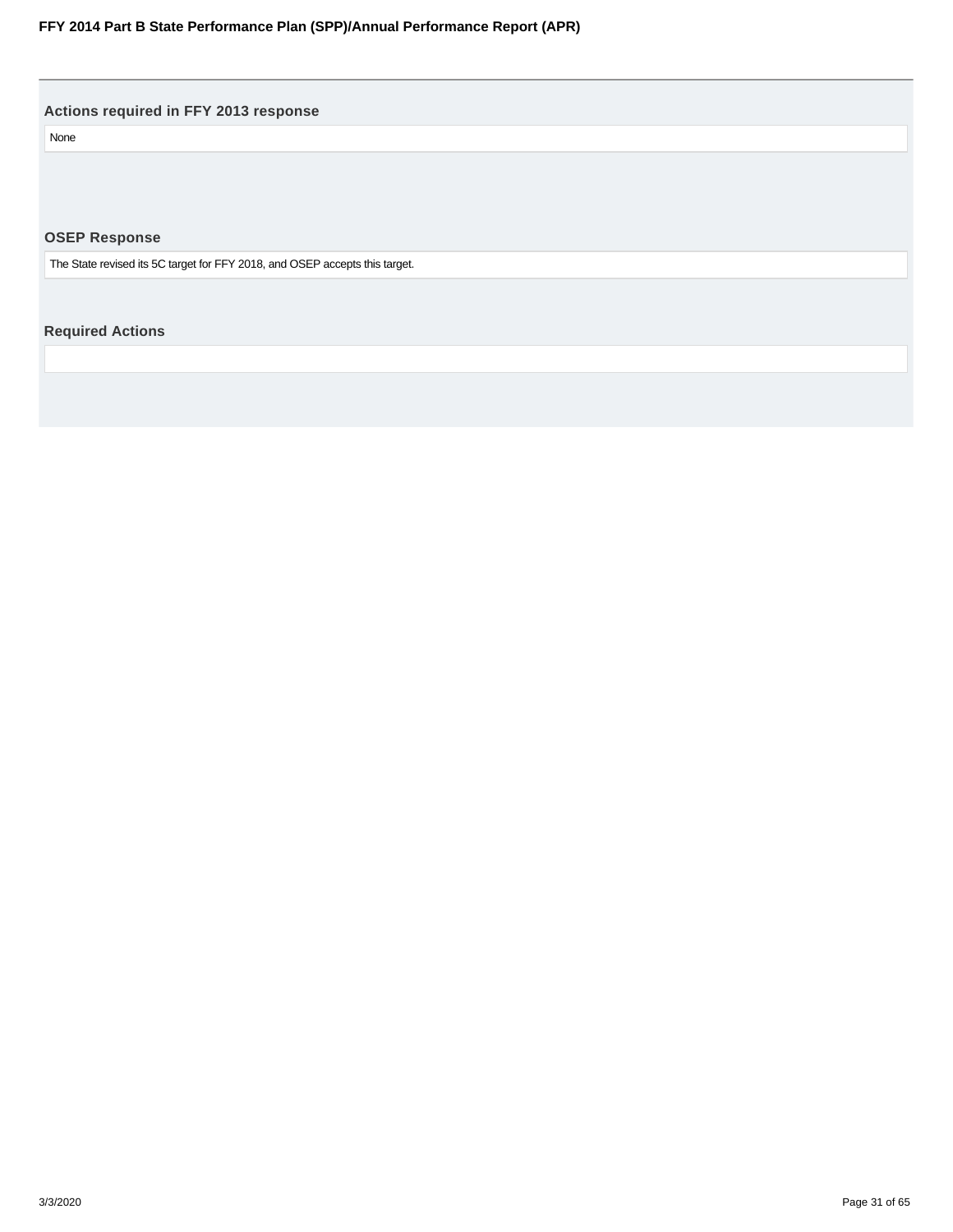## **Indicator 6: Preschool Environments**

#### Monitoring Priority: FAPE in the LRE

**Results indicator: Percent of children aged 3 through 5 with IEPs attending a:**

- **A. Regular early childhood program and receiving the majority of special education and related services in the regular early childhood program; and**
- **B. Separate special education class, separate school or residential facility.**

#### **(20 U.S.C. 1416(a)(3)(A))**

#### **Historical Data**

|   | <b>Baseline</b><br>Year | <b>FFY</b>    | 2004 | 2005 | 2006 | 2007 | 2008 | 2009 | 2010 | 2011   | 2012   | 2013   |
|---|-------------------------|---------------|------|------|------|------|------|------|------|--------|--------|--------|
|   |                         | Target $\geq$ |      |      |      |      |      |      |      |        | 48.80% | 48.80% |
| A | 2011                    | Data          |      |      |      |      |      |      |      | 47.70% | 44.70% | 43.20% |
|   |                         | Target $\leq$ |      |      |      |      |      |      |      |        | 32.00% | 32.00% |
| B | 2011                    | Data          |      |      |      |      |      |      |      | 33.50% | 36.90% | 40.30% |
|   |                         |               |      |      |      |      |      |      |      |        |        |        |

Key: Gray – Data Prior to Baseline Yellow – Baseline Blue – Data Update

#### **FFY 2014 - FFY 2018 Targets**

| <b>FFY</b>      | 2014   | 2015   | 2016   | 2017   | 2018   |
|-----------------|--------|--------|--------|--------|--------|
| Target $A \geq$ | 50.00% | 50.00% | 52.00% | 55.00% | 60.00% |
| Target $B \leq$ | 30.00% | 28.00% | 26.00% | 25.00% | 25.00% |

Key:

#### **Targets: Description of Stakeholder Input**

On December 3rd and 4th, 2014 State Performance Plan and Annual Performance Report indicator data were presented to the State's Individuals with Disabilities Education Act State Advisory Panel. The panel members had the opportunity to review FFY 14 (July 1, 2014 – June 30, 2015) data and the State's progress or slippage by each indicator. After the FFY 14 data was reviewed, targets were reviewed for FFY 14 through FFY 18. The FFY 14 data were presented to the Local Education Agency, State Charter Schools and Regional Education Cooperative Directors on January 26, 2016. The Directors had the opportunity to provide feedback on the targets during the presentation. Both stakeholder groups had the opportunity to provide final feedback on the targets through January 29, 2016.

#### **Prepopulated Data**

| <b>Source</b>                                                                                                | <b>Date</b> | <b>Description</b>                                                                                                                                                                   | <b>Data</b> | <b>Overwrite Data</b> |
|--------------------------------------------------------------------------------------------------------------|-------------|--------------------------------------------------------------------------------------------------------------------------------------------------------------------------------------|-------------|-----------------------|
| SY 2014-15 Child<br>Count/Educational Environment<br>Data Groups (EDFacts file spec<br>C089; Data group 613) | 7/2/2015    | Total number of children with IEPs aged 3 through 5                                                                                                                                  | 4.285       | null                  |
| SY 2014-15 Child<br>Count/Educational Environment<br>Data Groups (EDFacts file spec<br>C089; Data group 613) | 7/2/2015    | a1. Number of children attending a regular early childhood program and<br>receiving the majority of special education and related services in the regular<br>early childhood program | 1.924       | null                  |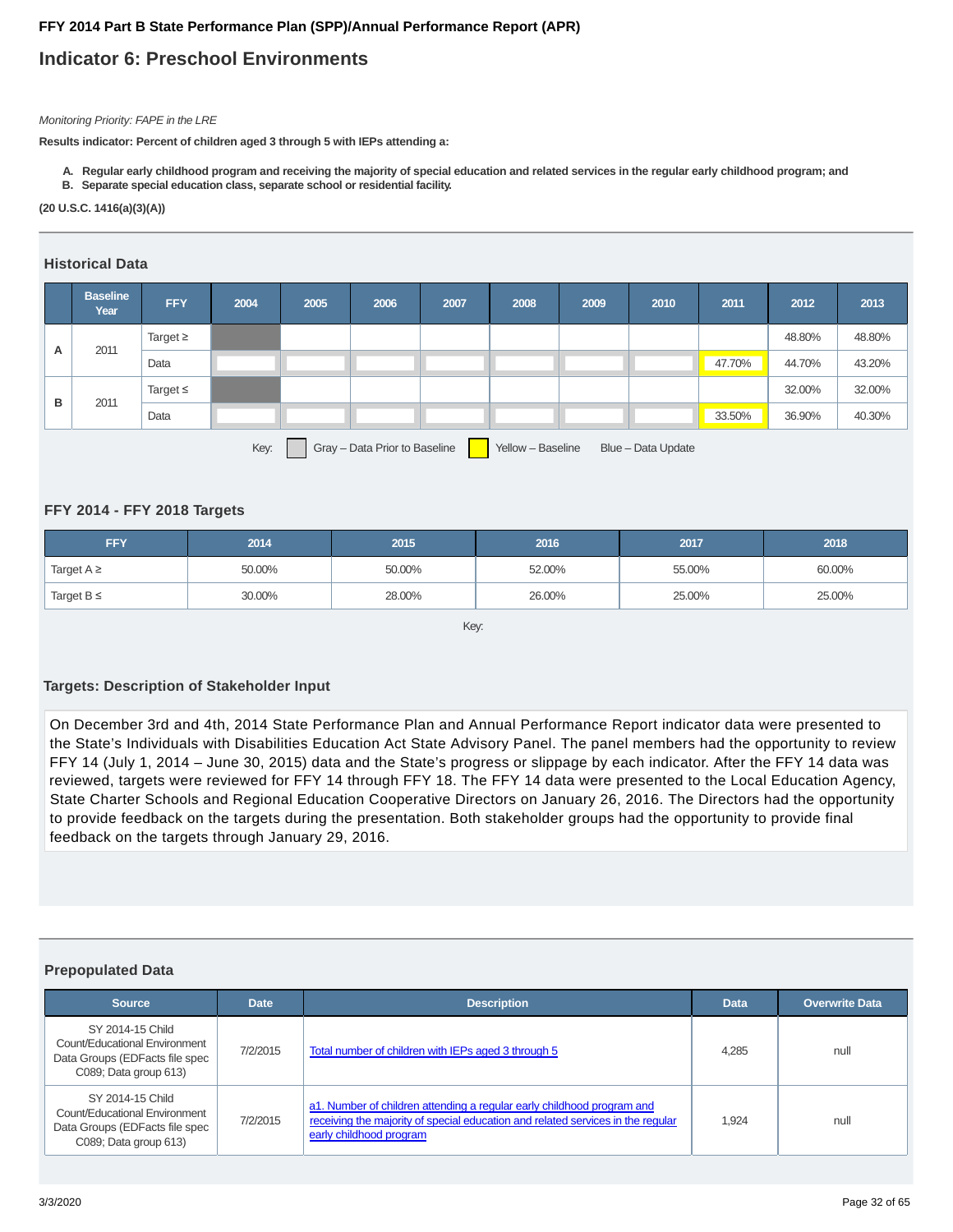| <b>Source</b>                                                                                                | <b>Date</b> | <b>Description</b>                                                | <b>Data</b> | <b>Overwrite Data</b> |
|--------------------------------------------------------------------------------------------------------------|-------------|-------------------------------------------------------------------|-------------|-----------------------|
| SY 2014-15 Child<br>Count/Educational Environment<br>Data Groups (EDFacts file spec<br>C089; Data group 613) | 7/2/2015    | b1. Number of children attending separate special education class | 1,400       | null                  |
| SY 2014-15 Child<br>Count/Educational Environment<br>Data Groups (EDFacts file spec<br>C089; Data group 613) | 7/2/2015    | b2. Number of children attending separate school                  | 388         | null                  |
| SY 2014-15 Child<br>Count/Educational Environment<br>Data Groups (EDFacts file spec<br>C089; Data group 613) | 7/2/2015    | b3. Number of children attending residential facility             | n           | null                  |

#### **FFY 2014 SPP/APR Data**

|                                                                                                                                                              | Number of children with<br><b>IEPs aged 3 through 5</b><br>attending | <b>Total number of children</b><br>with IEPs aged 3 through 5 | <b>FFY 2013</b><br>Data* | <b>FFY 2014</b><br>Target* | <b>FFY 2014</b><br><b>Data</b> |
|--------------------------------------------------------------------------------------------------------------------------------------------------------------|----------------------------------------------------------------------|---------------------------------------------------------------|--------------------------|----------------------------|--------------------------------|
| A. A regular early childhood<br>program and receiving the<br>majority of special education and<br>related services in the regular<br>early childhood program | 1.924                                                                | 4.285                                                         | 43.20%                   | 50.00%                     | 44.90%                         |
| B. Separate special education<br>class, separate school or<br>residential facility                                                                           | 1.788                                                                | 4.285                                                         | 40.30%                   | 30.00%                     | 41.73%                         |

**Please explain the methodology used to calculate the numbers entered above.**

#### **Explanation of B Slippage**

Based upon the State's data, the State has held inclusion seminars across the state and are working with LEA's to improve their awareness and the quality of education in an inclusion setting through technical assistance that include seminars and direct consultation through coaching and observations.

6A - A regular early childhood program and receiving the majority of special education and related services in the regular early childhood program.

The State did not meet its target for Indicator 6 A although the state showed an increase in FFY 14 of 1.7% from FFY 13. Although there were less students enrolled in preschool, more students received services in a in the regular early childhood program (+46). Students who were identified with an intellectual disability increased in receiving the majority of hours in a regular education program. The amount of services increased for students who were identified with a speech language impairment as well. Student's identified as developmentally delayed also showed a reduction and received more service hours in separate settings.

6B - B. Separate special education class, separate school or residential facility.

The State did not meet its target for Indicator 6B. The State showed 1.43% slippage in indicator 6B from the FFY 13.

#### **Actions required in FFY 2013 response**

None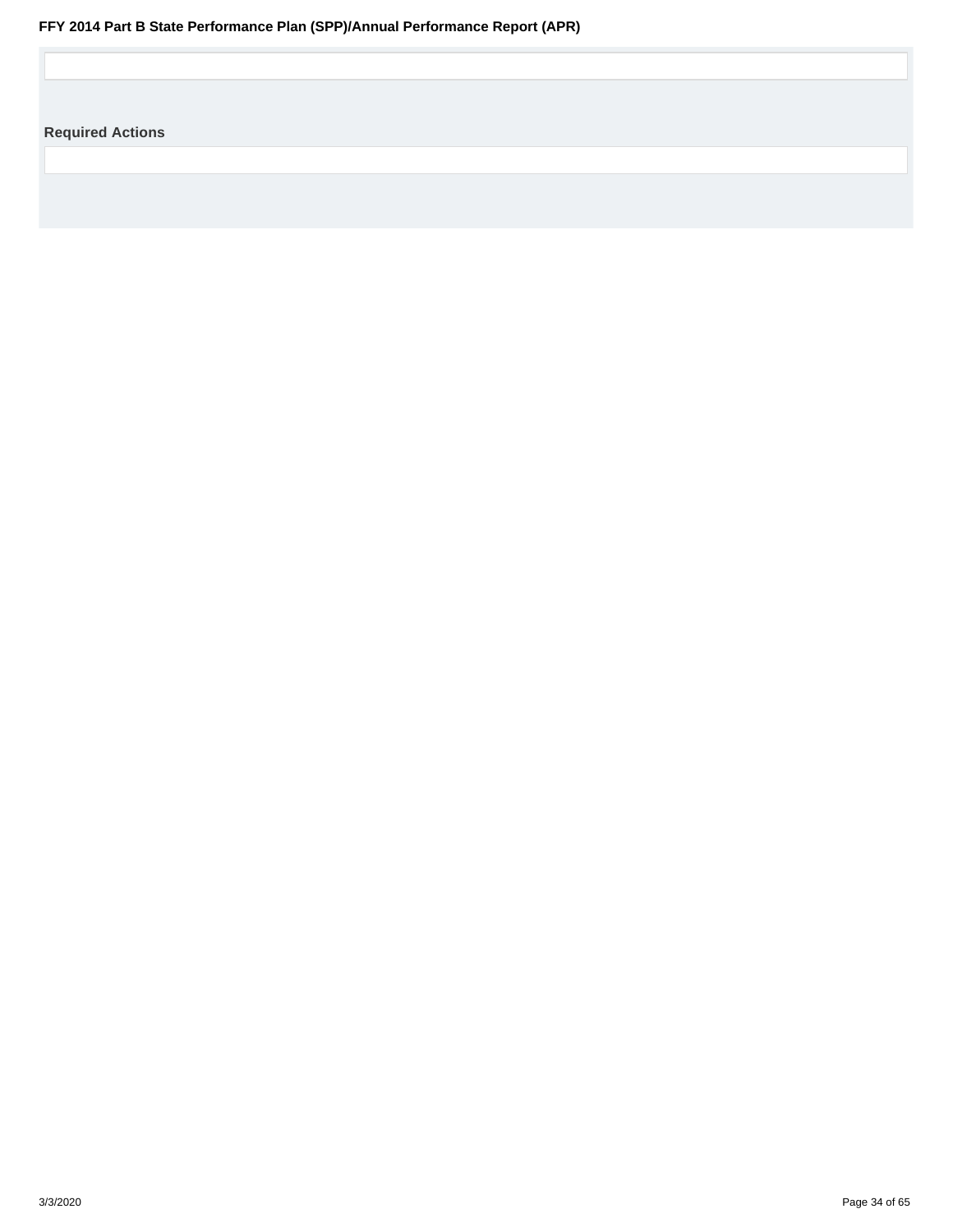## **Indicator 7: Preschool Outcomes**

#### Monitoring Priority: FAPE in the LRE

**Results indicator: Percent of preschool children aged 3 through 5 with IEPs who demonstrate improved:**

- **A. Positive social-emotional skills (including social relationships);**
- **B. Acquisition and use of knowledge and skills (including early language/ communication and early literacy); and**
- **C. Use of appropriate behaviors to meet their needs.**

**(20 U.S.C. 1416 (a)(3)(A))**

#### **Historical Data**

|                | <b>Baseline</b><br>Year | <b>FFY</b>    | 2004   | 2005 | 2006 | 2007 | 2008   | 2009   | 2010   | 2011   | 2012   | 2013   |
|----------------|-------------------------|---------------|--------|------|------|------|--------|--------|--------|--------|--------|--------|
| A <sub>1</sub> | 2008                    | Target $\geq$ |        |      |      |      |        | 74.90% | 75.00% | 75.00% | 75.20% | 75.20% |
|                |                         | Data          |        |      |      |      | 74.70% | 71.40% | 78.30% | 76.50% | 74.00% | 72.58% |
| A <sub>2</sub> | 2008                    | Target $\geq$ |        |      |      |      |        | 66.10% | 66.20% | 66.20% | 66.40% | 66.40% |
|                |                         | Data          |        |      |      |      | 64.90% | 59.60% | 68.20% | 37.10% | 58.30% | 44.34% |
|                | 2008                    | Target $\geq$ |        |      |      |      |        | 74.70% | 74.80% | 74.80% | 75.00% | 75.00% |
| <b>B1</b>      |                         | Data          |        |      |      |      | 74.60% | 73.00% | 75.60% | 77.50% | 76.00% | 72.77% |
|                |                         | Target $\geq$ |        |      |      |      |        | 62.80% | 62.90% | 62.90% | 63.10% | 63.10% |
| <b>B2</b>      | 2008                    | Data          |        |      |      |      | 62.70% | 62.10% | 61.70% | 34.20% | 54.00% | 49.30% |
|                |                         | Target $\geq$ |        |      |      |      |        | 74.40% | 74.50% | 74.50% | 74.70% | 74.70% |
| C <sub>1</sub> | 2008                    | Data          |        |      |      |      | 74.30% | 73.40% | 76.30% | 76.60% | 75.70% | 71.30% |
|                |                         | Target $\geq$ |        |      |      |      |        | 71.90% | 72.00% | 72.00% | 72.20% | 72.20% |
| C <sub>2</sub> | 2008                    | Data          |        |      |      |      | 71.70% | 71.00% | 71.90% | 46.00% | 65.20% | 58.01% |
|                |                         |               | $\sim$ |      |      |      |        |        |        |        |        |        |

Key: Gray – Data Prior to Baseline | Yellow – Baseline Blue – Data Update

## **FFY 2014 - FFY 2018 Targets**

| <b>FFY</b>       | 2014   | 2015   | 2016   | 2017   | 2018   |
|------------------|--------|--------|--------|--------|--------|
| Target A1 $\geq$ | 73.00% | 73.00% | 74.00% | 74.00% | 75.00% |
| Target $A2 \geq$ | 45.00% | 45.00% | 46.00% | 47.00% | 50.00% |
| Target B1 $\geq$ | 73.00% | 73.00% | 74.00% | 74.00% | 75.00% |
| Target B2 $\geq$ | 50.00% | 52.00% | 54.00% | 56.00% | 58.00% |
| Target C1 $\geq$ | 72.00% | 72.00% | 73.00% | 74.00% | 75.00% |
| Target $C2 \geq$ | 60.00% | 62.00% | 64.00% | 66.00% | 68.00% |

Key:

#### **Explanation of Changes**

Targets for A2, B2, and C2 were corrected to reflect the revised targets set by the State's Individuals With Disabilities Education Act Advisory Panel on December 3rd and 4th, 2015.

#### **Targets: Description of Stakeholder Input**

On December 3rd and 4th, 2015 State Performance Plan and Annual Performance Report indicator data were presented to the State's Individuals with Disabilities Education Act State Advisory Panel. The panel members had the opportunity to review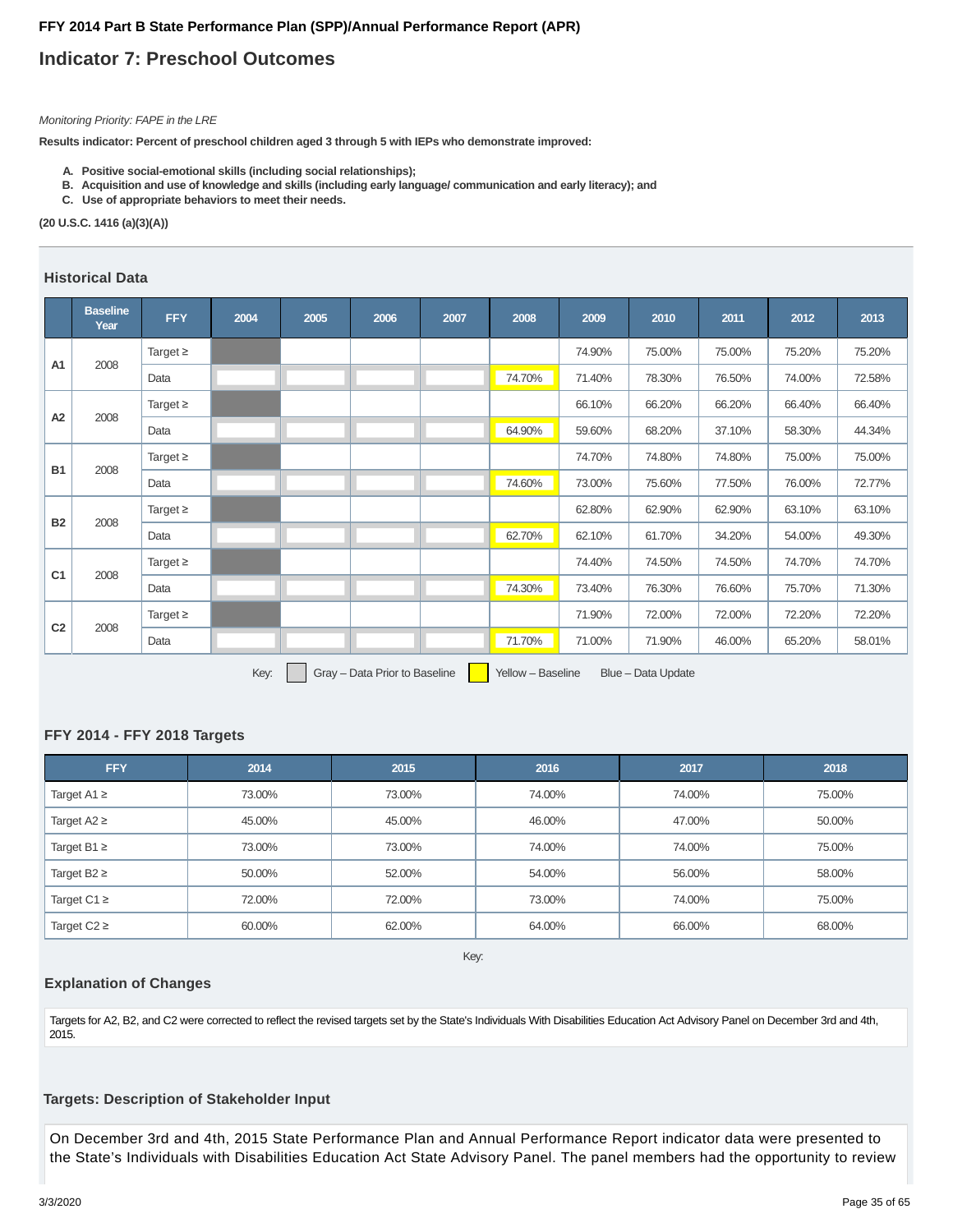FFY 14 (July 1, 2014 – June 30, 2015) data and the State's progress or slippage by each indicator. After the FFY 14 data was reviewed, the advisory panel reviewed the results targets for FFY 15 through FFY 18. The FFY 14 data and proposed targets set by the State Advisory Panel were presented to the Local Education Agency, State Charter Schools and Regional Education Cooperative Directors on January 26, 2015. The Directors had the opportunity to provide feedback on the targets during the presentation. Both stakeholder groups had the opportunity to provide final feedback on the targets through January 29, 2016.

#### **FFY 2014 SPP/APR Data**

| Number of preschool children aged 3 through 5 with IEPs assessed | 3107.00 |
|------------------------------------------------------------------|---------|
|------------------------------------------------------------------|---------|

#### **Outcome A: Positive social-emotional skills (including social relationships)**

|                                                                                                                               | Number of<br><b>Children</b> |
|-------------------------------------------------------------------------------------------------------------------------------|------------------------------|
| a. Preschool children who did not improve functioning                                                                         | 49.00                        |
| b. Preschool children who improved functioning but not sufficient to move nearer to functioning comparable to same-aged peers | 470.00                       |
| c. Preschool children who improved functioning to a level nearer to same-aged peers but did not reach it                      | 897.00                       |
| d. Preschool children who improved functioning to reach a level comparable to same-aged peers                                 | 914.00                       |
| e. Preschool children who maintained functioning at a level comparable to same-aged peers                                     | 777.00                       |

|                                                                                                                                                                                                                                                                         | <b>Numerator</b> | <b>Denominator</b> | <b>FFY 2013</b><br>Data* | <b>FFY 2014</b><br>Target* | <b>FFY 2014</b><br><b>Data</b> |
|-------------------------------------------------------------------------------------------------------------------------------------------------------------------------------------------------------------------------------------------------------------------------|------------------|--------------------|--------------------------|----------------------------|--------------------------------|
| A1. Of those preschool children who entered or exited<br>the preschool program below age expectations in<br>Outcome A, the percent who substantially increased<br>their rate of growth by the time they turned 6 years of<br>age or exited the program. (c+d)/(a+b+c+d) | 1811.00          | 2330.00            | 72.58%                   | 73.00%                     | 77.73%                         |
| A2. The percent of preschool children who were<br>functioning within age expectations in Outcome A by<br>the time they turned 6 years of age or exited the<br>program. $(d+e)/(a+b+c+d+e)$                                                                              | 1691.00          | 3107.00            | 44.34%                   | 45.00%                     | 54.43%                         |

#### **Outcome B: Acquisition and use of knowledge and skills (including early language/communication)**

|                                                                                                                               | Number of<br><b>Children</b> |
|-------------------------------------------------------------------------------------------------------------------------------|------------------------------|
| a. Preschool children who did not improve functioning                                                                         | 71.00                        |
| b. Preschool children who improved functioning but not sufficient to move nearer to functioning comparable to same-aged peers | 505.00                       |
| c. Preschool children who improved functioning to a level nearer to same-aged peers but did not reach it                      | 968.00                       |
| d. Preschool children who improved functioning to reach a level comparable to same-aged peers                                 | 906.00                       |
| e. Preschool children who maintained functioning at a level comparable to same-aged peers                                     | 657.00                       |

|                                                                                                                                                                                                                                                                         | <b>Numerator</b> | <b>Denominator</b> | <b>FFY 2013</b><br>Data* | <b>FFY 2014</b><br>Target* | <b>FFY 2014</b><br><b>Data</b> |
|-------------------------------------------------------------------------------------------------------------------------------------------------------------------------------------------------------------------------------------------------------------------------|------------------|--------------------|--------------------------|----------------------------|--------------------------------|
| B1. Of those preschool children who entered or exited<br>the preschool program below age expectations in<br>Outcome B, the percent who substantially increased<br>their rate of growth by the time they turned 6 years of<br>age or exited the program. (c+d)/(a+b+c+d) | 1874.00          | 2450.00            | 72.77%                   | 73.00%                     | 76.49%                         |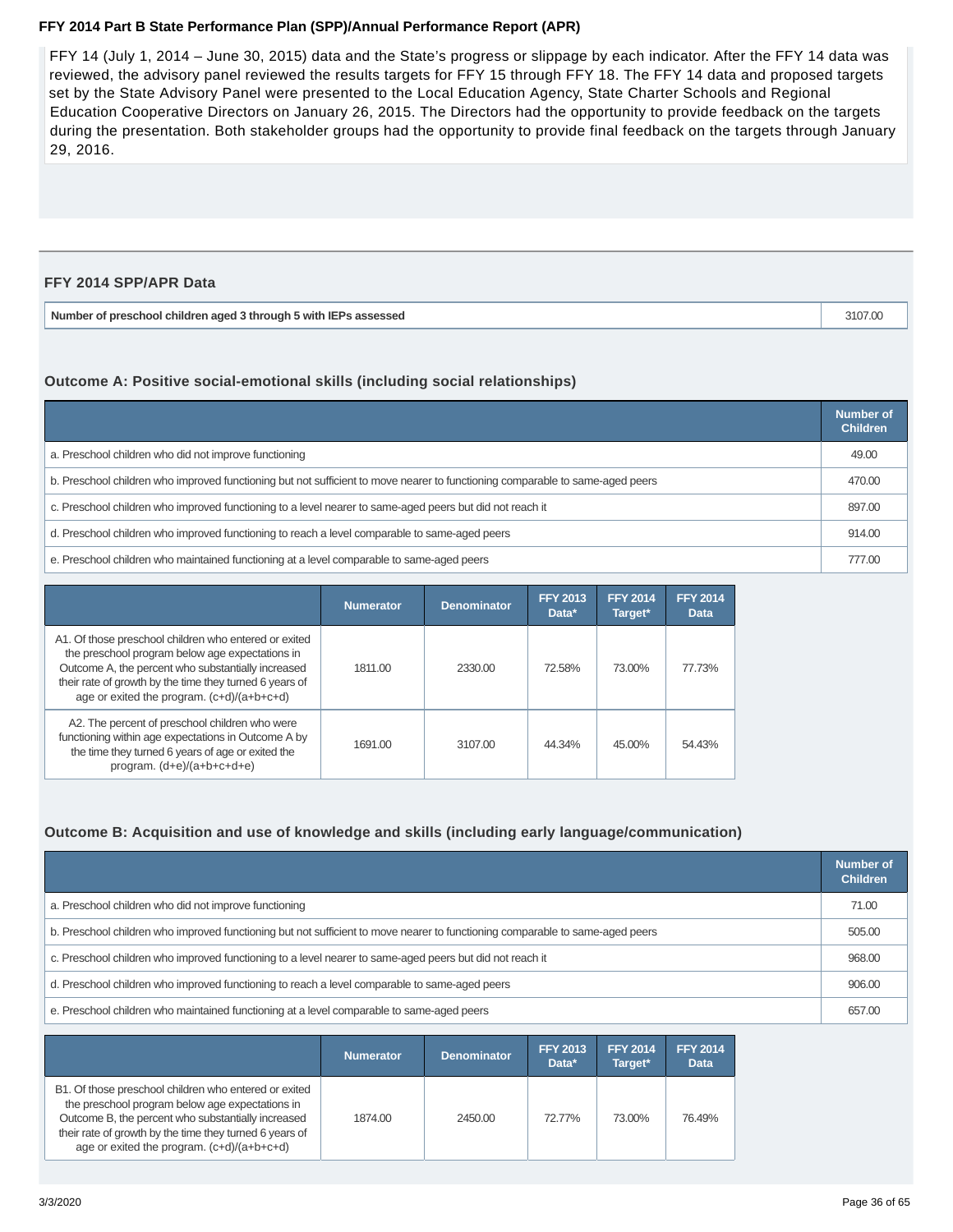<span id="page-36-0"></span>

|                                                                                                                                                                                            | <b>Numerator</b> | <b>Denominator</b> | <b>FFY 2013</b><br>Data* | <b>FFY 2014</b><br>Target* | <b>FFY 2014</b><br><b>Data</b> |
|--------------------------------------------------------------------------------------------------------------------------------------------------------------------------------------------|------------------|--------------------|--------------------------|----------------------------|--------------------------------|
| B2. The percent of preschool children who were<br>functioning within age expectations in Outcome B by<br>the time they turned 6 years of age or exited the<br>program. $(d+e)/(a+b+c+d+e)$ | 1563.00          | 3107.00            | 49.30%                   | 50.00%                     | 50.31%                         |

#### **Outcome C: Use of appropriate behaviors to meet their needs**

|                                                                                                                               | Number of<br><b>Children</b> |
|-------------------------------------------------------------------------------------------------------------------------------|------------------------------|
| a. Preschool children who did not improve functioning                                                                         | 56.00                        |
| b. Preschool children who improved functioning but not sufficient to move nearer to functioning comparable to same-aged peers | 401.00                       |
| c. Preschool children who improved functioning to a level nearer to same-aged peers but did not reach it                      | 719.00                       |
| d. Preschool children who improved functioning to reach a level comparable to same-aged peers                                 | 798.00                       |
| e. Preschool children who maintained functioning at a level comparable to same-aged peers                                     | 1133.00                      |

|                                                                                                                                                                                                                                                                         | <b>Numerator</b> | <b>Denominator</b> | <b>FFY 2013</b><br>Data* | <b>FFY 2014</b><br>Target* | <b>FFY 2014</b><br><b>Data</b> |
|-------------------------------------------------------------------------------------------------------------------------------------------------------------------------------------------------------------------------------------------------------------------------|------------------|--------------------|--------------------------|----------------------------|--------------------------------|
| C1. Of those preschool children who entered or exited<br>the preschool program below age expectations in<br>Outcome C, the percent who substantially increased<br>their rate of growth by the time they turned 6 years of<br>age or exited the program. (c+d)/(a+b+c+d) | 1517.00          | 1974.00            | 71.30%                   | 72.00%                     | 76.85%                         |
| C2. The percent of preschool children who were<br>functioning within age expectations in Outcome C by<br>the time they turned 6 years of age or exited the<br>program. $(d+e)/(a+b+c+d+e)$                                                                              | 1931.00          | 3107.00            | 58.01%                   | 60.00%                     | 62.15%                         |

### **Was sampling used?** No

**Did you use the Early Childhood Outcomes Center (ECO) Child Outcomes Summary Form (COSF)?** Yes

#### **Actions required in FFY 2013 response**

None

#### **OSEP Response**

The State has revised the FFY 2018 for targets for Summary Statements A2,B2, and C2. OSEP cannot accept those targets because the FFY 2018 targets do not show improvement from the FFY 2008 baseline.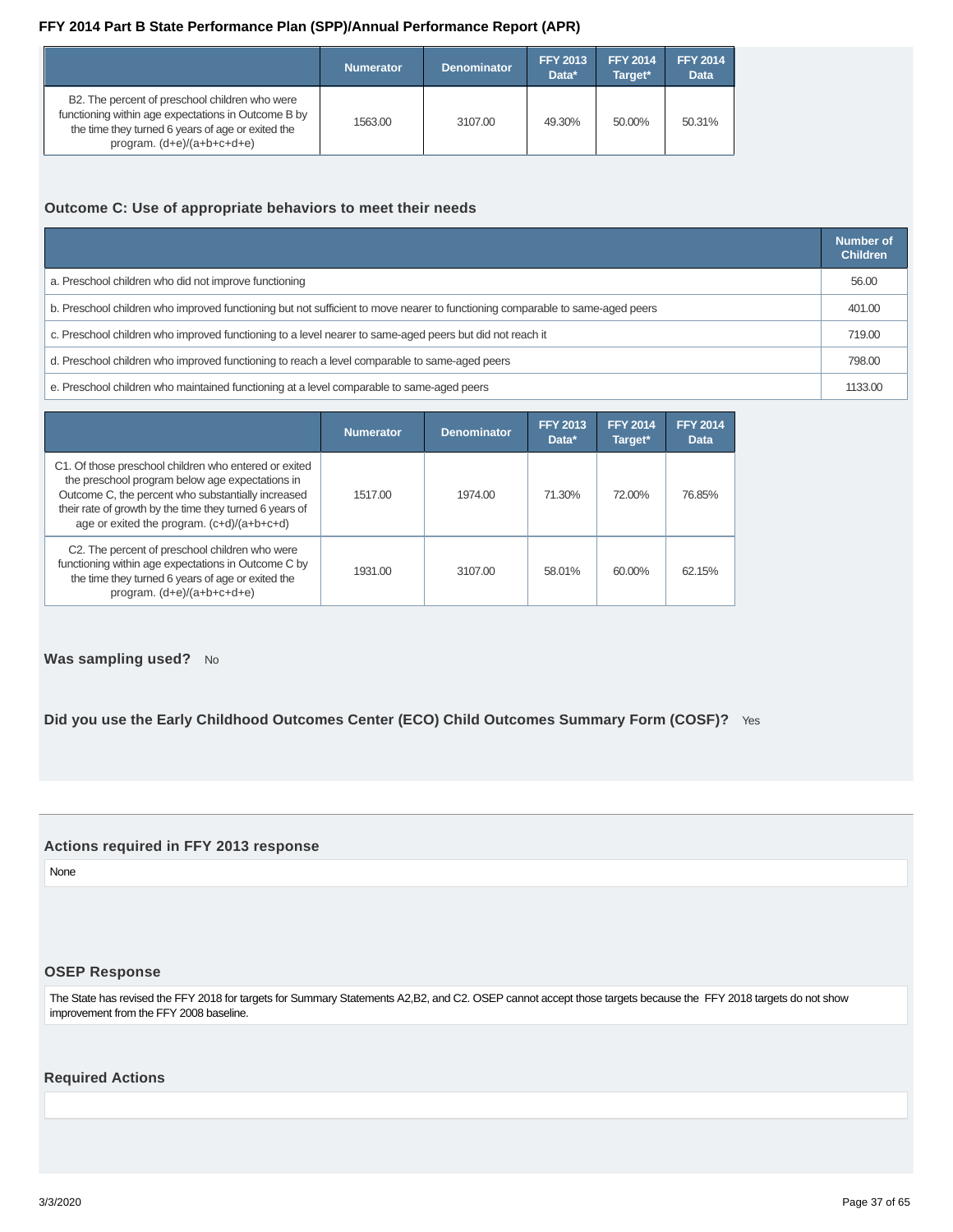## **Indicator 8: Parent involvement**

#### Monitoring Priority: FAPE in the LRE

**Results indicator: Percent of parents with a child receiving special education services who report that schools facilitated parent involvement as a means of improving services and results for children with disabilities.**

#### **(20 U.S.C. 1416(a)(3)(A))**

**Do you use a separate data collection methodology for preschool children? No**

#### **Historical Data**

Baseline Data: 2005

| <b>FFY</b>    | 2004 | 2005   | 2006   | 2007   | 2008   | 2009   | 2010   | 2011   | 2012   | 2013   |
|---------------|------|--------|--------|--------|--------|--------|--------|--------|--------|--------|
| Target $\geq$ |      |        | 86.50% | 87.00% | 87.50% | 88.00% | 80.80% | 81.30% | 81.80% | 81.80% |
| Data          |      | 86.00% | 89.50% | 75.30% | 83.90% | 80.30% | 80.20% | 84.70% | 82.90% | 84.81% |
|               |      |        |        |        |        |        |        |        |        |        |

Key: Gray – Data Prior to Baseline Yellow – Baseline Blue – Data Update

#### **FFY 2014 - FFY 2018 Targets**

| <b>FFY</b>    | 2014   | 2015   | 2016   | 2017   | 2018   |
|---------------|--------|--------|--------|--------|--------|
| Target $\geq$ | 82.00% | 83.00% | 84.00% | 85.00% | 86.50% |

Key:

#### **Explanation of Changes**

Targets for FFY18 were corrected to reflect the revised targets set by the State's Individuals With Disabilities Education Act Advisory Panel on December 3rd and 4th, 2015.

#### **Targets: Description of Stakeholder Input**

In FFY 2014, a stratified random sample of 13,521 parents was generated from all parents who had students age 3-21 receiving special education services during the 2014-15 school year. These parents were mailed a survey. A total of 1,259 were returned for a response rate of 9.3%.

To determine the state's Overall Parental Involvement Percentage, the percentage of parents who agreed, strongly agreed, or very strongly agreed to the question "The school facilitated parent involvement as a means of improving services for my child(ren)" was calculated. (Twenty-three parents did not answer the survey question used to calculate parent involvement; thus the parent involvement percentage is based on 1,236 parents.)

The Parental Involvement Percentage decreased 2.12 percentage points from 2013-14 to 2014-15 (from 84.81% to 82.69%). New Mexico met the target of 82.0%.

Display 8-1: Percent of Parents Who Report that the School Facilitated Their Involvement, Results Over Time

|                                             | <b>FFY</b> | <b>FFY</b> | <b>FFY</b> | <b>FFY</b> | <b>FFY</b> | <b>FFY</b> | <b>FFY</b> | <b>FFY</b> | <b>FFY</b> |
|---------------------------------------------|------------|------------|------------|------------|------------|------------|------------|------------|------------|
|                                             | 2006       | 2007       | 2008       | 2009       | 2010       | 2011       | 2012       | 2013       | 2014       |
| Total<br>number of<br>Parent<br>respondents | 598        | 914        | 1243       | 1284       | 1278       | 1140       | 1784       | 1501       | 1259       |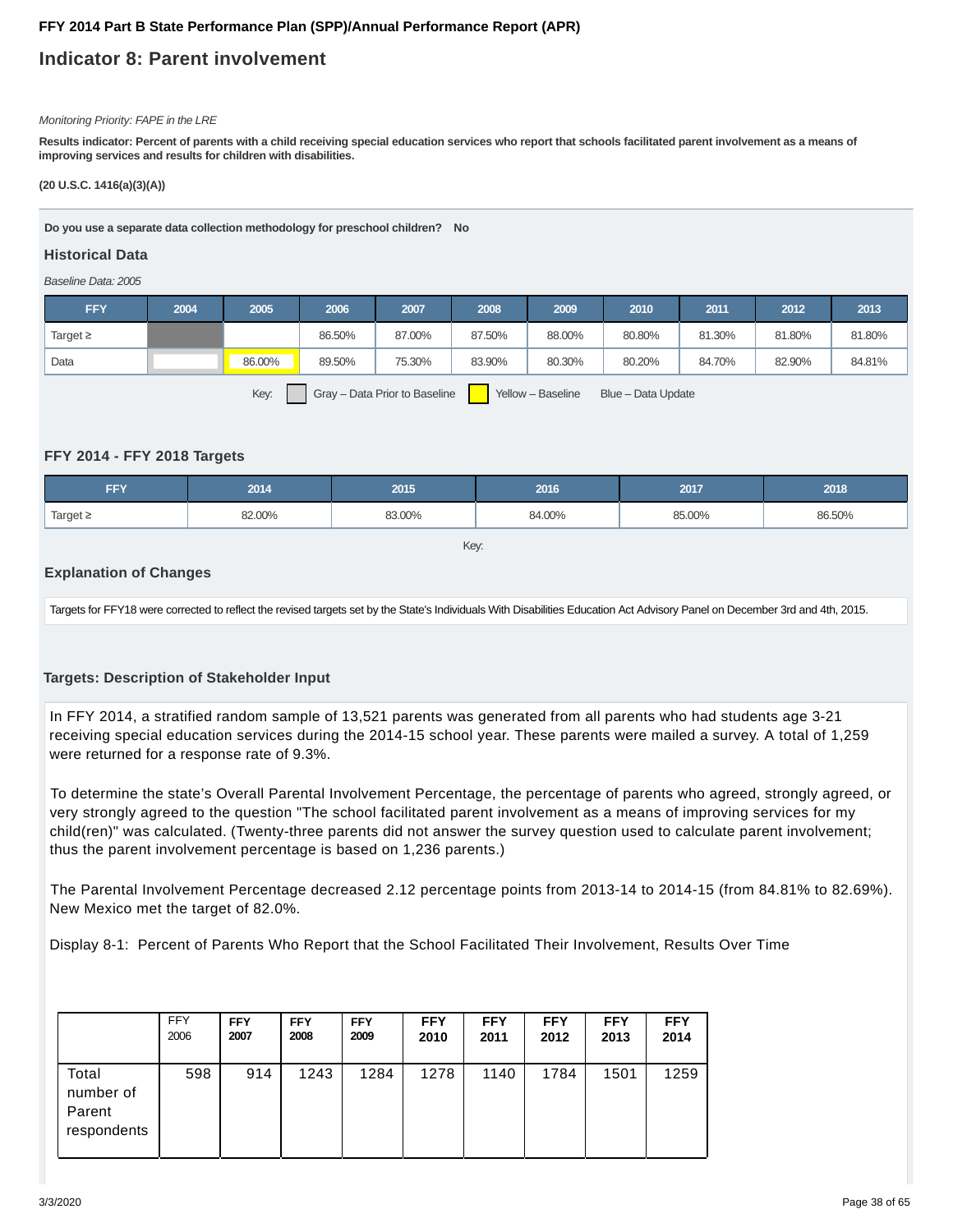| Number<br>who<br>reported<br>school<br>facilitated<br>their<br>involvement     | 535   | 688   | 1043  | 1031  | 1025  | 966   | 1479  | 1273  | 1236  |
|--------------------------------------------------------------------------------|-------|-------|-------|-------|-------|-------|-------|-------|-------|
| Percentage<br>who<br>reported<br>school<br>facilitated<br>their<br>involvement | 89.5% | 75.3% | 83.9% | 80.3% | 80.2% | 84.7% | 82.9% | 84.8% | 82.7% |

On December 3rd and 4th, 2015 State Performance Plan and Annual Performance Report indicator data were presented to the State's Individuals with Disabilities Education Act State Advisory Panel. The panel members had the opportunity to review FFY 14 (July 1, 2014 – June 30, 2015) data and the State's progress or slippage by each indicator. After the FFY 14 data was reviewed, the advisory panel reviewed the results targets for FFY 15 through FFY 18. The FFY 14 data and proposed targets set by the State Advisory Panel were presented to the Local Education Agency, State Charter Schools and Regional Education Cooperative Directors on January 26, 2016. The Directors had the opportunity to provide feedback on the targets during the presentation. Both stakeholder groups had the opportunity to provide final feedback on the targets through January 29, 2016.

#### **FFY 2014 SPP/APR Data**

| Number of respondent parents who report<br>schools facilitated parent involvement as a<br>means of improving services and results<br>for children with disabilities | Total number of respondent parents of<br>children with disabilities | <b>FFY 2013</b><br>Data* | <b>FFY 2014</b><br>Target* | <b>FFY 2014</b><br><b>Data</b> |
|---------------------------------------------------------------------------------------------------------------------------------------------------------------------|---------------------------------------------------------------------|--------------------------|----------------------------|--------------------------------|
| 1022.00                                                                                                                                                             | 1236.00                                                             | 84.81%                   | 82.00%                     | 82.69%                         |

**Since the State did not report preschool children separately, discuss the procedures used to combine data from school age and preschool surveys in a manner that is valid and reliable.**

Parents of all students with disabilities, including preschool students with disabilities, are given an opportunity to complete the survey. Parents of students at all grade levels, including preschool, received and responded to the survey.

**Describe how the State has ensured that any response data are valid and reliable, including how the data represent the demographics of the State.**

In FFY 2014, the survey was distributed to a stratified, representative number of 13,521 parents of children receiving special education services. A total of 1,259 surveys were returned for a response rate of 9.3%. The representativeness of the surveys was assessed by examining the demographic characteristics of the children of the parents who responded to the survey to the demographic characteristics of all special education students. This comparison indicates the results are generally representative (1) by geographic region where the child attends school; (2) by the grade level of the child; and (3) by primary disability of the child. Parents of Hispanic students were under-represented. 49% of the parents who responded reported having a child who was Hispanic whereas 59% of students in the sample were Hispanic.

However, please note that parent respondents self-report ethnicity.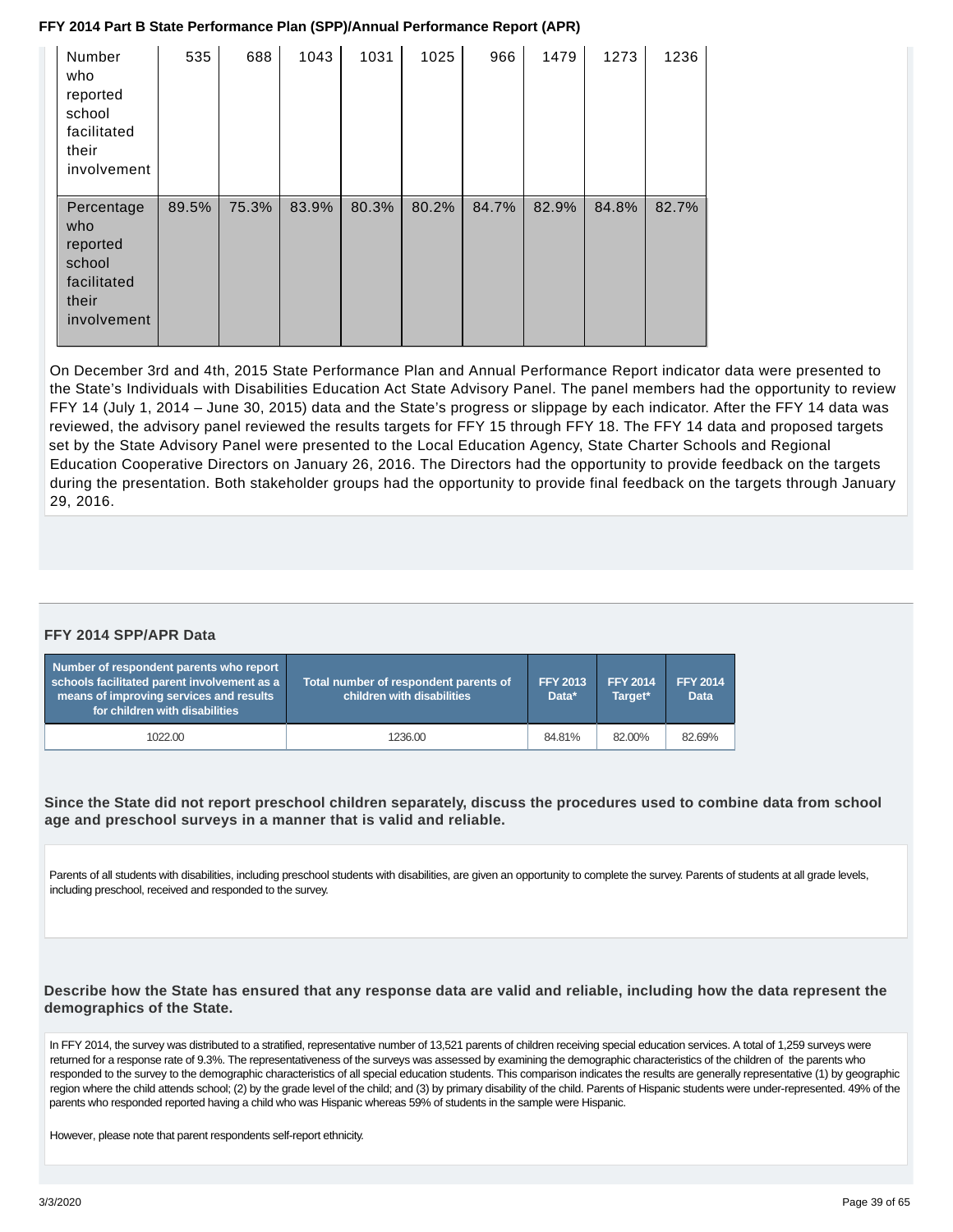<span id="page-39-0"></span>Was sampling used? No

**Was a collection tool used?** Yes **Is it a new or revised collection tool?** No

**Yes, the data accurately represent the demographics of the State**

**No, the data does not accurately represent the demographics of the State** 

#### **Actions required in FFY 2013 response**

None

#### **OSEP Response**

The State revised its targets for this indicator, and OSEP accepts those targets.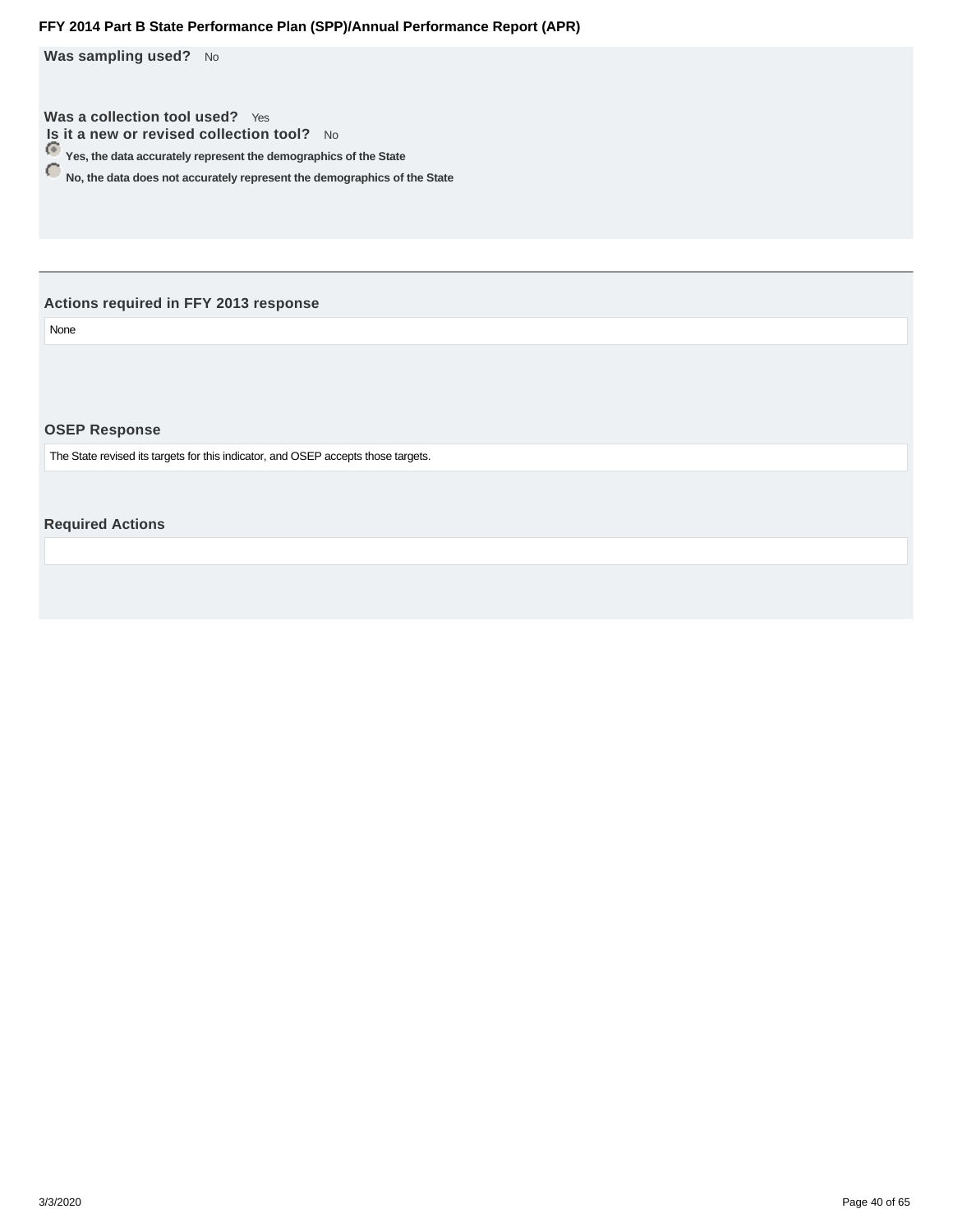## **Indicator 9: Disproportionate Representations**

#### Monitoring Priority: Disproportionate Representations

**Compliance indicator: Percent of districts with disproportionate representation of racial and ethnic groups in special education and related services that is the result of inappropriate identification.**

#### **(20 U.S.C. 1416(a)(3)(C))**

#### **Historical Data**

#### Baseline Data: 2005

| <b>FFY</b>    | 2004 | 2005  | 2006                     | 2007  | 2008  | 2009                                                  | 2010 | 2011  | 2012  | 2013  |
|---------------|------|-------|--------------------------|-------|-------|-------------------------------------------------------|------|-------|-------|-------|
| <b>Target</b> |      |       | 0%                       | $0\%$ | $0\%$ | $0\%$                                                 | 0%   | $0\%$ | $0\%$ | $0\%$ |
| Data          |      | 7.90% | 0%                       | $0\%$ | $0\%$ | $0\%$                                                 | 0%   | 0%    | $0\%$ | $0\%$ |
|               |      |       | $\overline{\phantom{0}}$ |       |       | <u>and the second property of the second property</u> |      |       |       |       |

Key: Gray – Data Prior to Baseline Yellow – Baseline

#### **FFY 2014 - FFY 2018 Targets**

| <b>FFY</b> | 2014 | 2015 | 2016 | 2017  | 2018 |
|------------|------|------|------|-------|------|
| Target     | 0%   | 0%   | 0%   | $0\%$ | 0%   |

#### **FFY 2014 SPP/APR Data**

Please indicate the type of denominator provided

Number of districts in the State

Number of districts that met the State's minimum n-size

| <b>Number of districts with</b><br>disproportionate<br>representation of racial and<br>ethnic groups in special<br>education and related<br>services | <b>Number of districts with</b><br>disproportionate<br>representation of racial and<br>ethnic groups in special<br>education and related<br>services that is the result of<br>inappropriate identification | Number of districts in the<br><b>State</b> | <b>FFY 2013</b><br>Data* | <b>FFY 2014</b><br>Target* | <b>FFY 2014</b><br><b>Data</b> |
|------------------------------------------------------------------------------------------------------------------------------------------------------|------------------------------------------------------------------------------------------------------------------------------------------------------------------------------------------------------------|--------------------------------------------|--------------------------|----------------------------|--------------------------------|
|                                                                                                                                                      | 0                                                                                                                                                                                                          | 152                                        | $0\%$                    | $0\%$                      | $0\%$                          |

**All races and ethnicities were included in the review**

**Define "disproportionate representation" and describe the method(s) used to calculate disproportionate representation**

In order that a LEA be considered to have disproportionate representation of racial and ethnic groups in special education and related services that was the result of inappropriate identification, the following criteria must be met:

- . An "n" size of greater than 10 students or more in the racial and ethnic groups; and
- . Risk Ratio (RR) and Weighted Risk Ratio (WRR) of 3.0 or above (over-representation) for students aged 6 21; and
- . Deficient policies, procedures, and/or practices.

Out of 152 LEAs, 34 were excluded from the calculation because the LEA did not meet the minimum "n' size. In other words, the LEA did not have greater than 10 students in any of the seven racial/ethnic categories.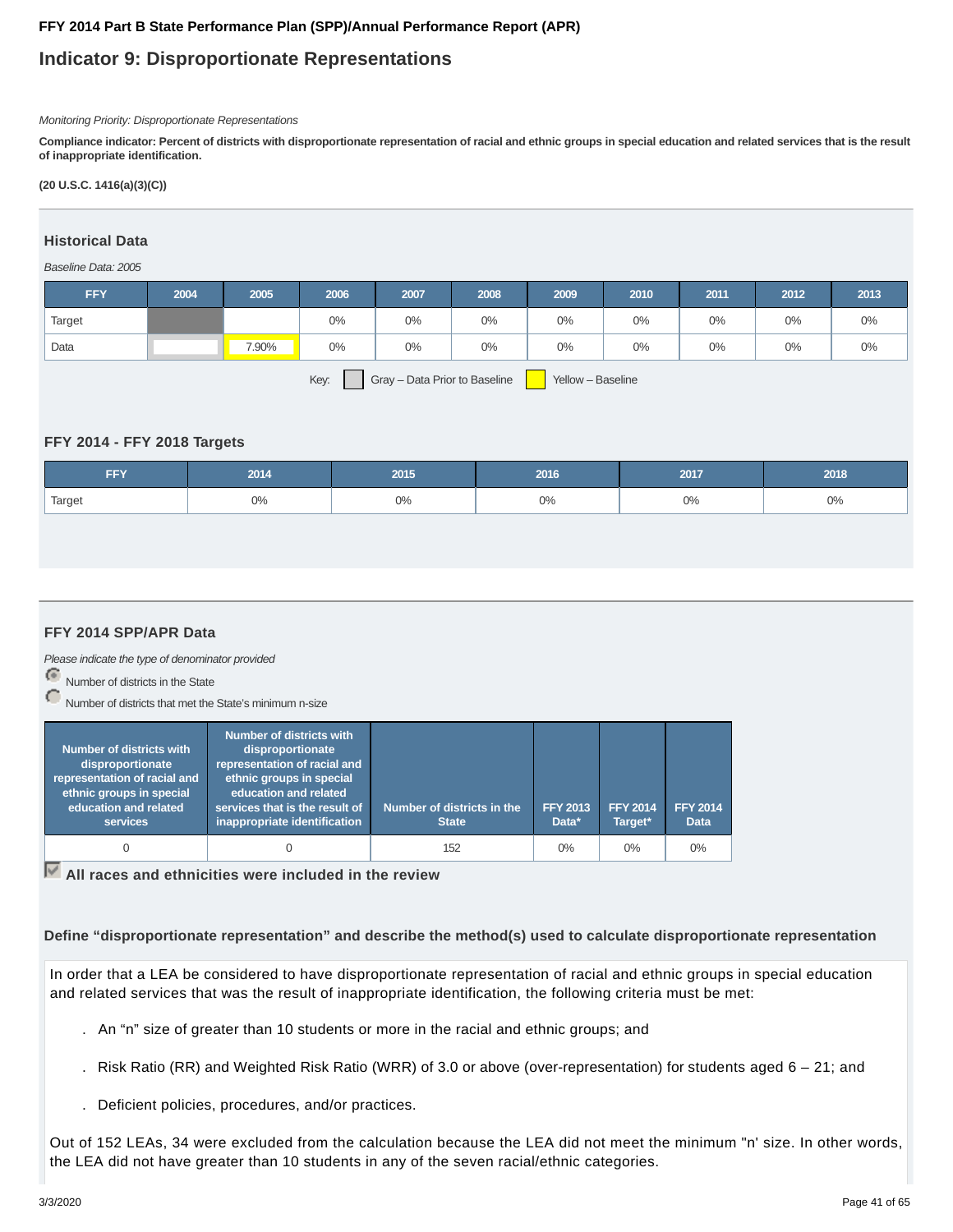<span id="page-41-0"></span>Using the criteria established above, the State determined that no LEAs were flagged for possible disproportionate representation. In other words, the LEA had a "n" size of greater than 10 and a risk ratio and weighted risk ratio of 3.0 or above (over-representation).

#### **Actions required in FFY 2013 response**

None

#### **Correction of Findings of Noncompliance Identified in FFY 2013**

| <b>Findings of Noncompliance Verified</b><br>Findings of Noncompliance Identified<br>as Corrected Within One Year |  | <b>Findings of Noncompliance</b><br><b>Subsequently Corrected</b> | <b>Findings Not Yet Verified as Corrected</b> |  |
|-------------------------------------------------------------------------------------------------------------------|--|-------------------------------------------------------------------|-----------------------------------------------|--|
|                                                                                                                   |  |                                                                   |                                               |  |

#### **OSEP Response**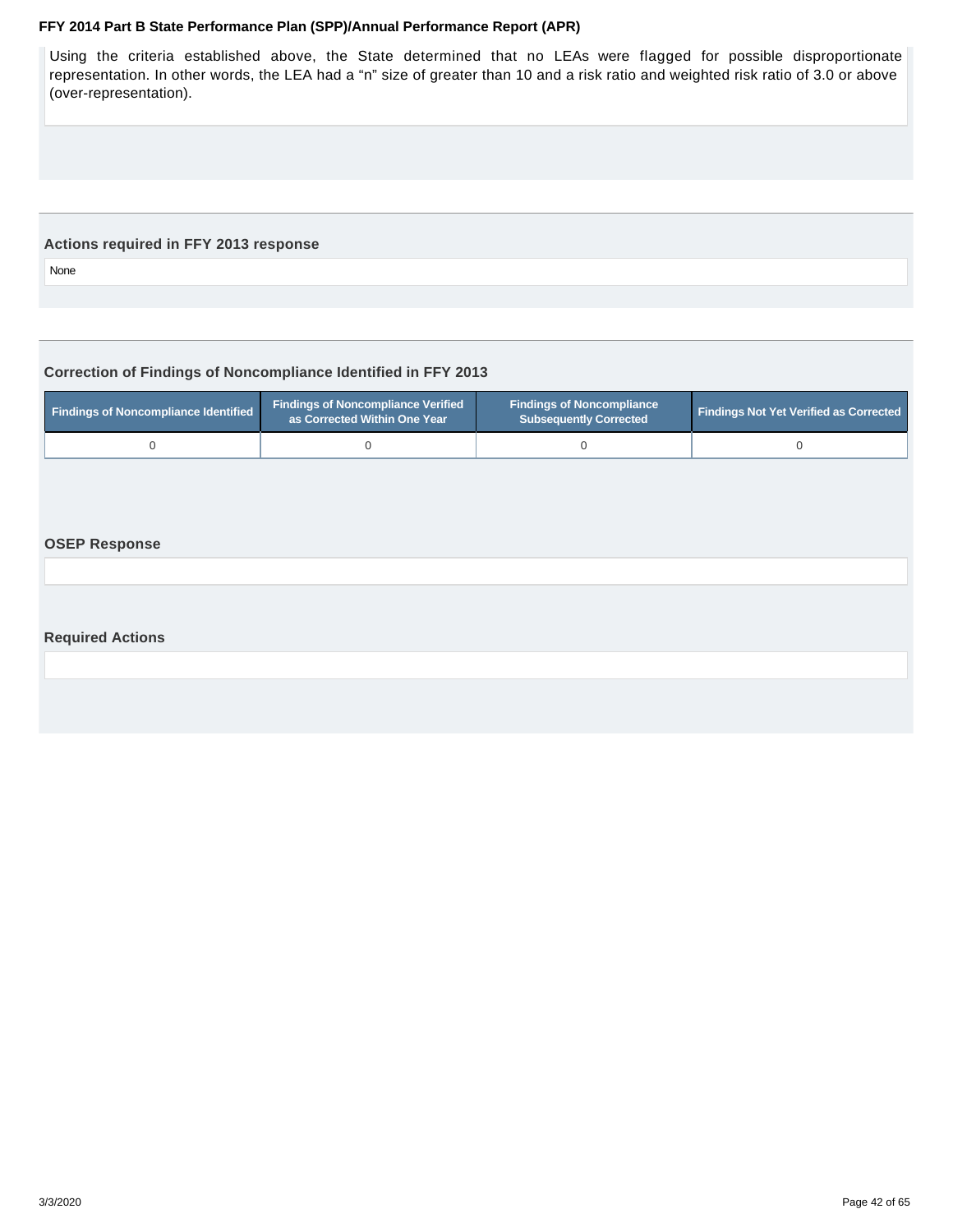## **Indicator 10: Disproportionate Representations in Specific Disability Categories**

#### Monitoring Priority: Disproportionate Representations

**Compliance indicator: Percent of districts with disproportionate representation of racial and ethnic groups in specific disability categories that is the result of inappropriate identification.**

#### **(20 U.S.C. 1416(a)(3)(C))**

#### **Historical Data**

#### Baseline Data: 2005

| <b>FFY</b>                                                 | 2004 | 2005  | 2006  | 2007  | 2008  | 2009  | 2010  | 2011  | 2012  | 2013  |
|------------------------------------------------------------|------|-------|-------|-------|-------|-------|-------|-------|-------|-------|
| Target                                                     |      |       | $0\%$ | $0\%$ | 0%    | 0%    | 0%    | 0%    | 0%    | $0\%$ |
| Data                                                       |      | 7.90% | 5.60% | 3.30% | 5.37% | 3.92% | 3.28% | 0.78% | 0.71% | $0\%$ |
| Key:<br>Gray - Data Prior to Baseline<br>Yellow - Baseline |      |       |       |       |       |       |       |       |       |       |

#### **FFY 2014 - FFY 2018 Targets**

| <b>FFY</b> | 2014 | 2015 | 2016 | 2017 | 2018 |
|------------|------|------|------|------|------|
| Target     | 0%   | 0%   | 0%   | 0%   | 0%   |

#### **FFY 2014 SPP/APR Data**

Please indicate the type of denominator provided

Number of districts in the State

Number of districts that met the State's minimum n-size

| <b>Number of districts with</b><br>disproportionate<br>representation of racial and<br>ethnic groups in specific<br>disability categories | <b>Number of districts with</b><br>disproportionate<br>representation of racial and<br>ethnic groups in specific<br>disability categories that is<br>the result of inappropriate<br>identification | Number of districts in the<br><b>State</b> | <b>FFY 2013</b><br>Data* | <b>FFY 2014</b><br>Target* | <b>FFY 2014</b><br><b>Data</b> |
|-------------------------------------------------------------------------------------------------------------------------------------------|----------------------------------------------------------------------------------------------------------------------------------------------------------------------------------------------------|--------------------------------------------|--------------------------|----------------------------|--------------------------------|
| 8                                                                                                                                         |                                                                                                                                                                                                    | 152                                        | $0\%$                    | $0\%$                      | $0\%$                          |

**All races and ethnicities were included in the review**

**Define "disproportionate representation" and describe the method(s) used to calculate disproportionate representation**

In order that a LEA be considered to have disproportionate representation of racial and ethnic groups in a specific disability category that was the result of inappropriate identification, the following criteria must be met:

- An "n" size of greater than 10 students or more in the racial and ethnic groups and the specific disability category; and
- A risk ratio (RR) and weighted risk ratio (WRR) of 3.0 or above (over representation) for students aged 6 – 21; and
- Deficient policies, procedures, and/or practices.

Using the criteria established above, the State identified 8 LEAs with 8 flags for possible disproportionate representation out of the 152 LEAs. In other words, the LEAs had an "n" size of greater than 10 and a risk ratio and weighted risk ratio of 3.0 or above. The 8 LEAs flagged for possible occurrences of over representation and were required to complete a self-assessment. The completed self-assessment was submitted to the SEB for review. The SEB also reviewed the LEA's policies, procedures, and practices. Desk audits were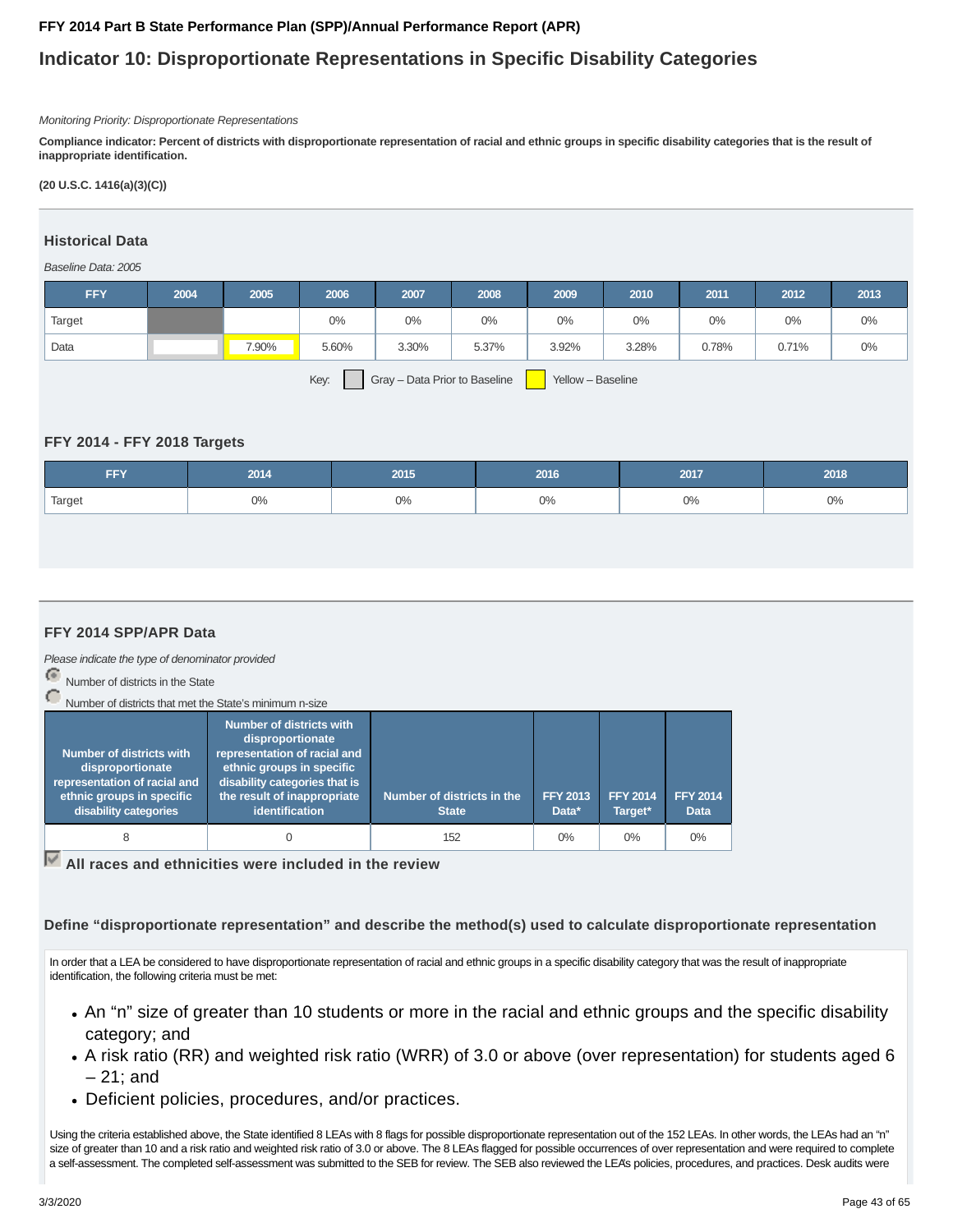<span id="page-43-0"></span>completed of the self-assessments, policies, procedures, and practices.

Based upon the findings obtained through the process described above, no LEAs were found to have disproportionate representation of racial and ethnic groups in specific disability categories due to inappropriate identification. The 8 LEAs were found to be correctly implementing the regulatory requirements.

- 34 CFR § 300.111 (Child Find)
- 34 CFR § 300.300 (Parental Consent)
- 34 CFR § 300.131 (Child Find for Parentally Placed Private School Children With Disabilities)
- 34 CFR § 300.321 (IEP Team)
- 34 CFR § 300.304(b)(4) (Use of a Variety of Assessment Tools and Strategies)
- 34 CFR § 300.304(c) (Assessments are not Discriminatory and Administered in the Child's Native Language)
- 34 CFR § 300.301 through 300.306(b)(iii) (Initial Evaluations Limited English Proficiency)

None of the 8 LEAs were considered to have disproportionate representation due to inappropriate identification.

#### **Actions required in FFY 2013 response**

None

### **Correction of Findings of Noncompliance Identified in FFY 2013**

| <b>Findings of Noncompliance Identified</b> | <b>Findings of Noncompliance Verified</b><br>as Corrected Within One Year | <b>Findings of Noncompliance</b><br><b>Subsequently Corrected</b> | <b>Findings Not Yet Verified as Corrected</b> |
|---------------------------------------------|---------------------------------------------------------------------------|-------------------------------------------------------------------|-----------------------------------------------|
|                                             |                                                                           |                                                                   |                                               |

#### **OSEP Response**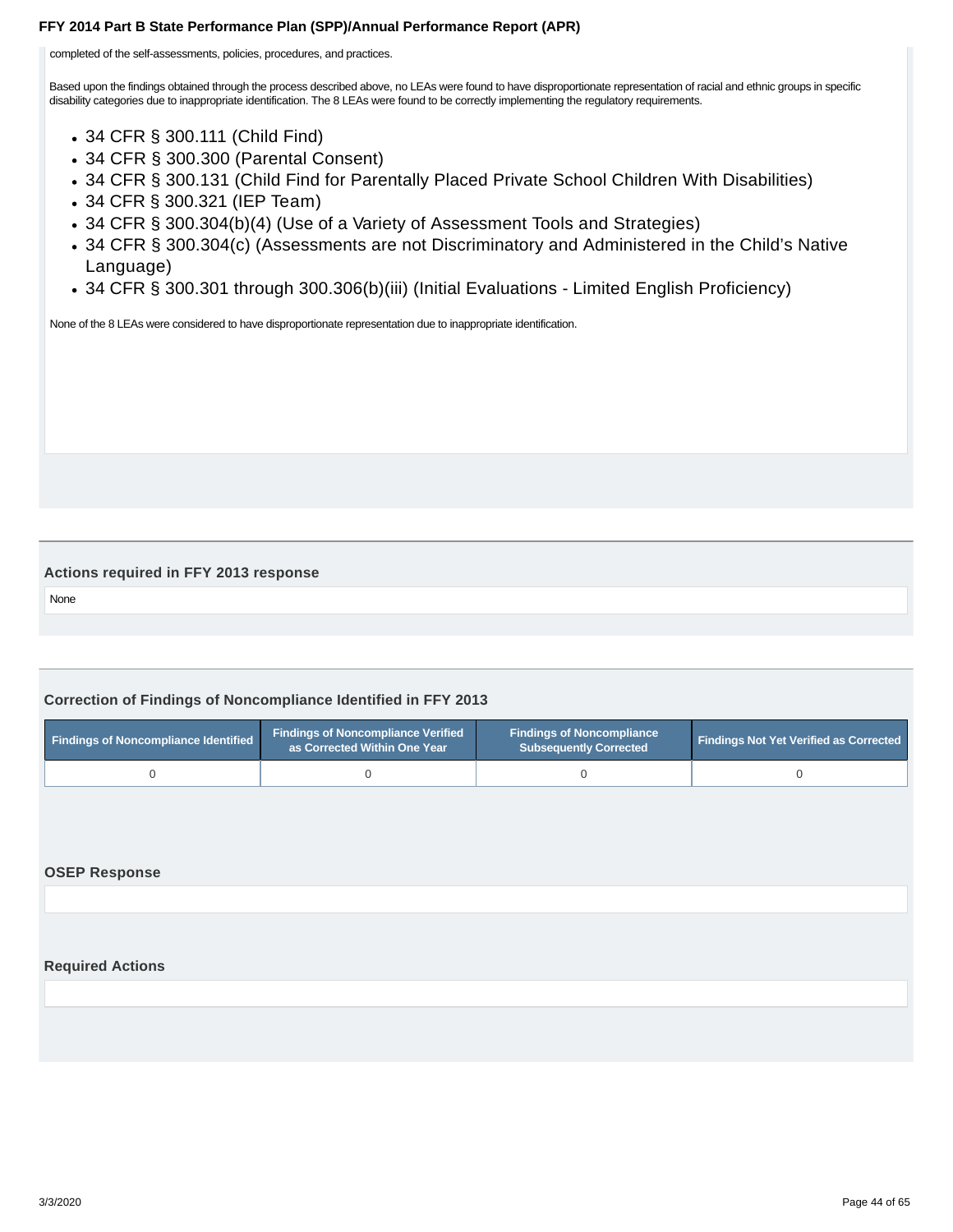## **Indicator 11: Child Find**

#### Monitoring Priority: Effective General Supervision Part B / Child Find

**Compliance indicator: Percent of children who were evaluated within 60 days of receiving parental consent for initial evaluation or, if the State establishes a timeframe within which the evaluation must be conducted, within that timeframe.**

#### **(20 U.S.C. 1416(a)(3)(B))**

#### **Historical Data**

#### Baseline Data: 2005

| <b>FFY</b>                                                 | 2004 | 2005   | 2006   | 2007   | 2008   | 2009   | 2010   | 2011   | 2012   | 2013   |
|------------------------------------------------------------|------|--------|--------|--------|--------|--------|--------|--------|--------|--------|
| Target                                                     |      |        | 100%   | 100%   | 100%   | 100%   | 100%   | 100%   | 100%   | 100%   |
| Data                                                       |      | 80.00% | 37.10% | 97.10% | 98.90% | 99.30% | 99.20% | 98.20% | 98.10% | 98.77% |
| Key:<br>Gray - Data Prior to Baseline<br>Yellow - Baseline |      |        |        |        |        |        |        |        |        |        |

#### **FFY 2014 - FFY 2018 Targets**

| FFY    | 2014 | 2015 | 2016 | 2017 | 2018 |
|--------|------|------|------|------|------|
| Target | 100% | 100% | 100% | 100% | 100% |

#### **FFY 2014 SPP/APR Data**

| (a) Number of children for whom parental<br>consent to evaluate was received | (b) Number of children whose evaluations<br>were completed within 60 days (or State-<br>established timeline) | <b>FFY 2013</b><br>Data* | <b>FFY 2014</b><br>Target* | <b>FFY 2014</b><br><b>Data</b> |
|------------------------------------------------------------------------------|---------------------------------------------------------------------------------------------------------------|--------------------------|----------------------------|--------------------------------|
| 6.404                                                                        | 6.362                                                                                                         | 98.77%                   | 100%                       | 99.34%                         |

| Number of children included in (a), but not included in (b) [a-b] |
|-------------------------------------------------------------------|
|-------------------------------------------------------------------|

#### **Account for children included in (a) but not included in (b). Indicate the range of days beyond the timeline when the evaluation was completed and any reasons for the delays.**

Forty-two student evaluations from 10 LEAs went beyond the 60-day time line. However, all of the students had their evaluations completed 1-138 days beyond the 60-day time line. All of the individual cases of non compliance identified in FFY 2014 have been corrected and the Prong One criteria have been met. This was validated through a review of the forty-two students' files in STARS (state database) and included a review of the consent dates, evaluation dates, eligibility determination, and IEP information for those students who qualified for special education and related services.

A subsequent review of data was conducted from the 80th (December 2015) day reporting period to the 120th (February 2016) day reporting period. The State reviewed 100% of the LEA's files that failed to meet compliance to determine the percentage of children who were evaluated within 60 days of receiving parental consent for an initial evaluation. Based on that review, it was determined that 100,00% of the students received an evaluation and all were completed within the 60-day time line. Based on the review, it was determined that one (1) LEA who was identified in FFY 14 subsequently corrected consistent with the 09-02 memo. This will be indicated in FFY 15 APR.

#### **Indicate the evaluation timeline used**

 **The State used the 60 day timeframe within which the evaluation must be conducted.**

 **The State established a timeline within which the evaluation must be conducted.**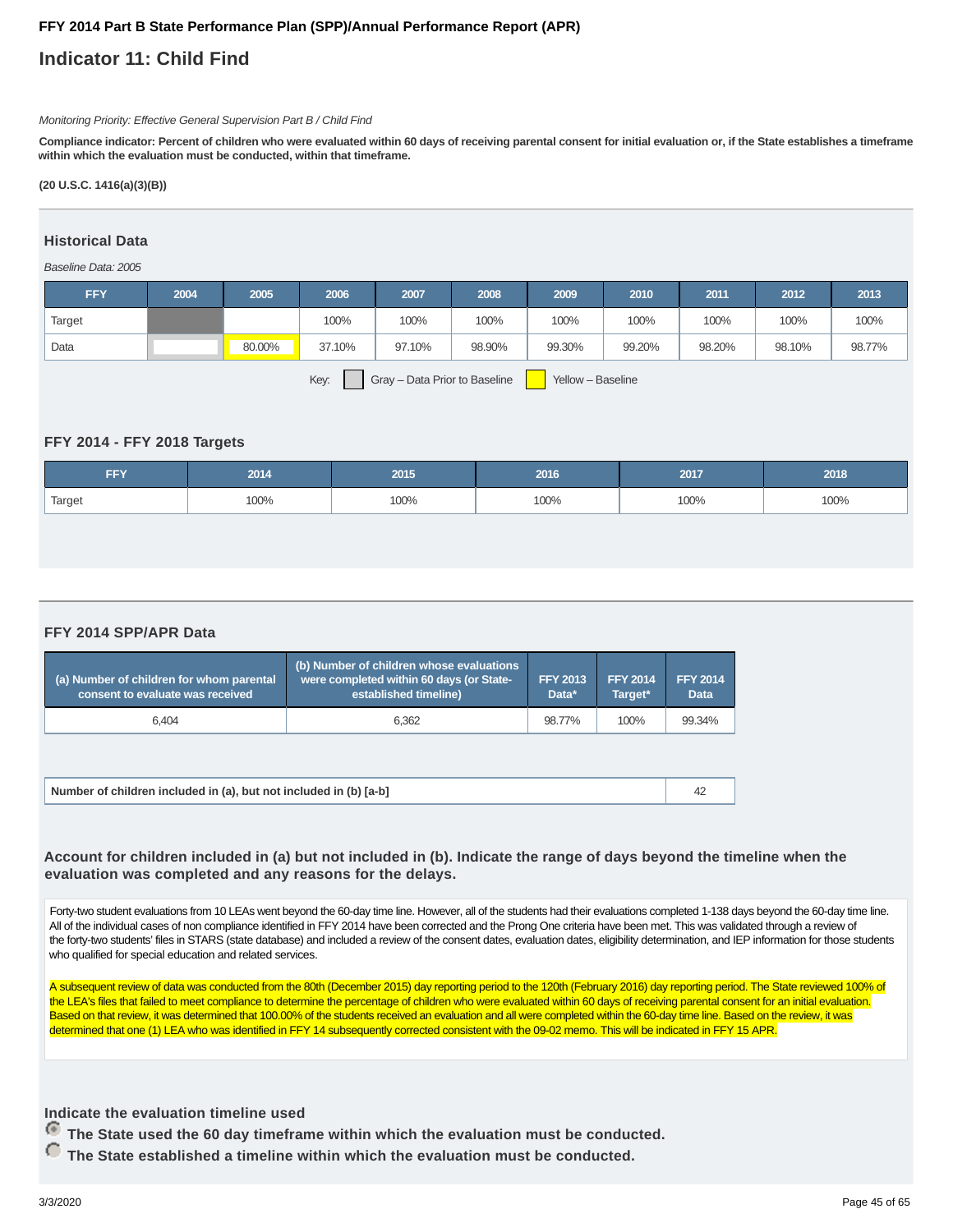**What is the source of the data provided for this indicator?**

- *<u>State monitoring</u>*
- **State database that includes data for the entire reporting year**

**Describe the method used to collect these data, and if data are from the State's monitoring, describe the procedures used to collect these data.**

LEAs were required to submit data on initial evaluations for special education and related services, each reporting period, into STARS (state database). In FFY 2014 the reporting periods were the second Wednesdays in October, December and February and the end-of-year. In addition to the student's demographic data and information, LEAs were required to enter the date of parental consent and the date the evaluation was completed. STARS then automatically calculated the number of days between parental consent, and the initial evaluation. If the number of days was beyond 60, the individual file was "red flagged" and the LEA was required to enter a code indicating the reason for the delay in the completion of the evaluation. The only reasons for delay that were considered compliant with the IDEA were those included in 34 CFR § 300.301(d): the parent repeatedly fails or refuses to produce the child for the evaluation or the child enrolls in a school of another LEA after the timeframe for the initial evaluation has begun. Any other reason for a delay was considered noncompliance with 34 CFR § 300.301 (c)(1)(i).

#### **Actions required in FFY 2013 response**

None

#### **Correction of Findings of Noncompliance Identified in FFY 2013**

| Findings of Noncompliance Identified | <b>Findings of Noncompliance Verified</b><br>as Corrected Within One Year | <b>Findings of Noncompliance</b><br><b>Subsequently Corrected</b> | <b>Findings Not Yet Verified as Corrected</b> |  |
|--------------------------------------|---------------------------------------------------------------------------|-------------------------------------------------------------------|-----------------------------------------------|--|
|                                      |                                                                           |                                                                   |                                               |  |

#### **FFY 2013 Findings of Noncompliance Verified as Corrected**

Describe how the State verified that the source of noncompliance is correctly implementing the regulatory requirements

On page 49 of last year's FFY 2013 APR, the state reported that sixteen LEAs missed the indicator in FFY 2013 (11 initial findings plus five LEAs repeating noncompliance from previous FFYs).

One of the LEAs with an initial finding of noncompliance was a state-chartered charter school. At the end of FFY 2013, the state-chartered charter school closed. Prior to the school closing, the State was able to complete a Prong One validation in accordance with the OSEP 09-02 memorandum. All individual cases of noncompliance were corrected and the students had their initial evaluations, though late. However, due to the closure of the charter school the State was not able to complete a subsequent review of an updated set of data to determine if the specific regulatory requirements were being implemented.

The State contacted OSEP for technical assistance on how to complete the Prong Two validation and the process for reporting on the correction of noncompliance. The State was instructed to complete a Prong Two data validation on like schools to determine if a systemic issue was present. The state selected all (n=5) of the like state chartered charter schools (K-8 enrollment) in the same geographic region and conducted a review of an updated set of data from the state's data system to determine if the specific regulatory requirements were being implemented. Based on that review, it was determined that 100% of the like schools met the 09-02 memorandum Prong One and Two criteria. All of the initial evaluations were timely. It was determined that the LEAs were correctly implementing the following specific regulatory requirements:

- 34 CFR § 300.300
- 34 CFR § 300.301
- 34 CFR § 300.304
- 34 CFR § 300.305 • 34 CFR § 300.307
- 34 CFR § 300.309
- 34 CFR § 300.310
- 

Eight of the 11 LEAs corrected the noncompliance as soon as possible and in no case later than one year after the State's identification. Additional data points were reviewed to assist with the validation. These included following up with STARS to determine if the LEA's membership count report increased to account for the new students. The students' initial IEP dates were also verified. The STARS templates built by the State allowed the LEAs to monitor their progress throughout the year, in addition to the continuous monitoring by SEB staff. LEAs were required to submit data on initial evaluations for special education and related services each reporting period into STARS. In FFY 2013 and FFY 2014, the reporting periods were the second Wednesdays in October, December and February and the end-of-year. In addition to the student's demographic data and information, LEAs were required to enter the date of parental consent and the date the evaluation was completed. STARS then automatically calculated the number of days between parental consent and the initial evaluation. If the number of days was beyond 60, the individual file was "red flagged" and the LEA was required to enter a code indicating the reason for the delay in the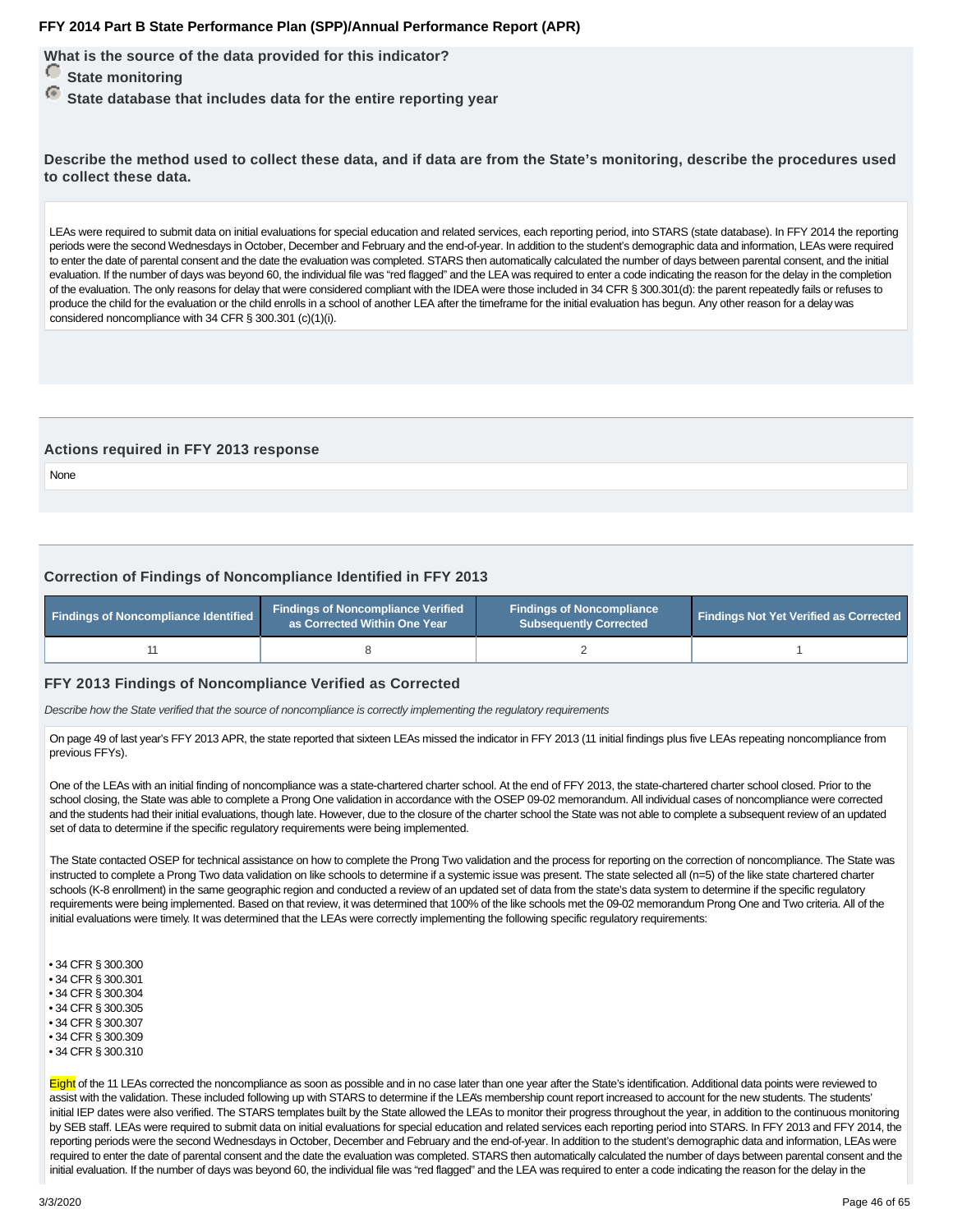completion of the evaluation. The only reasons for delay that were considered compliant with the IDEA were those included in 34 CFR § 300.301(d): the parent repeatedly fails or refuses to produce the child for the evaluation or the child enrolls in a school of another LEA after the timeframe for the initial evaluation has begun. Any other reason for a delay was considered noncompliance with 34 CFR § 300.301 (c)(1)(i).

A subsequent review of data was conducted from the 80th (December 2015) day reporting period to the 120th (Febuary 2016) day reporting period. The State reviewed 100% of the LEA's files to determine the percentage of children who were evaluated within 60 days of receiving parental consent for an initial evaluation. Based on that review, it was determined that 100.00% of the students received an evaluation; but not all were completed within the 60-day timeline. Based on the review, it was determined that two (2) LEA subsequently corrected consistent with the 09-02 memo and one (1) LEA has not corrected. It was determined that the LEAs were correctly implementing the following specific regulatory requirements:

• 34 CFR § 300.300

• 34 CFR § 300.301

• 34 CFR § 300.304

• 34 CFR § 300.305 • 34 CFR § 300.307

• 34 CFR § 300.309

• 34 CFR § 300.310

Describe how the State verified that each individual case of noncompliance was corrected

Seventy-one initial student evaluations from the eleven LEAs identified in FFY 2013 went beyond the 60-day timeline. However, all of the students had their evaluations completed 1-160 days beyond the 60-day timeline. All of the individual cases of noncompliance have been corrected and the Prong I criteria has been met. This was validated through the review of the seventy-one students' files in STARS and included reviews of the consent dates, evaluation dates, eligibility determination and IEP information for those students who qualified for special education and related services.

The State completed a subsequent review of data, or 100% of the files, in STARS of those students who parents consented for an initial evaluation for special education and related services and included review of the consent dates, evaluation dates, eligibility determination, and IEP information for those students who qualified for special education and related services. All of the individual cases of noncompliance have been corrected and the Prong One criteria have been met. Based on that review, it was determined that 100.00% of the students received an evaluation; but not all were completed within the 60-day timeline. Based on the review, it was determined that two (2) LEA subsequently corrected consistent with the 09-02 memo and one (1) LEA has not corrected.

#### **FFY 2013 Findings Not Yet Verified as Corrected**

Actions taken if noncompliance not corrected

For the three non-compliant LEAs, in addition to the above described procedures, additional data points were reviewed to assist with the validation. These included following up with STARS to determine if the LEA's membership count report increased to account for the new students. The students' initial IEP dates were also verified. The STARS templates built by the State allowed the LEAs to monitor their progress throughout the year. In addition, the noncompliant LEAs were required to complete a Root Cause Analysis to assist with determining the cause of the continued noncompliance. Two of the LEAs were placed on corrective action plans. All four LEAs are being monitored by SEB staff.

A subsequent review of data was conducted from the 81st (December 2015) day reporting period to the 120th (Febuary 2016) day reporting period. The State reviewed 100% of the LEA's files to determine the percentage of children who were evaluated within 60 days of receiving parental consent for an initial evaluation. Based on that review, it was determined that 100.00% of the students received an evaluation; but not all were completed within the 60-day timeline. Based on the review, it was determined that two (2) LEA subsequently corrected consistent with the 09-02 memo and one (1) LEA has not corrected.

#### **FFY 2012 Findings of Noncompliance Verified as Corrected**

Describe how the State verified that the source of noncompliance is correctly implementing the regulatory requirements

The one noncompliant LEA was required to complete a Root Cause Analysis to assist with determining the cause of the continued noncompliance. The LEA is being monitored by SEB staff and is being provided with technical assistance and professional development for Indicator 11. In addition, the one remaining LEA was placed on a corrective action plan with specific strategies to address areas found in the root cause analyses, is receiving on-site monitoring, and were placed on a corrective action plan. The continued and longstanding noncompliance was considered in the LEA's annual determination.

A subsequent review of data was conducted from the 40th(October 2015) day reporting period to the 80th (December 2015) day reporting period. The State reviewed 100% of the LEA's files to determine the percentage of children who were evaluated within 60 days of receiving parental consent for an initial evaluation. Based on that review, it was determined that 100.00% of the students received a timely evaluation. Therefore, this LEA subsequently corrected consistent with the 09-02 memo.

Describe how the State verified that each individual case of noncompliance was corrected

The State completed a subsequent review of data, or 100% of the files, in STARS of those students who parents consented for an initial evaluation for special education and related services and included review of the consent dates, evaluation dates, eligibility determination and IEP information for those students who qualified for special education and related services. All of the individual cases on noncompliance have been corrected and the prong one criteria have been met. Through that review, it was determined that the LEAs corrected the noncompliance and met the target with 100%.

A subsequent review of data was conducted from the 40th (October 2015) day reporting period to the 80th (December 2015) day reporting period. The State reviewed 100% of the LEA's files to determine the percentage of children who were evaluated within 60 days of receiving parental consent for an initial evaluation. Based on that review, it was determined that 100.00% of the students received a timely evaluation. Therefore, this LEA subsequently corrected consistent with the 09-02 memo.

#### **FFY 2010 Findings of Noncompliance Verified as Corrected**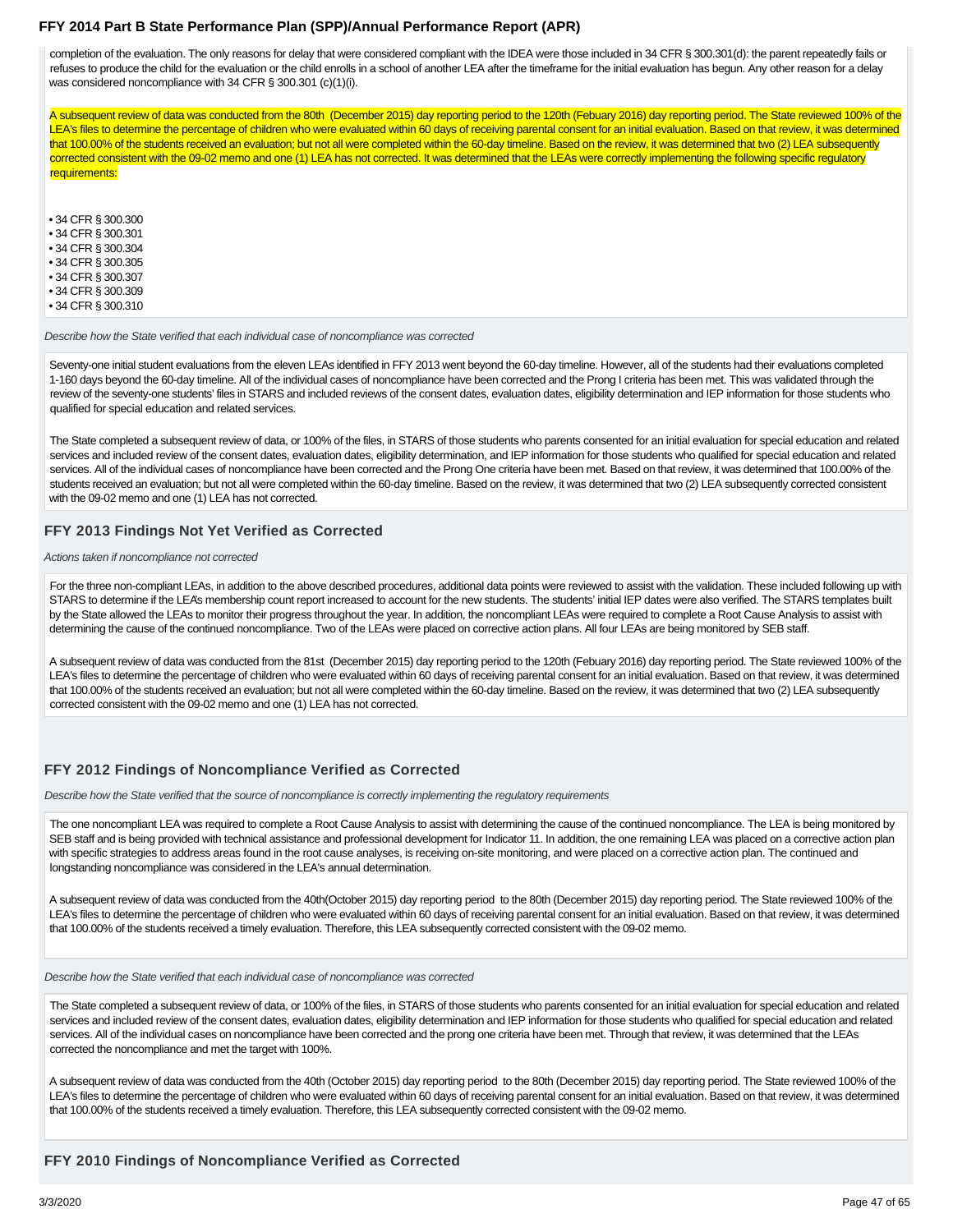<span id="page-47-0"></span>Describe how the State verified that the source of noncompliance is correctly implementing the regulatory requirements

The one noncompliant LEA was required to complete a Root Cause Analysis to assist with determining the cause of the continued noncompliance. The LEA is being monitored by SEB staff and is being provided with technical assistance and professional development for Indicator 11. In addition, the one remaining LEA was placed on a corrective action plan with specific strategies to address areas found in the root cause analyses, is receiving on-site monitoring, and were placed on a corrective action plan. The continued and longstanding noncompliance was considered in the LEA's annual determination.

Describe how the State verified that each individual case of noncompliance was corrected

The State completed a subsequent review of data, or 100% of the files, in STARS of those students who parents consented for an initial evaluation for special education and related services and included review of the consent dates, evaluation dates, eligibility determination and IEP information for those students who qualified for special education and related services. All of the individual cases of noncompliance have been corrected and the prong one criteria have been met. Through that review, it was determined that the LEAs corrected the noncompliance and met the target with 100%.

A subsequent review of data was conducted from the 40th (October 2015) day reporting period to the 80th (December 2015) day reporting period. The State reviewed 100% of the LEA's files to determine the percentage of children who were evaluated within 60 days of receiving parental consent for an initial evaluation. Based on that review, it was determined that 100.00% of the students received a timely evaluation. Therefore, this LEA subsequently corrected consistant with the 09-02 memo.

#### **OSEP Response**

Because the State reported less than 100% compliance for FFY 2014, the State must report on the status of correction of noncompliance identified in FFY 2014 for this indicator. In addition, the State must demonstrate, in the FFY 2015 SPP/APR, that the remaining one uncorrected finding of noncompliance identified in FFY 2013 was corrected. When reporting on the correction of noncompliance, the State must report, in the FFY 2015 SPP/APR, that it has verified that each LEA with findings of noncompliance identified in FFY 2014 and the LEA with remaining noncompliance identified in FFY 2013: (1) is correctly implementing the specific regulatory requirements (i.e., achieved 100% compliance) based on a review of updated data such as data subsequently collected through on-site monitoring or a State data system; and (2) has corrected each individual case of noncompliance, unless the child is no longer within the jurisdiction of the LEA, consistent with OSEP Memo 09-02.In the FFY 2015 SPP/APR, the State must describe the specific actions that were taken to verify the correction.

If the State did not identify any findings of noncompliance in FFY 2014, although its FFY 2014 data reflect less than 100% compliance, provide an explanation of why the State did not identify any findings of noncompliance in FFY 2014.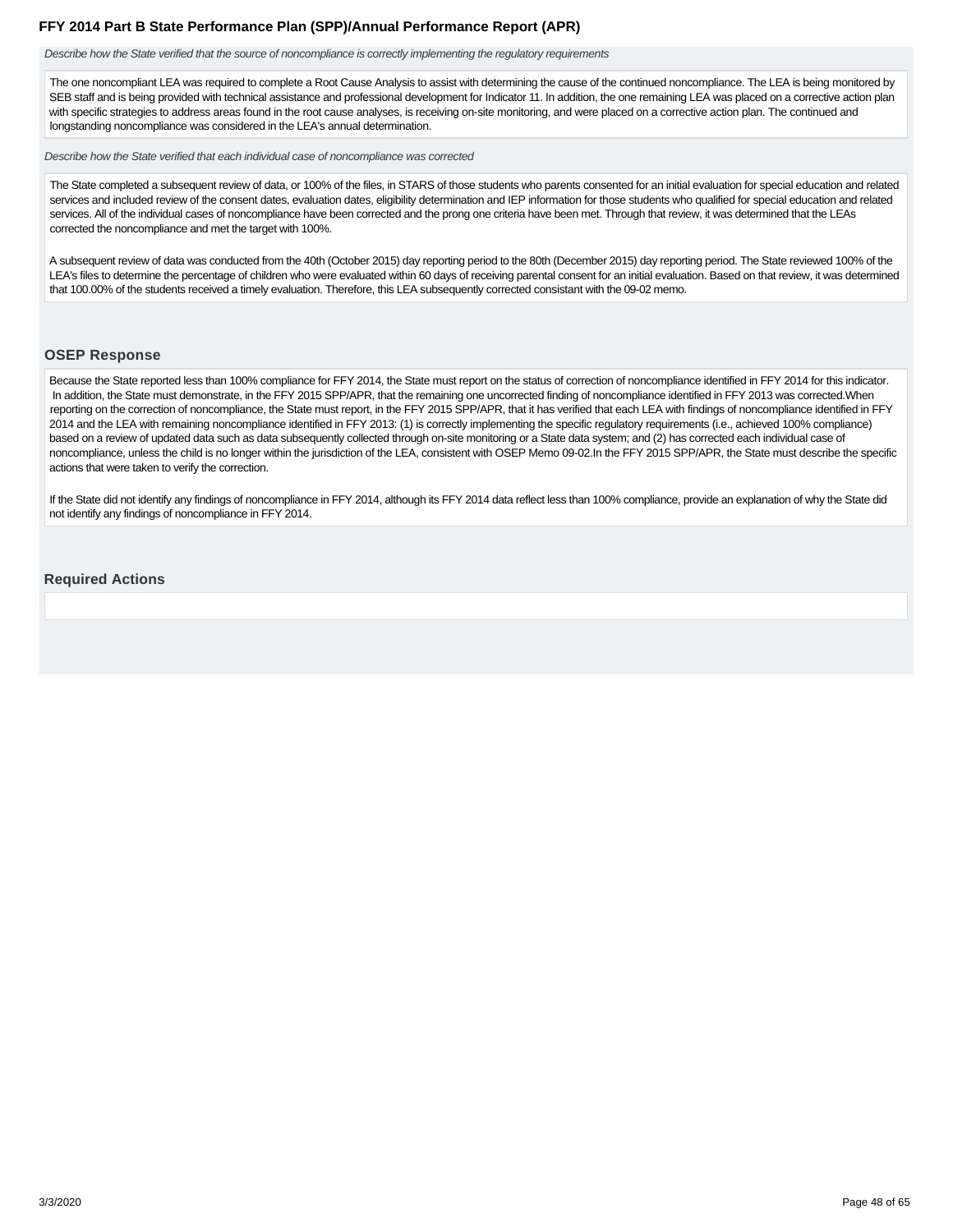## **Indicator 12: Early Childhood Transition**

Monitoring Priority: Effective General Supervision Part B / Effective Transition

**Compliance indicator: Percent of children referred by Part C prior to age 3, who are found eligible for Part B, and who have an IEP developed and implemented by their third birthdays.**

**(20 U.S.C. 1416(a)(3)(B))**

#### **Historical Data**

Baseline Data: 2005

| <b>FFY</b>                                                 | 2004 | 2005   | 2006   | 2007   | 2008   | 2009   | 2010   | 2011   | 2012   | 2013   |
|------------------------------------------------------------|------|--------|--------|--------|--------|--------|--------|--------|--------|--------|
| Target                                                     |      |        | 100%   | 100%   | 100%   | 100%   | 100%   | 100%   | 100%   | 100%   |
| Data                                                       |      | 94.40% | 97.20% | 95.20% | 99.10% | 99.30% | 97.70% | 98.50% | 83.20% | 94.29% |
| Key:<br>Gray - Data Prior to Baseline<br>Yellow - Baseline |      |        |        |        |        |        |        |        |        |        |

#### **FFY 2014 - FFY 2018 Targets**

| <b>FFY</b> | 2014 | 2015 | 2016 | 2017 | 2018 |
|------------|------|------|------|------|------|
| Target     | 100% | 100% | 100% | 100% | 100% |

#### **FFY 2014 SPP/APR Data**

| a. Number of children who have been served in Part C and referred to Part B for Part B eligibility determination.                                             | 966 |  |  |  |
|---------------------------------------------------------------------------------------------------------------------------------------------------------------|-----|--|--|--|
| b. Number of those referred determined to be NOT eligible and whose eligibility was determined prior to third birthday.                                       |     |  |  |  |
| c. Number of those found eligible who have an IEP developed and implemented by their third birthdays.                                                         |     |  |  |  |
| d. Number for whom parent refusals to provide consent caused delays in evaluation or initial services or to whom exceptions under 34 CFR §300.301(d) applied. | 138 |  |  |  |
| e. Number of children who were referred to Part C less than 90 days before their third birthdays.                                                             | 91  |  |  |  |

|                                                                                                                                                                                          | <b>Numerator</b> | <b>Denominator</b> | <b>FFY 2013</b> | <b>FFY 2014</b> | <b>FFY 2014</b> |
|------------------------------------------------------------------------------------------------------------------------------------------------------------------------------------------|------------------|--------------------|-----------------|-----------------|-----------------|
|                                                                                                                                                                                          | (c)              | $(a-b-d-e)$        | Data*           | Target*         | <b>Data</b>     |
| Percent of children referred by Part C prior to age 3 who are<br>found eligible for Part B, and who have an IEP developed and<br>implemented by their third birthdays. [c/(a-b-d-e)]x100 | 652              | 666                | 94.29%          | 100%            | 97.90%          |

| Number of children who have been served in Part C and referred to Part B for eligibility determination that are not |  |
|---------------------------------------------------------------------------------------------------------------------|--|
| included in b. c. d. e                                                                                              |  |

**Account for children included in (a), but not included in b, c, d, or e. Indicate the range of days beyond the third birthday when eligibility was determined and the IEP developed, and the reasons for the delays.**

Fourteen students did not have their eligibility determined, IEP developed and implemented by their third birthday. The range of days beyond the student's third birthday were 1-186. This was due to the LEAs missing the time lines.

A subsequent review of data was conducted from the 80th (December 2015) day subsequent reporting period to the 120th (February 2016) day reporting period. The State reviewed 100% of the LEA's files to determine the percentage of children who's IEPs were developed and implemented by their third birthday. Based on that review, it was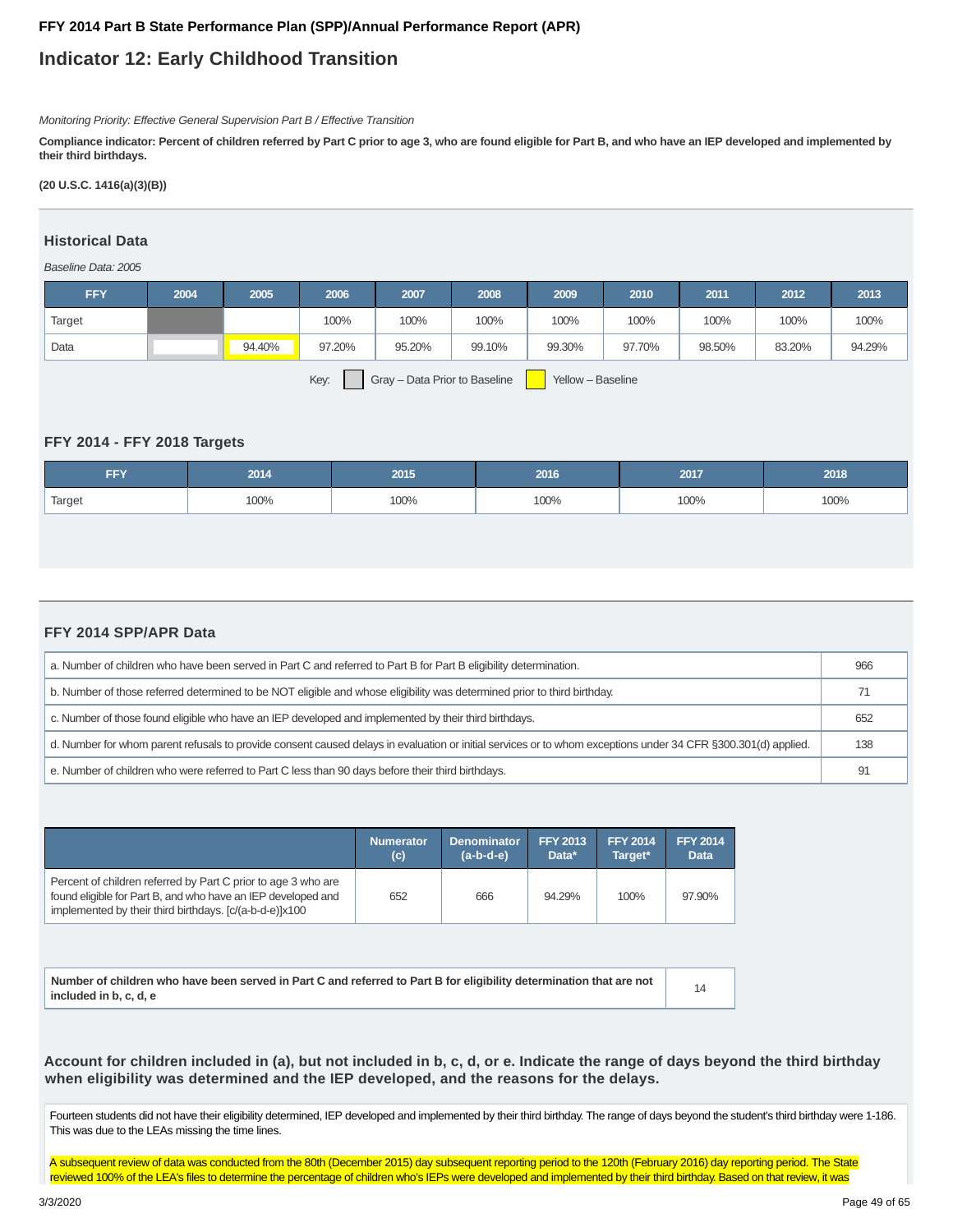determined that 100.00% of the students had an IEP developed and implemented; however two (2) LEAs had not implemented by the child's third birthday. Therefore, seven (7) of the LEAs who did not meet compliance for the first time in FFY subsequently corrected consistent with the 09-02 memo and two (2) LEAs were not yet verified as corrected. This will be reported in FFY 15 APR

The State conducted Prong I and Prong II reviews with subsequent data. In other words, the State verified that the LEAs are: correctly implementing the specific regulatory requirements for 34 CFR §300.124(b) (i.e., achieved 100% compliance) based on a review of updated data subsequently collected through the State data system (STARS) and have corrected each individual case of non compliance consistent with OSEP 09-02 memo, unless the child is no longer within the jurisdiction of the LEA. This was validated through IEP implementation date data in STARS.

**What is the source of the data provided for this indicator?**

*<u>State monitoring</u>* 

 **State database that includes data for the entire reporting year**

**Describe the method used to collect these data, and if data are from the State's monitoring, describe the procedures used to collect these data.**

Every preschool student served in Part C and referred for Part B eligibility determinations were submitted into the STARS data warehouse by LEA. Each LEA is monitored on this indicator every year. Students who did not qualify were entered into the Student Template of STARS, and students who did qualify were entered into the Special Education Template of STARS. As part of additional data validation, other important information about the students were required to be entered into the Special Education Template. This included the date of the transition conference, date of parental consent, evaluation completion date, date of eligibility determination and the date of the initial IEP. Indicator 11 and 12 were correlated to determine the accuracy of the data. All fields must be completed. If data were missing, the LEA was required to correct the data within the specified period of time. The LEA was required to enter compliance or noncompliance codes pertaining to the eligibility determination and IEP development if it went beyond the student's third birthday. The STARS template automatically calculated the number of days beyond the student's birthday, using the student's birth date.

## **Provide additional information about this indicator (optional)**

The FFY 2014 percentage was 97.90% resulting in an increase of 3.61% from FFY 2013's 94.29%. Nine LEAs missed the 100% target for the first time (initial findings of noncompliance).

A subsequent review of data was conducted from the 81st (December 2015) day reporting period to the 120th (Febuary 2016) day reporting period. The State reviewed 100% of the LEA's files to determine the percentage of children who's IEPs were developed and implemented by their third birthday. Based on that review, it was determined that 100.00% of the students had an IEP developed and implemented; however two (2) LEAs had not implemented by the child's third birthday. Therefore, seven (7) LEAs subsequently corrected consistent with the 09-02 memo and two (2) LEAs were not yet verified as corrected.

#### **Actions required in FFY 2013 response**

None

## **Correction of Findings of Noncompliance Identified in FFY 2013**

| <b>Findings of Noncompliance Identified</b> | <b>Findings of Noncompliance Verified</b><br>as Corrected Within One Year \ | <b>Findings of Noncompliance</b><br><b>Subsequently Corrected</b> | <b>Findings Not Yet Verified as Corrected</b> |  |
|---------------------------------------------|-----------------------------------------------------------------------------|-------------------------------------------------------------------|-----------------------------------------------|--|
|                                             |                                                                             |                                                                   |                                               |  |

#### **FFY 2013 Findings of Noncompliance Verified as Corrected**

Describe how the State verified that the source of noncompliance is correctly implementing the regulatory requirements

In FFY 2013, 3 LEAs missed the indicator for the first time. The three LEAs with initial findings in FFY 2013 met the target of 100% for FFY 2014. In order to determine if the LEA's corrected previous findings a review of data occurred in FFY 2014 of every preschool student served in Part C and referred for Part B eligibility determinations that were submitted into the STARS data warehouse by LEA. Each LEA is monitored on this indicator every year. Students who did not qualify were entered into the Student Template of STARS, and students who did qualify were entered into the Special Education Template of STARS. As part of additional data validation other important information about the students were required to be entered into the Special Education Template. This included the date of the transition conference, date of parental consent, evaluation completion date, date of eligibility determination and the date of the initial IEP. Indicator 11 and 12 were correlated to determine the accuracy of the data. All fields must be completed. If data were missing, the LEA was required to correct the data within the specified period of time. The LEA was required to enter compliance or noncompliance codes pertaining to the eligibility determination and IEP development if it went beyond the student's third birthday. The STARS template automatically calculated the number of days beyond the student's birthday, using the student's birth date.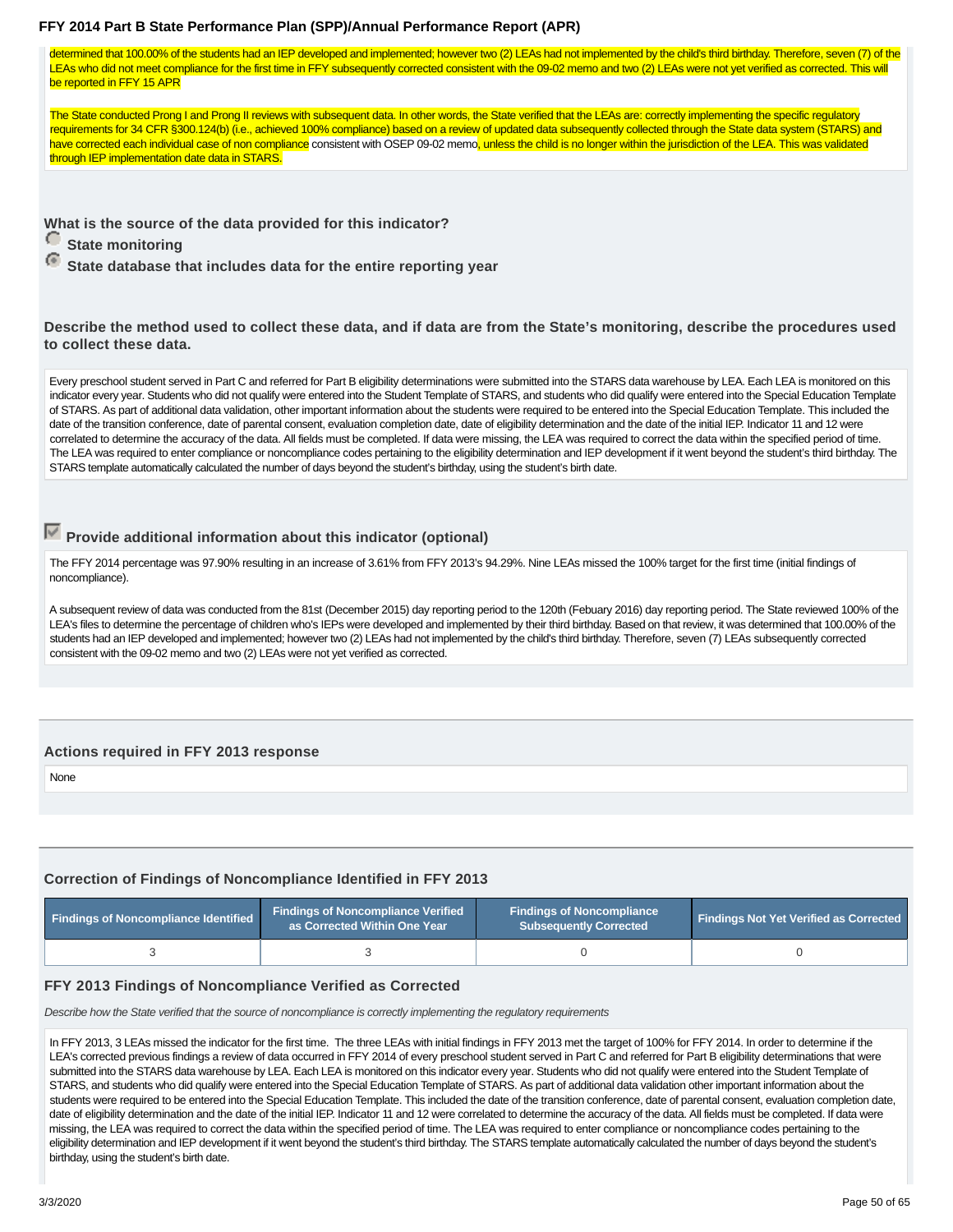<span id="page-50-0"></span>The one LEA with continuing non compliance from FFY 2012 subsequently corrected the findings of non-compliance and met the target of 100% for FFY 2014. The one LEA with continuing non compliance from FFY 2010 subsequently corrected the findings of non-compliance and met the target of 100% for FFY 2013. A subsequent review of data was conducted from the 120th day reporting period on February 11, 2015. 100% of the LEA's files were reviewed to determine the percent of children referred by Part C prior to age 3, who were found eligible for Part B, and who had an IEP developed and implemented prior to their third birthday. Based upon this review of subsequent data, it was determined that the LEA was in compliance and was properly implementing the specific regulatory requirements at 34 CFR § 300.124(b). All individual cases of non compliance have been corrected consistent with OSEP 09-02 memo.

Describe how the State verified that each individual case of noncompliance was corrected

The State conducted Prong I and Prong II reviews with subsequent data. In other words, the State verified that the LEAs are: correctly implementing the specific regulatory requirements for 34 CFR §300.124(b) (i.e., achieved 100% compliance) based on a review of updated data subsequently collected through the State data system (STARS) and have corrected each individual case of noncompliance consistent with OSEP 09-02 memo, unless the child is no longer within the jurisdiction of the LEA. This was validated through IEP implmentation date data in STARS.

#### **OSEP Response**

Because the State reported less than 100% compliance for FFY 2014, the State must report on the status of correction of noncompliance identified in FFY 2014 for this indicator. When reporting on the correction of noncompliance, the State must report, in the FFY 2015 SPP/APR, that it has verified that each LEA with noncompliance identified in FFY 2014 for this indicator: (1) is correctly implementing the specific regulatory requirements (i.e., achieved 100% compliance) based on a review of updated data such as data subsequently collected through on-site monitoring or a State data system; and (2) has corrected each individual case of noncompliance, unless the child is no longer within the jurisdiction of the LEA, consistent with OSEP Memo 09-02. In the FFY 2015 SPP/APR, the State must describe the specific actions that were taken to verify the correction.

If the State did not identify any findings of noncompliance in FFY 2014, although its FFY 2014 data reflect less than 100% compliance, provide an explanation of why the State did not identify any findings of noncompliance in FFY 2014.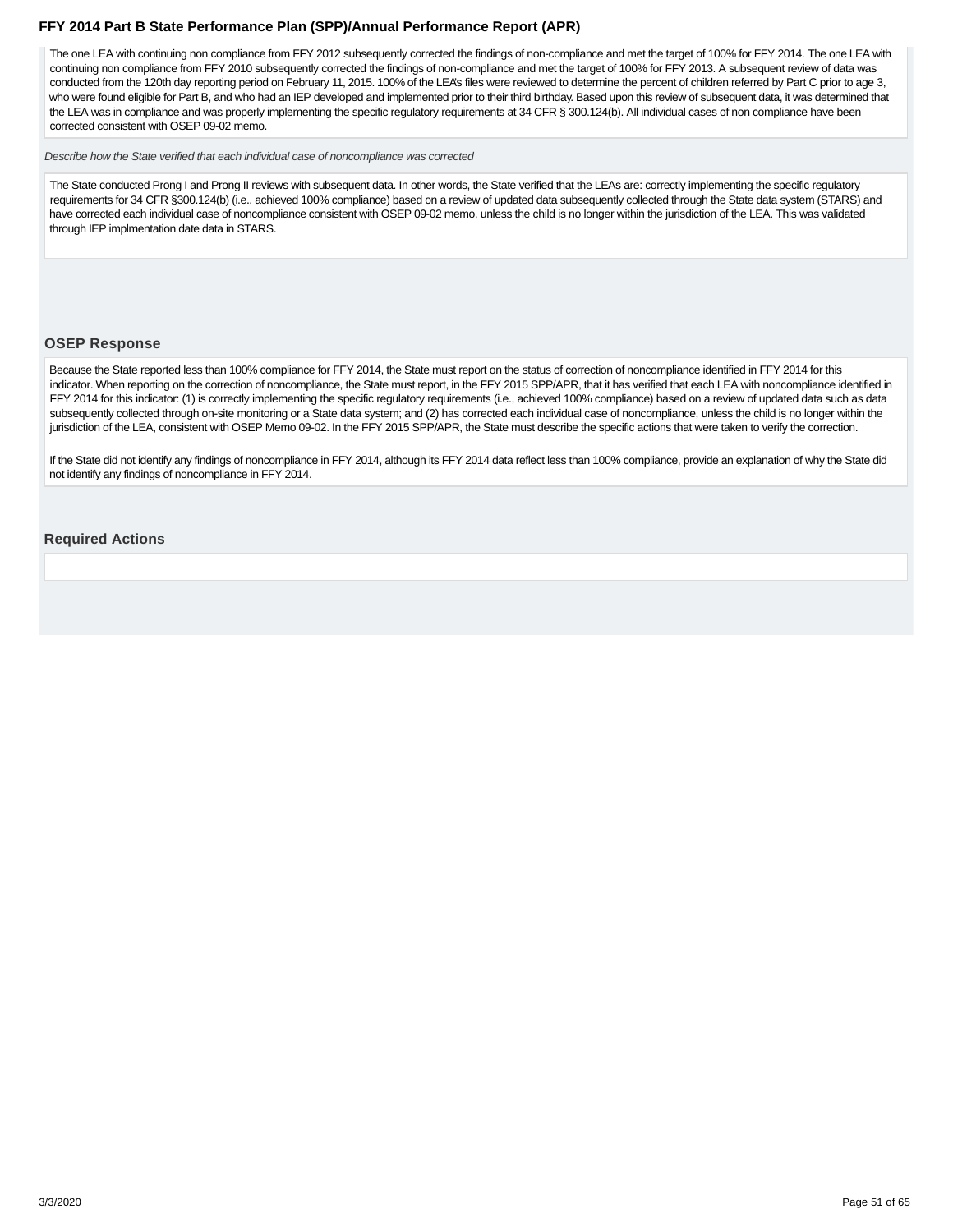#### **Indicator 13: Secondary Transition FFY 2014 Part B State Performance Plan (SPP)/Annual Performance Report (APR)**

#### Monitoring Priority: Effective General Supervision Part B / Effective Transition

**Compliance indicator: Percent of youth with IEPs aged 16 and above with an IEP that includes appropriate measurable postsecondary goals that are annually updated and based upon an age appropriate transition assessment, transition services, including courses of study, that will reasonably enable the student to meet those postsecondary goals, and annual IEP goals related to the student's transition services needs. There also must be evidence that the student was invited to the IEP Team meeting where transition services are to be discussed and evidence that, if appropriate, a representative of any participating agency was invited to the IEP Team meeting with the prior consent of the parent or student who has reached the age of majority.**

#### **(20 U.S.C. 1416(a)(3)(B))**

## **Historical Data**

#### Baseline Data: 2009

| <b>FFY</b> | 2004 | 2005 | 2006 | 2007 | 2008 | 2009   | 2010   | 2011   | 2012   | 2013   |
|------------|------|------|------|------|------|--------|--------|--------|--------|--------|
| Target     |      |      | 100% | 100% | 100% | 100%   | 100%   | 100%   | 100%   | 100%   |
| Data       |      |      |      |      |      | 98.45% | 95.48% | 96.86% | 91.56% | 94.04% |
|            |      |      |      | ___  |      |        |        |        |        |        |

Key: Gray – Data Prior to Baseline

#### **FFY 2014 - FFY 2018 Targets**

| FFY    | 2014 | 2015 | 2016 | 2017 | 2018 |
|--------|------|------|------|------|------|
| Target | 100% | 100% | 100% | 100% | 100% |

#### **FFY 2014 SPP/APR Data**

| Number of youth aged 16 and above with IEPs that contain each of the | Number of youth with IEPs aged 16 and above | <b>FFY 2013</b> | <b>FFY 2014</b> | <b>FFY 2014</b>   |
|----------------------------------------------------------------------|---------------------------------------------|-----------------|-----------------|-------------------|
| required components for secondary transition                         |                                             | Data*           | Target*         | Data <sup>'</sup> |
| 954                                                                  | 990                                         | 94.04%          | 100%            | 96.36%            |

**What is the source of the data provided for this indicator?**

**C** State monitoring

 **State database that includes data for the entire reporting year**

**Describe the method used to collect these data, and if data are from the State's monitoring, describe the procedures used to collect these data.**

The State experienced progress with this indicator from FFY 2013 to FFY 2014. The indicator percentage increased 2.32% from 94.04% in FFY 2013 to 96.36% in FFY 2014. A total of 124 LEAs submitted IEP data for youth aged 16 or above into STARS. The STARS data included all of the required transition elements that are a part of the checklist prepared by the National Technical Assistance Center (NTACT). A random sample of students from the 124 LEAs was selected. A total of 990 IEPs were reviewed and 36 IEPs were considered noncompliant. All 36 IEPs have been reviewed and considered corrected and the individual cases of noncompliance have been corrected. A total of twenty-two LEAs were considered noncompliant with indicator 13 in FFY 2014.

Sixteen LEAs missed the indicator for the first time in FFY 2014; four LEAs had continued noncompliance identified in FFY 2013; one LEA had continued noncompliance identified in FFY 2012 and one LEA had continued noncompliance identified in FFY 2011.

A subsequent review of data was conducted February 2016. The State reviewed 100% of the LEAs to determine if they were correctly implementing the specific regulatory requirements for 34 CFR §§ 300.320(b) and An updated reasonable sample of IEPs was reviewed using the NTACT checklist. Based on that review, it was determined that 100.00% of student's IEPs were correctly implementing the specific regulatory in the specific regula requirements for 34 CFR §§ 300.320(b) and 300.321(b) using the NTACT checklist. Therefore, fifteen of the sixteen (15 of 16) LEAs with initial findings subsequently corrected consistent with the 09-02 memo. New Mexico will report this in next year's APR.

#### **Actions required in FFY 2012 response**

None

**Correction of Findings of Noncompliance Identified in FFY 2013**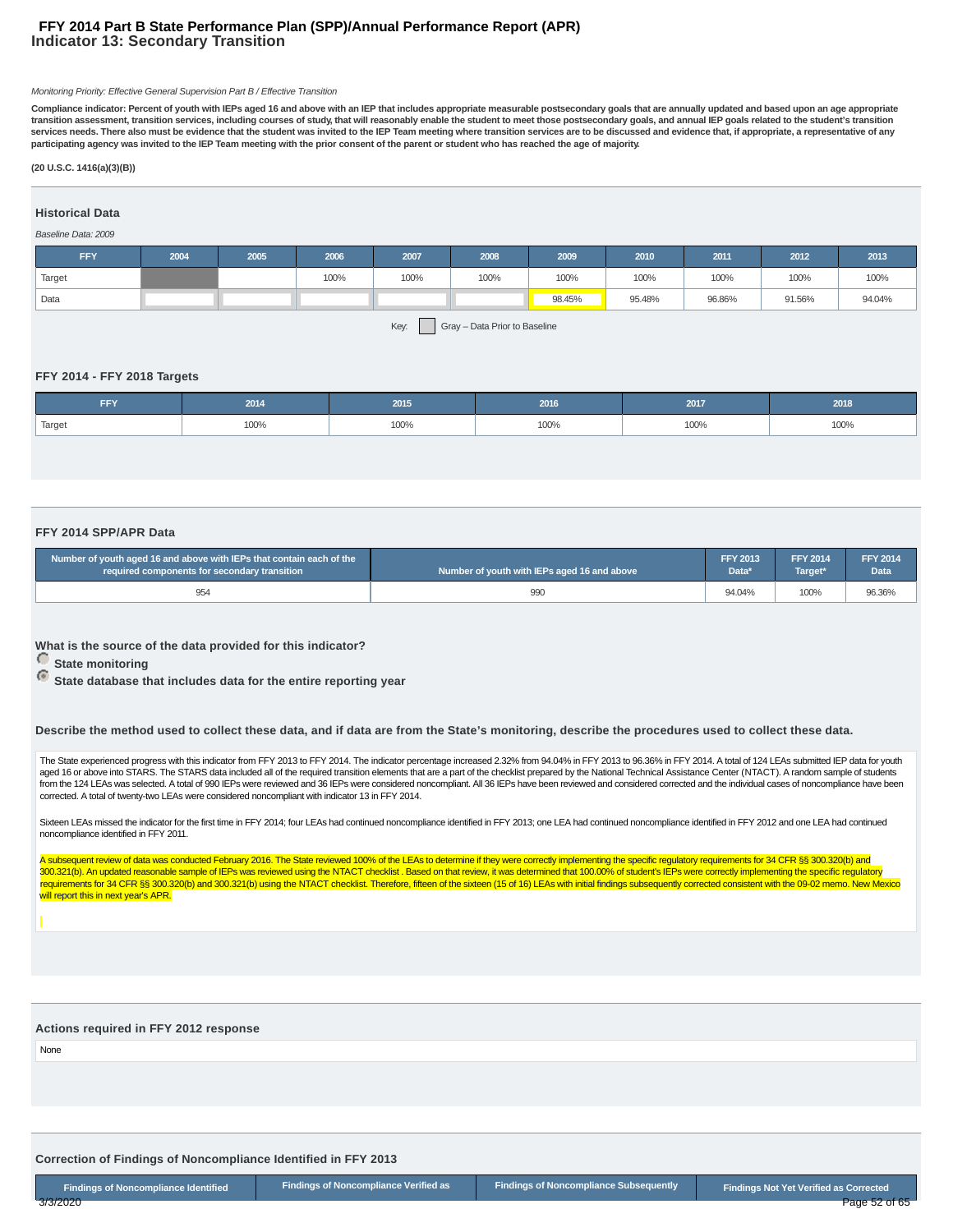<span id="page-52-0"></span>

| <b>Corrected Within One Year</b> | <b>Corrected</b> |  |
|----------------------------------|------------------|--|
|                                  |                  |  |

#### **FFY 2012 Findings of Noncompliance Verified as Corrected**

Describe how the State verified that the source of noncompliance is correctly implementing the regulatory requirements

Three of the four LEAs that had continuing non compliance from FFY 2012 met the target at 100%. This was determined through the review of the corrected and updated IEPs. In order to ensure that full correction was made and that the LEAs were correctly implementing the specific regulatory requirements, an updated reasonable sample of lEPs was reviewed using the NTACT checklist. The reasonable sample of students aged 16 or above was selected from the STARS. The SEB staff member requested the IEPs from the LEAs for review. Based upon those subsequent reviews, it was determined that the LEAs were in compliance with 34 CFR §§ 300.320(b) and 300.321(b) and meeting the specific regulatory requirements. In other words, the State verified that the LEAs were correctly implementing the specific regulatory requirements for 34 CFR §§ 300.320(b) and 300.321(b) (i.e., achieved 100% compliance) based on a review of updated data subsequently collected through the State data system (STARS) and have corrected each individual case of non compliance unless the child is no longer within the jurisdiction of the LEA.

One LEA was determined to have continuing non compliance from FFY 2012. This was determined through the review of the corrected and updated IEPs. In order to ensure that full correction was made and that each LEA was correctly implementing the specific regulatory requirements, an updated reasonable sample of IEPs was reviewed using the NTACT checklist. The reasonable sample of students aged 16 or above was selected from the STARS. The SEB staff member requested the IEPs from each LEA for review. Based upon those subsequent reviews, it was determined that the LEA was in not in compliance with 34 CFR §§ 300.320(b) and 300.321(b) and not meeting the specific regulatory requirements.

A subsequent review of data was conducted in February of 2016. The State reviewed 100% of the LEAs to determine if they were correctly implementing the specific regulatory requirements for34 CFR §§ 300.320(b) and 300.321(b) . An updated reasonable sample of IEPs was reviewed using the NTACT checklist. Based on that review, it was determined that 100.00% of students IEPs were correctly implementing the specific regulatory requirements for 34 CFR §§ 300.320(b) and 300.321(b)using the NTACT checklist. Therefore, four (4) LEAs subsequently corrected consistent with the 09-02 memo. During the subsequent review one (1) LEA did not have students 16 years of age or older to review. After communicating with New Mexico state contact from OSEP, it was determined that this LEA could be cleared for non compliance as long as like or similar state charter schools received a subsequent review. In addition in order to assure that the State Charter School is not discouraging students with special education services from applying, the State is scheduling a visit to assure full complian and acceptance of students on an IEP.

#### Describe how the State verified that each individual case of noncompliance was corrected

All of the individual cases of noncompliance were corrected. This was determined through the review of the corrected and updated IEPs as described above.

One LEA from FFY 2012 was identified as continuing non-compliant. The State took specific actions against the LEA identified as noncompliant with Indicator 13 in FFY 2012 and FFY 2013. The State also took specific actions against the LEA identified as noncompliant with Indicator 13 in FFY 2012 and FFY 2013 and repeated the noncompliance in FFY 2014. The LEAs had to complete updated root cause analyses to determine the causes of the continued noncompliance. The LEAs were placed on corrective action plans with specific strategies to address areas found in the root cause analyses. The length of time the problem existed along with the LEA's response to the issue was considered in each of the LEA's annual determination. The LEAs were monitored by SEB staff to provide them with technical assistance and professional development.

A subsequent review of data was conducted in February of 2016. The State reviewed 100% of the LEAs to determine if they were correctly implementing the specific regulatory requirements for 34 CFR §§ 300.320(b) and 300.321(b). An updated reasonable sample of IEPs was reviewed using the NTACT checklist. Based om that review, it was determined that 100.00% of students IEPs were correctly implementing the specific regulatory requirements for 34 CFR §§ 300.320(b) and 300.321(b) using the NTACT checklist. Therefore, one (1) LEA subsequently corrected consistent with the 09-02 memo.

#### **FFY 2011 Findings of Noncompliance Verified as Corrected**

Describe how the State verified that the source of noncompliance is correctly implementing the regulatory requirements

A subsequent review of data was conducted in February of 2016. The State reviewed 100% of the LEAs to determine if they were correctly implementing the specific regulatory requirements for 34 CFR §§ 300.320(b) and 300.321(b). An updated reasonable sample of IEPs was reviewed using the NTACT checklist. Based on that review, it was determined that 100.00% of students IEPs were correctly implementing the specific regulatory requirements for 34 CFR §§ 300.320(b) and 300.321(b)using the NTACT checklist. Therefore, one (1) LEA subsequently corrected consistent with the 09-02 memo.

Describe how the State verified that each individual case of noncompliance was corrected

#### **OSEP Response**

Because the State reported less than 100% compliance for FFY 2014, the State must report on the status of correction of noncompliance identified in FFY 2014 for this indicator.In addition, the State must demonstrate, in th FFY 2015 SPP/APR, that the remaining two uncorrected findings of noncompliance identified in FFY 2013 were corrected.When reporting on the correction of noncompliance, the State must report, in the FFY 2015 SPP/APR, that it has verified that each LEA with findings of noncompliance identified in FFY 2014 and each LEA with remaining noncompliance identified in FFY 2013: (1) is correctly implementing the specific regulatory requirements (i.e., achieved 100% compliance) based on a review of updated data such as data subsequently collected through on-site monitoring or a State data system; and (2) has corrected each individual case of noncompliance, unless the child is no longer within the jurisdiction of the LEA, consistent with OSEP Memo 09-02.In the FFY 2015 SPP/APR, the State must describe the specific actions that were taken to verify the correction.

If the State did not identify any findings of noncompliance in FFY 2014, although its FFY 2014 data reflect less than 100% compliance, provide an explanation of why the State did not identify any findings of noncompliance FFY 2014.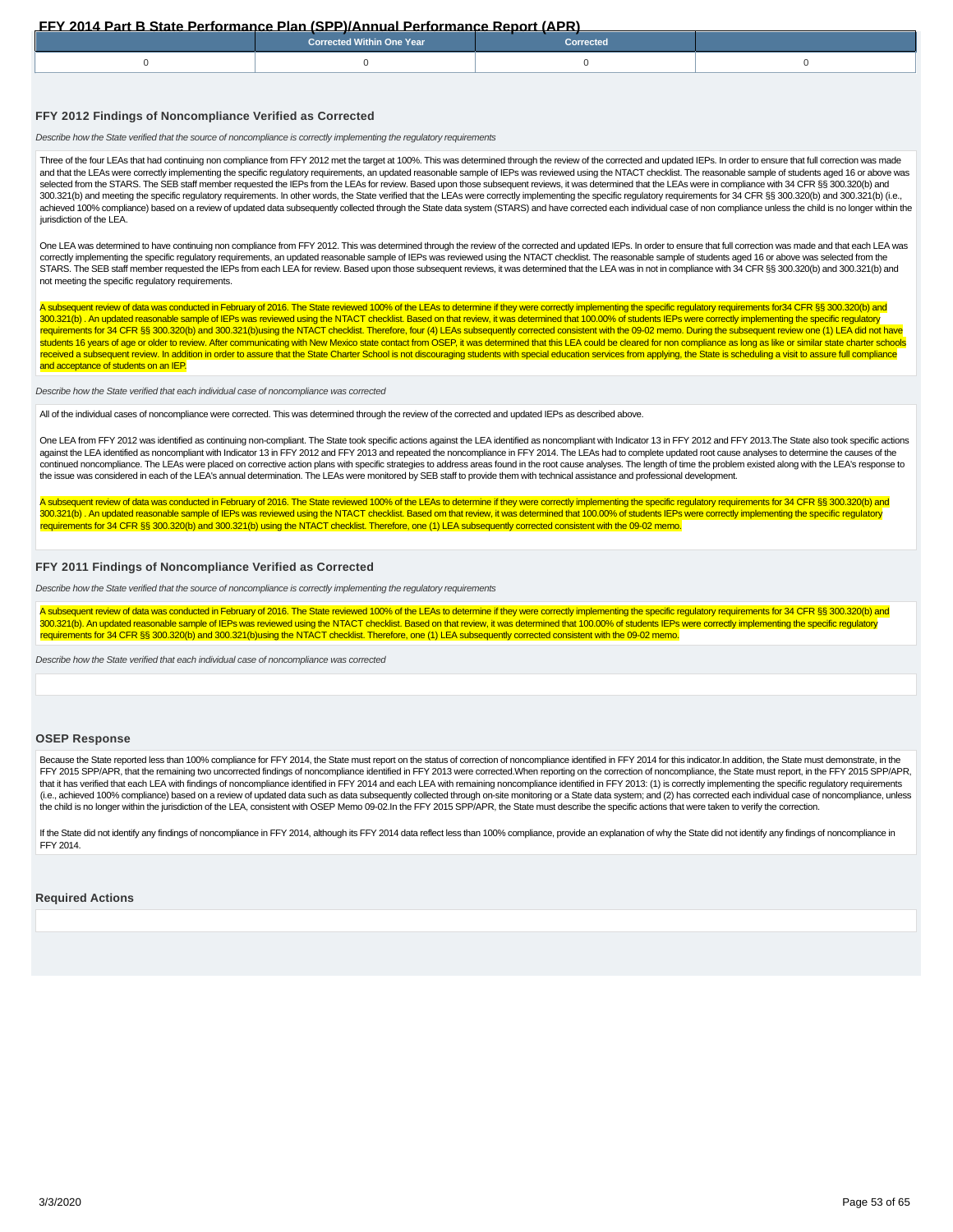## **Indicator 14: Post-School Outcomes**

Monitoring Priority: Effective General Supervision Part B / Effective Transition

**Results indicator: Percent of youth who are no longer in secondary school, had IEPs in effect at the time they left school, and were:**

- **A. Enrolled in higher education within one year of leaving high school.**
- **B. Enrolled in higher education or competitively employed within one year of leaving high school.**
- **Enrolled in higher education or in some other postsecondary education or training program; or competitively employed or in some other employment within C. one year of leaving high school.**

#### **(20 U.S.C. 1416(a)(3)(B))**

#### **Historical Data**

|   | <b>Baseline</b><br>Year | <b>FFY</b>    | 2004 | 2005 | 2006                          | 2007 | 2008              | 2009   | 2010               | 2011   | 2012   | 2013   |
|---|-------------------------|---------------|------|------|-------------------------------|------|-------------------|--------|--------------------|--------|--------|--------|
|   |                         | Target $\geq$ |      |      |                               |      |                   |        | 48.50%             | 48.50% | 49.00% | 49.00% |
| А | 2009                    | Data          |      |      |                               |      |                   | 48.00% | 47.30%             | 47.30% | 40.80% | 43.83% |
|   |                         | Target $\geq$ |      |      |                               |      |                   |        | 75.50%             | 75.50% | 76.00% | 76.00% |
| в | 2009                    | Data          |      |      |                               |      |                   | 75.00% | 71.50%             | 74.30% | 71.50% | 74.92% |
|   |                         | Target $\geq$ |      |      |                               |      |                   |        | 79.50%             | 79.50% | 80.00% | 80.00% |
| C | 2009                    | Data          |      |      |                               |      |                   | 79.00% | 75.20%             | 81.30% | 79.00% | 81.17% |
|   |                         |               | Key: |      | Gray - Data Prior to Baseline |      | Yellow - Baseline |        | Blue - Data Update |        |        |        |

#### **FFY 2014 - FFY 2018 Targets**

| <b>FFY</b>      | 2014   | 2015   | 2016   | 2017   | 2018   |
|-----------------|--------|--------|--------|--------|--------|
| Target $A \geq$ | 49.00% | 49.00% | 49.00% | 49.00% | 49.00% |
| Target $B \geq$ | 76.00% | 76.00% | 76.00% | 76.00% | 76.00% |
| Target $C \geq$ | 80.00% | 80.00% | 80.00% | 80.00% | 80.00% |

Key:

#### **Targets: Description of Stakeholder Input**

| The chart below represents the three measurable categories. The current year is (in black), the previous year (in blue), and the target for the current year (in red). |                                                                  |                                                                                                           |
|------------------------------------------------------------------------------------------------------------------------------------------------------------------------|------------------------------------------------------------------|-----------------------------------------------------------------------------------------------------------|
| A. Enrolled in higher education (%)                                                                                                                                    | B. Enrolled in higher education<br>or competitively employed (%) | C. Enrolled in higher education competitively<br>employed or in some other training or employment<br>(% ) |
| 43.26%                                                                                                                                                                 | 76.10%                                                           | 80.71%                                                                                                    |
| 43.83%                                                                                                                                                                 | 74.92%                                                           | 81.17%                                                                                                    |
| 49.00%                                                                                                                                                                 | 76.00%                                                           | 80.00%                                                                                                    |

In the current year, there was a slight decrease (0.57%) in students reported enrolled in higher education. Target was not met for 14A for FFY 2014.

In the current year, there was an increase in students reported enrolled in higher education or competitively employed (1.18%) and a slight decrease in students enrolled in higher education or in some other postsecondary education or training program or competitively employed or in some other implement of 0.46%. The targets for Indicators 14B and 14C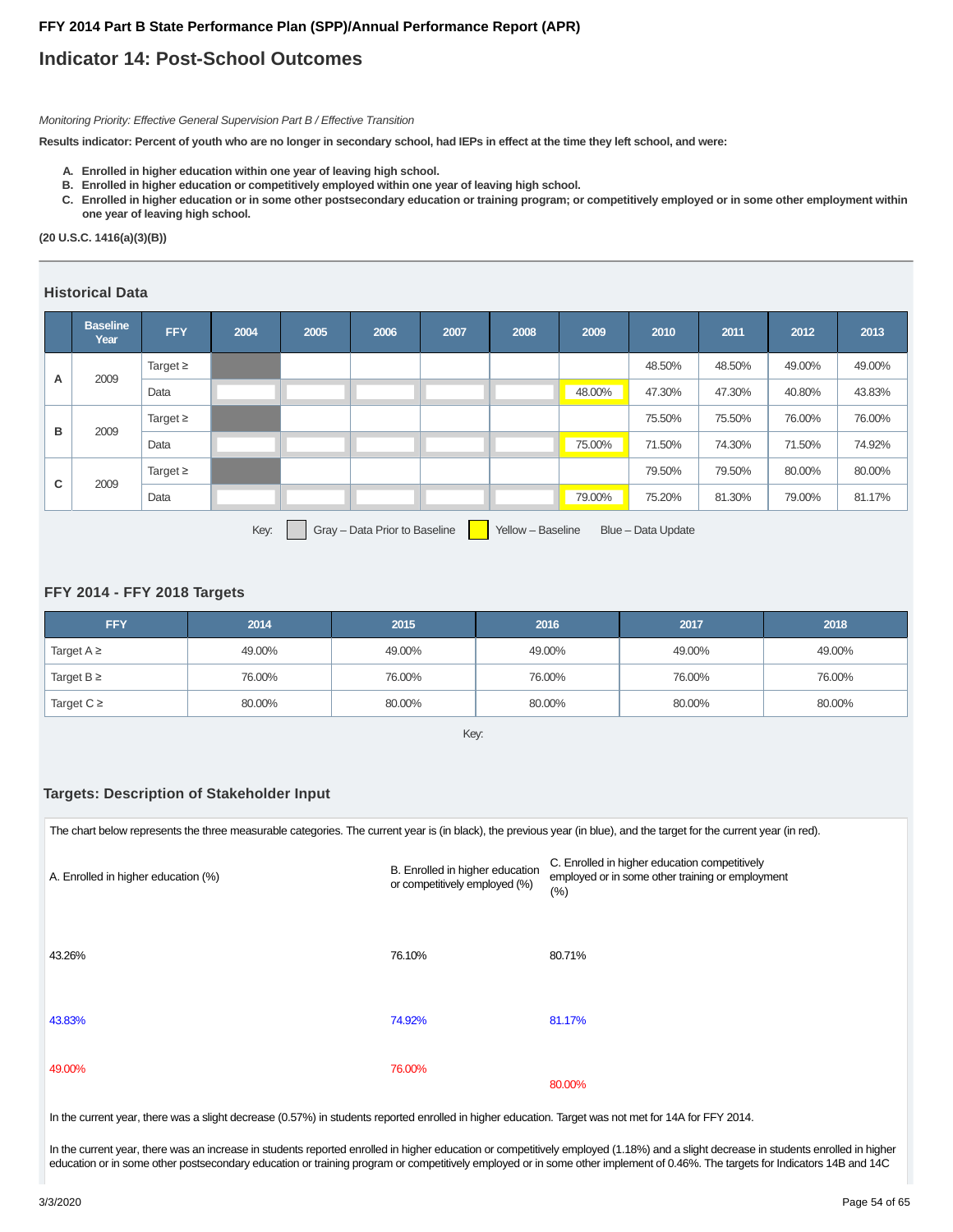was met for FFY 2014.

On December 3rd and 4th, 2015 State Performance Plan and Annual Performance Report indicator data were presented to the State's Individuals with Disabilities Education Act State Advisory Panel. The panel members had the opportunity to review FFY 14 (July 1, 2014 – June 30, 2014) data and the State's progress or slippage by each indicator. After the FFY 14 data was reviewed, the advisory panel reviewed targets and provided input for the results targets for FFY 15 through FFY 18. The FFY 14 data and targets set by the State Advisory Panel were presented to the Local Education Agency, State Charter Schools and Regional Education Cooperative Directors on January 26, 2016. The Directors had the opportunity to provide feedback on the targets during the presentation. Both stakeholder groups had the opportunity to provide final feedback on the targets through January 29, 2016.

#### **FFY 2014 SPP/APR Data**

| Number of respondent youth who are no longer in secondary school and had IEPs in effect at the time they left school                                                                                                                | 1410.00 |
|-------------------------------------------------------------------------------------------------------------------------------------------------------------------------------------------------------------------------------------|---------|
| 1. Number of respondent youth who enrolled in higher education within one year of leaving high school                                                                                                                               | 610.00  |
| 2. Number of respondent youth who competitively employed within one year of leaving high school                                                                                                                                     | 463.00  |
| 3. Number of respondent youth enrolled in some other postsecondary education or training program within one year of leaving high school (but not enrolled in<br>higher education or competitively employed)                         | 35.00   |
| 4. Number of respondent youth who are in some other employment within one year of leaving high school (but not enrolled in higher education, some other<br>postsecondary education or training program, or competitively employed). | 30.00   |

|                                                                                                                                                                           | <b>Number of</b><br>respondent<br>youth | <b>Number of</b><br>respondent<br>youth who are no<br>longer in<br>secondary<br>school and had<br><b>IEPs in effect at</b><br>the time they left<br>school | <b>FFY 2013</b><br>Data* | <b>FFY 2014</b><br>Target* | <b>FFY 2014</b><br><b>Data</b> |
|---------------------------------------------------------------------------------------------------------------------------------------------------------------------------|-----------------------------------------|------------------------------------------------------------------------------------------------------------------------------------------------------------|--------------------------|----------------------------|--------------------------------|
| A. Enrolled in higher education (1)                                                                                                                                       | 610.00                                  | 1410.00                                                                                                                                                    | 43.83%                   | 49.00%                     | 43.26%                         |
| B. Enrolled in higher education or competitively<br>employed within one year of leaving high school $(1 + 2)$                                                             | 1073.00                                 | 1410.00                                                                                                                                                    | 74.92%                   | 76.00%                     | 76.10%                         |
| C. Enrolled in higher education, or in some other<br>postsecondary education or training program; or<br>competitively employed or in some other employment<br>$(1+2+3+4)$ | 1138.00                                 | 1410.00                                                                                                                                                    | 81.17%                   | 80.00%                     | 80.71%                         |

#### **Was sampling used?** No

## **Provide additional information about this indicator (optional)**

The New Mexico post-school outcomes census data collection was designed as a census of former students with disabilities who received special education services and exited high school in the 2013-2014 school year, including graduates and those who dropped out in grades 9-12. The current data collection method is designed to efficiently collect the data as specified by OSEP requirements for FFY 2014. New Mexico utilized the definitions of employment, post-secondary education and other employment, other post-secondary education or training specified in the OSEP definition (May 2010). The data collection is assembled, conducted and analyzed through a contract with the Northeast Regional Education Cooperative. Students who received special education services under the Individuals with Disabilities Education Act, (IDEA), had exited in 2013-2014 and had been out of high school for a minimum of one year were interviewed beginning in May 2015 and September 2014. Schools were instructed to appoint a coordinator for the data collection efforts to assume responsibility for accurate completion of the data collection and reporting. Staff assigned by the schools conducted phone and in-person FFY 2014 Part B State Performance Plan (SPP)/Annual Performance Report (APR) interviews of former students or family members and entered responses on the online form; which were then downloaded to a database. Survey data were submitted electronically via an online site for compilation and analysis.

### **Actions required in FFY 2013 response**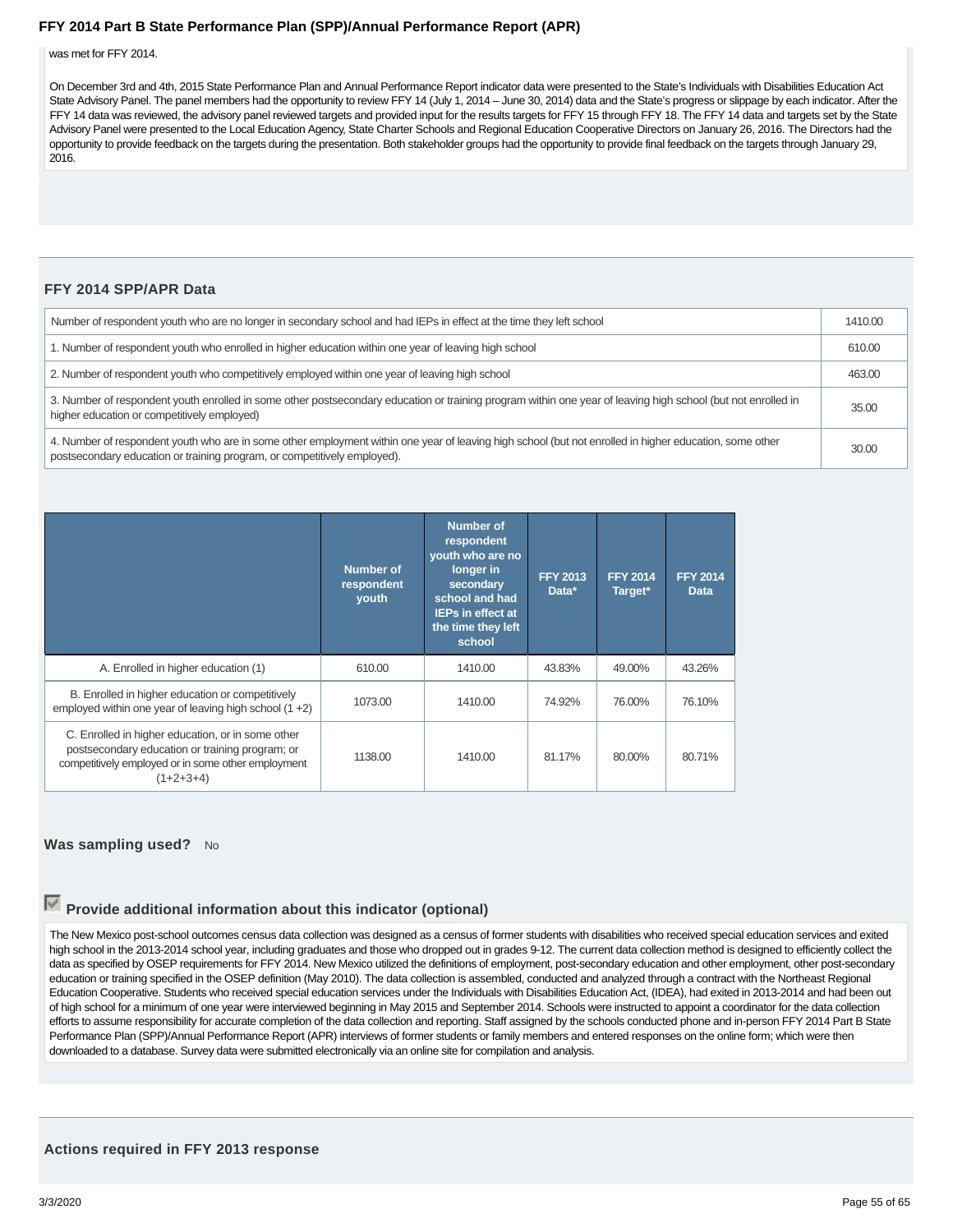<span id="page-55-0"></span>

| None                    |  |  |
|-------------------------|--|--|
|                         |  |  |
|                         |  |  |
| <b>OSEP Response</b>    |  |  |
|                         |  |  |
| <b>Required Actions</b> |  |  |
|                         |  |  |
|                         |  |  |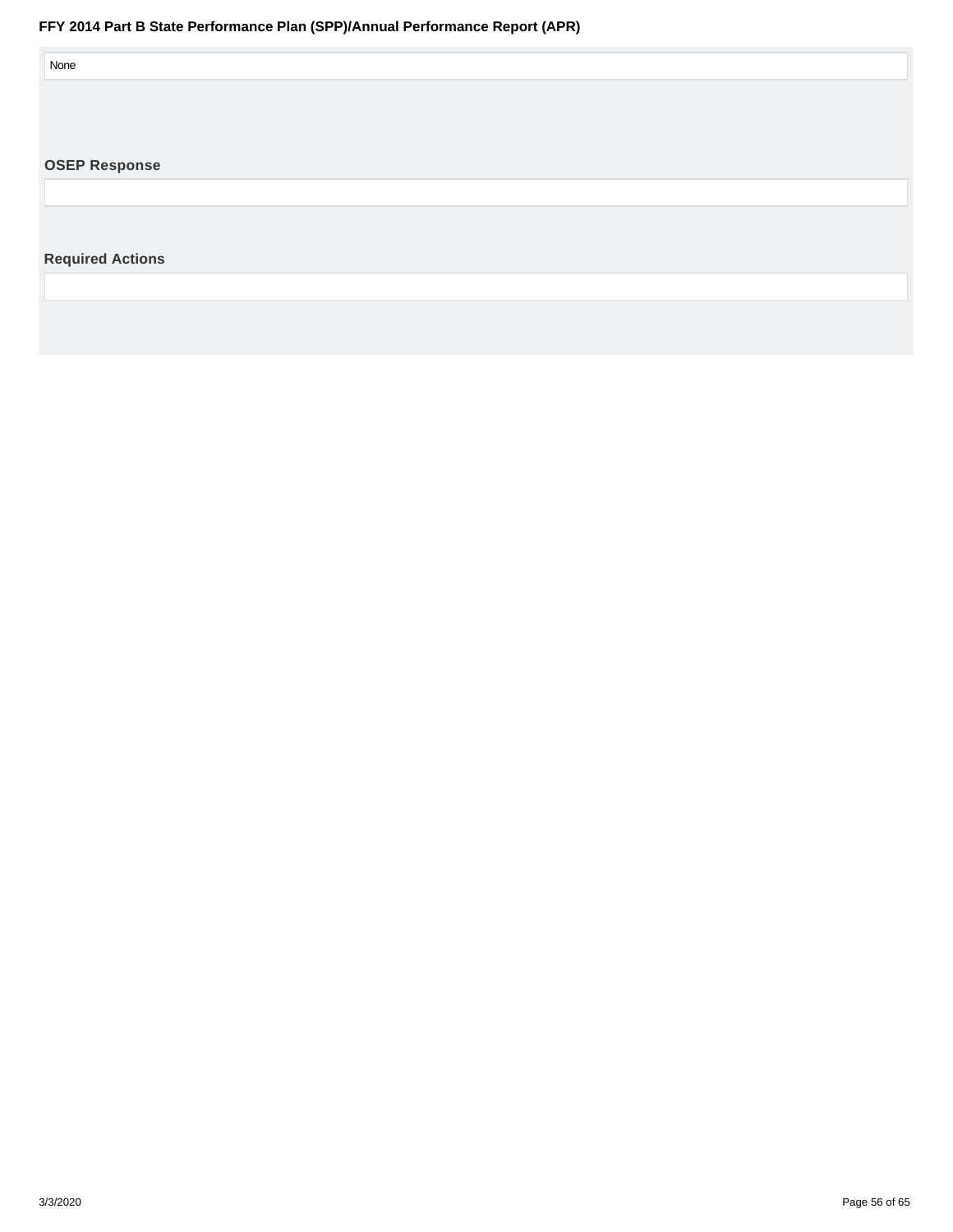## **Indicator 15: Resolution Sessions**

Monitoring Priority: Effective General Supervision Part B / General Supervision

**Results indicator: Percent of hearing requests that went to resolution sessions that were resolved through resolution session settlement agreements.**

**(20 U.S.C. 1416(a)(3(B))**

#### **Historical Data**

#### Baseline Data: 2005





Key: Gray – Data Prior to Baseline Yellow – Baseline Blue – Data Update

#### **FFY 2014 - FFY 2018 Targets**

| <b>FFY</b> |        | 2014                     |        | 2016<br>2015 |                          | 2017   |        |   | 2018   |        |                          |        |        |  |        |
|------------|--------|--------------------------|--------|--------------|--------------------------|--------|--------|---|--------|--------|--------------------------|--------|--------|--|--------|
| Target     | 55.00% | $\overline{\phantom{a}}$ | 70.00% | 55.00%       | $\overline{\phantom{a}}$ | 70.00% | 55.00% | - | 70.00% | 55.00% | $\overline{\phantom{a}}$ | 70.00% | 55.00% |  | 70.00% |

Key:

#### **Targets: Description of Stakeholder Input**

On December 3<sup>rd</sup> and 4<sup>th</sup>, 2015 State Performance Plan and Annual Performance Report indicator data were presented to the State's Individuals with Disabilities Education Act State Advisory Panel. The panel members had the opportunity to review FFY 14 (July 1, 2014 – June 30, 2015) data and the State's progress or slippage by each indicator. After the FFY 14 data was reviewed, the advisory panel provided input and reviewed targets for the results targets for FFY 14 through FFY 18. The FFY 14 data and proposed targets set by the State Advisory Panel were presented to the Local Education Agency, State Charter Schools and Regional Education Cooperative Directors on January 26, 2016. The Directors had the opportunity to provide feedback on the targets during the presentation. Both stakeholder groups had the opportunity to provide final feedback on the targets through January 29, 2016.

#### **Prepopulated Data**

| <b>Source</b>                                                                                             | <b>Date</b> | <b>Description</b>                                                       | <b>Data</b> | <b>Overwrite Data</b> |
|-----------------------------------------------------------------------------------------------------------|-------------|--------------------------------------------------------------------------|-------------|-----------------------|
| SY 2014-15 EMAPS IDEA Part B<br><b>Dispute Resolution Survey:</b><br>Section C: Due Process<br>Complaints | 11/5/2015   | 3.1(a) Number resolution sessions resolved through settlement agreements | 11          | null                  |
| SY 2014-15 EMAPS IDEA Part B<br><b>Dispute Resolution Survey;</b><br>Section C: Due Process<br>Complaints | 11/5/2015   | 3.1 Number of resolution sessions                                        |             | null                  |

#### **FFY 2014 SPP/APR Data**

| $\;$ 3.1(a) Number resolution sessions $\;$ 3.1 Number of resolution sessions FFY 2013 FFY 2014 Target* FFY 2014 p |
|--------------------------------------------------------------------------------------------------------------------|
|--------------------------------------------------------------------------------------------------------------------|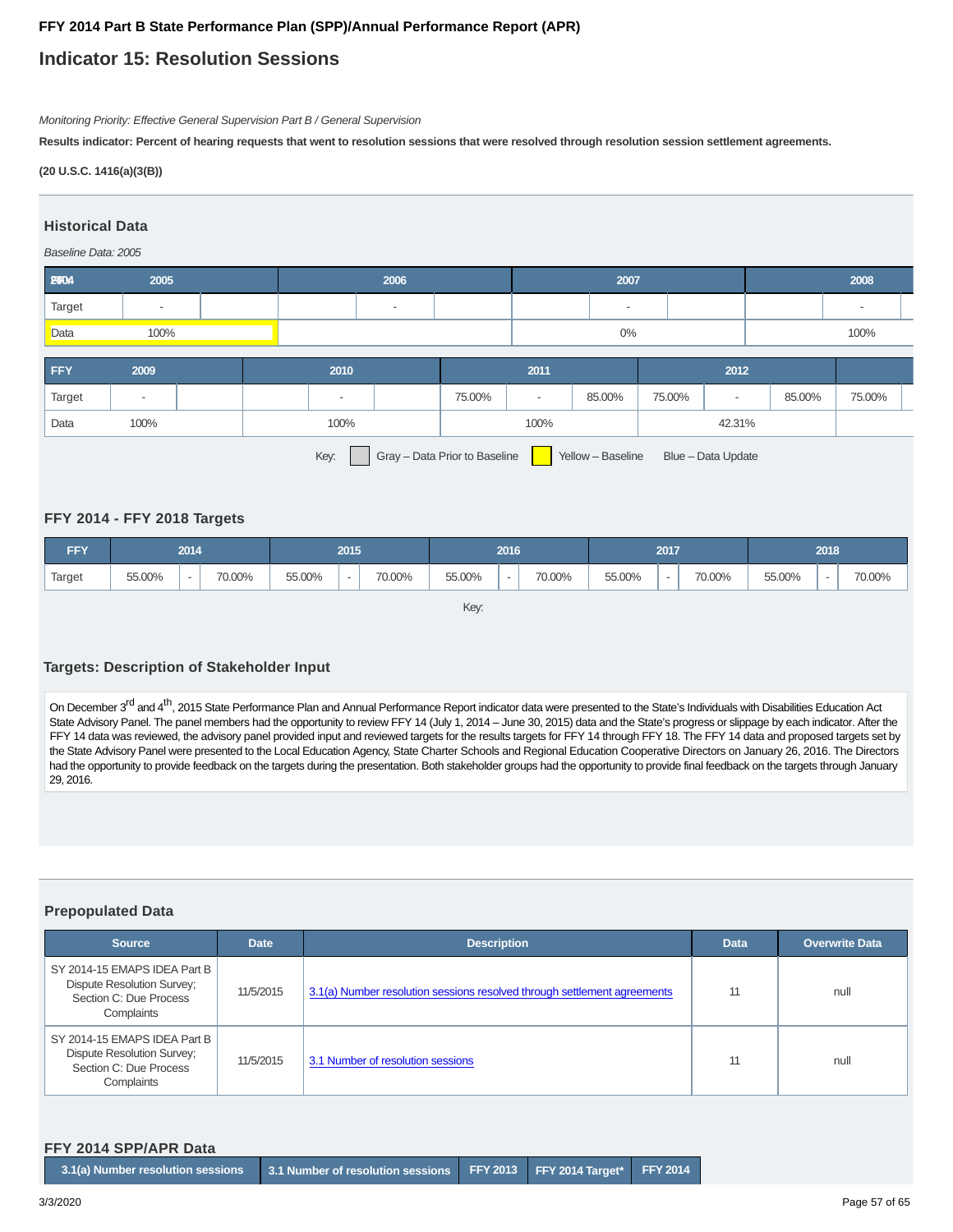<span id="page-57-0"></span>

| resolved through settlement<br>agreements | Data*  |                 | <b>Data</b> |
|-------------------------------------------|--------|-----------------|-------------|
| 44                                        | 59.09% | 55.00% - 70.00% | 100%        |

## **Actions required in FFY 2013 response**

None

## **OSEP Response**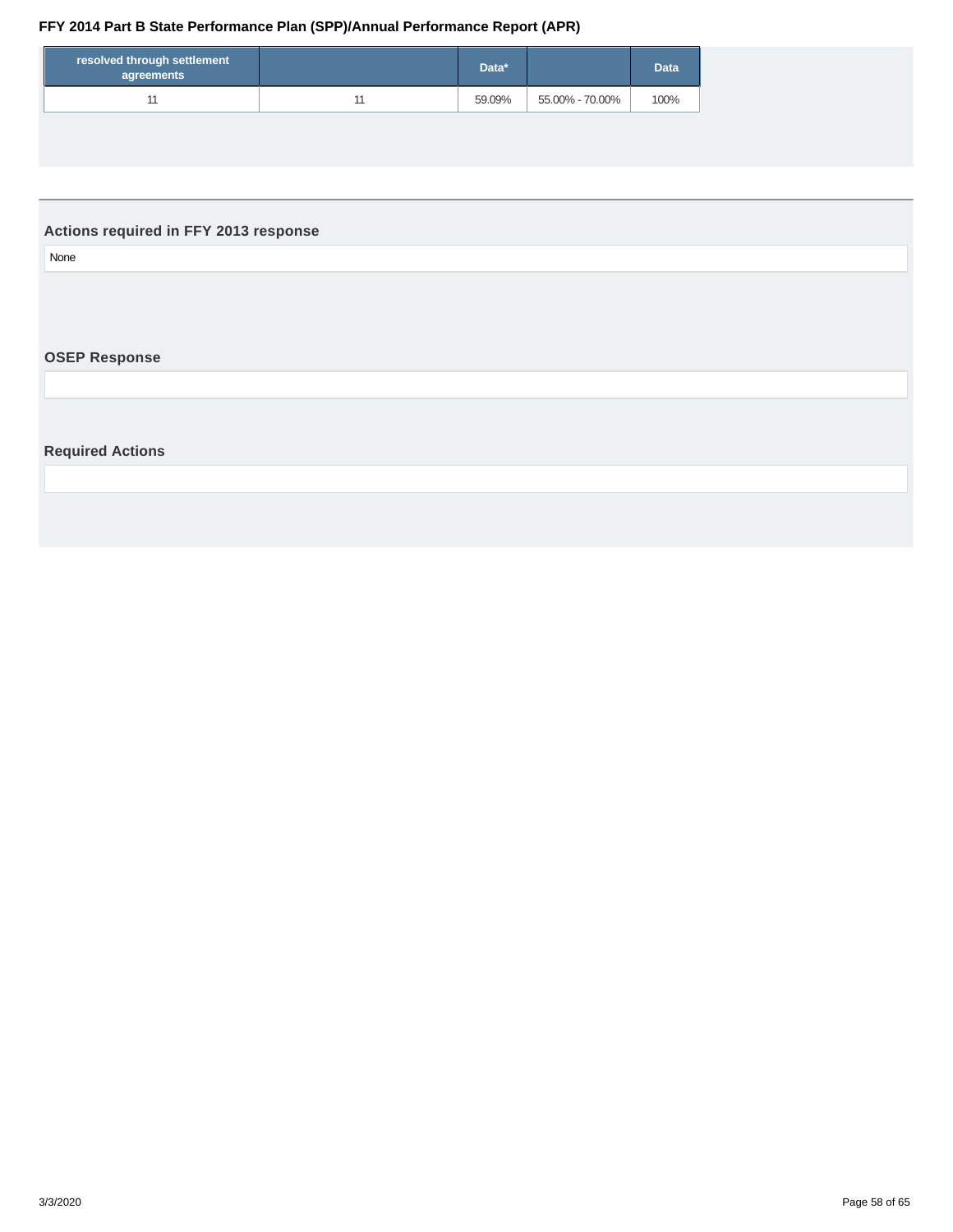## **Indicator 16: Mediation**

Monitoring Priority: Effective General Supervision Part B / General Supervision

**Results indicator: Percent of mediations held that resulted in mediation agreements.**

**(20 U.S.C. 1416(a)(3(B))**

#### **Historical Data**

#### Baseline Data: 2005

| <b>E004</b> | 2005   | 2006   |  |        | 2007 |        |        | 2008 |  |  |  |
|-------------|--------|--------|--|--------|------|--------|--------|------|--|--|--|
| Target      |        |        |  | 63.00% | $\,$ | 70.00% | 70.00% |      |  |  |  |
| Data        | 61.30% | 63.14% |  |        |      |        | 89.20% |      |  |  |  |

| <b>FFY</b> | 2009                                                       |        |        | 2010   |        |        | 2011 |        |                    |  |        |        |  |
|------------|------------------------------------------------------------|--------|--------|--------|--------|--------|------|--------|--------------------|--|--------|--------|--|
| Target0%   | $\,$                                                       | 75.00% | 75.00% |        | 80.00% | 75.00% | -    | 80.00% | 80.00%             |  | 85.00% | 80.00% |  |
| Data       | 80.65%                                                     |        |        | 78.13% |        | 86.96% |      |        | 100%               |  |        |        |  |
|            | Key:<br>Gray - Data Prior to Baseline<br>Yellow - Baseline |        |        |        |        |        |      |        | Blue - Data Update |  |        |        |  |

#### **FFY 2014 - FFY 2018 Targets**

| <b>FFY</b> | 2014<br>2015<br>2016 |                          | 2017   |        |                          | 2018   |        |   |        |        |                          |        |        |  |        |
|------------|----------------------|--------------------------|--------|--------|--------------------------|--------|--------|---|--------|--------|--------------------------|--------|--------|--|--------|
| Target     | 75.00%               | $\overline{\phantom{a}}$ | 85.00% | 75.00% | $\overline{\phantom{a}}$ | 85.00% | 75.00% | - | 85.00% | 75.00% | $\overline{\phantom{a}}$ | 85.00% | 75.00% |  | 85.00% |

Key:

#### **Targets: Description of Stakeholder Input**

On December 3<sup>rd</sup> and 4<sup>th</sup>, 2015 State Performance Plan and Annual Performance Report indicator data were presented to the State's Individuals with Disabilities Education Act State Advisory Panel. The panel members had the opportunity to review FFY 14 (July 1, 2014 – June 30, 2015) data and the State's progress or slippage by each indicator. After the FFY 14 data was reviewed, the advisory panel provided input and reviewed targets and provided input for the results targets for FFY 14 through FFY 18. The FFY 14 data and proposed targets set by the State Advisory Panel were presented to the Local Education Agency, State Charter Schools and Regional Education Cooperative Directors on January 26, 2016. The Directors had the opportunity to provide feedback on the targets during the presentation. Both stakeholder groups had the opportunity to provide final feedback on the targets through January 29, 2016.

#### **Prepopulated Data**

| <b>Source</b>                                                                                      | <b>Date</b> | <b>Description</b>                                                  | <b>Data</b> | <b>Overwrite Data</b> |
|----------------------------------------------------------------------------------------------------|-------------|---------------------------------------------------------------------|-------------|-----------------------|
| SY 2014-15 EMAPS IDEA Part B<br><b>Dispute Resolution Survey:</b><br>Section B: Mediation Requests | 11/5/2015   | 2.1.a. iMediations agreements related to due process complaints     | 10          | null                  |
| SY 2014-15 EMAPS IDEA Part B<br><b>Dispute Resolution Survey:</b><br>Section B: Mediation Requests | 11/5/2015   | 2.1.b. iMediations agreements not related to due process complaints | 12          | null                  |
| SY 2014-15 EMAPS IDEA Part B<br><b>Dispute Resolution Survey:</b><br>Section B: Mediation Requests | 11/5/2015   | 2.1 Mediations held                                                 | 29          | null                  |

#### **FFY 2014 SPP/APR Data**

| 2.1.a.i Mediations | 2.1.b.i Mediations | 2.1 Mediations held FFY 2013 FFY 2014 Target* FFY 2014 |  |  |  |
|--------------------|--------------------|--------------------------------------------------------|--|--|--|
|--------------------|--------------------|--------------------------------------------------------|--|--|--|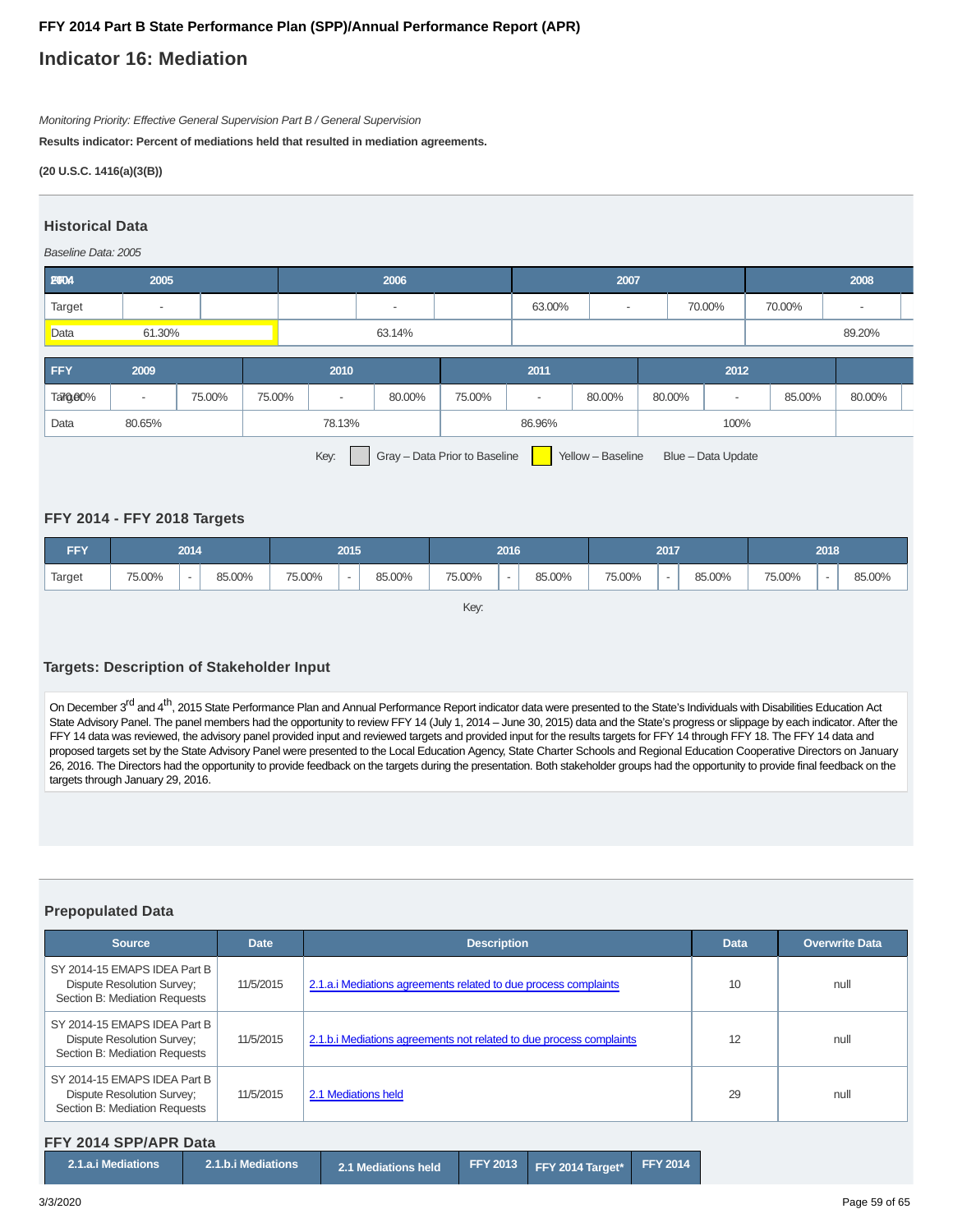<span id="page-59-0"></span>

| agreements related to<br>due process complaints | agreements not related<br>to due process<br>complaints |    | Data*  |                 | <b>Data</b> |
|-------------------------------------------------|--------------------------------------------------------|----|--------|-----------------|-------------|
| 10                                              | 12                                                     | 29 | 75.68% | 75.00% - 85.00% | 75.86%      |

## **Provide additional information about this indicator (optional)**

The State has a continuum of Dispute Resolution Options for parents and LEAs. Third-party assisted intervention and mediation is provided by State-approved and funded mediators. LEAs and parents are encouraged to participate in a Facilitated Individualized Education Program (FIEP), at LEA expense, when concerns or dispute arises. A FIEP can be provided, at State expense, to assist both parties in resolving formal complaints or due process complaints. See the "Continuum of Dispute Resolution Options in Special Education" document for further explanation.

#### **Actions required in FFY 2013 response**

None

**OSEP Response**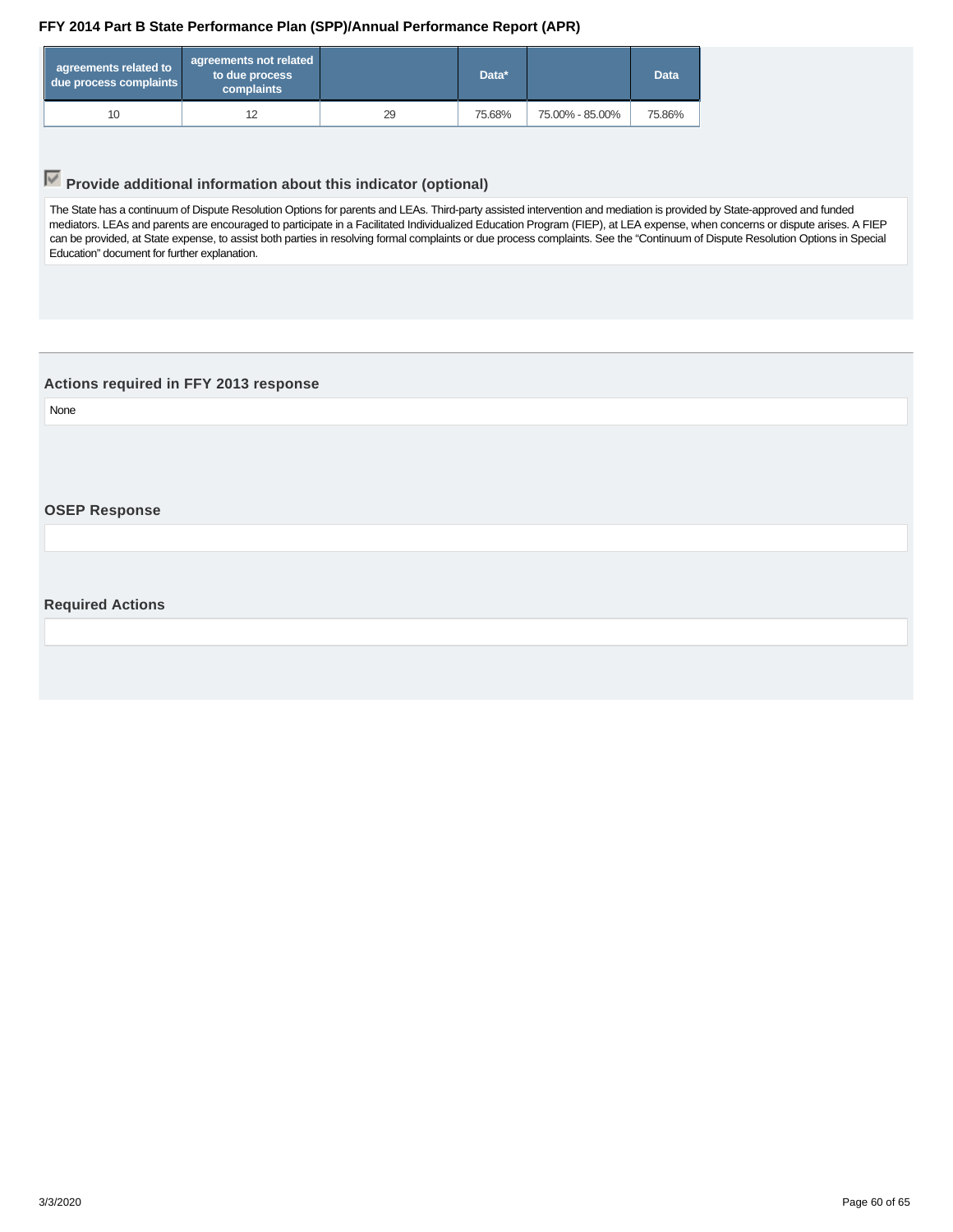## **Indicator 17: State Systemic Improvement Plan**

#### Monitoring Priority: General Supervision

**Results indicator: The State's SPP/APR includes a State Systemic Improvement Plan (SSIP) that meets the requirements set forth for this indicator.**

## Baseline Data: 2013 **Reported Data FFY 2013 2014** Target ≥  $\qquad \qquad$  39.80% Data 37.80% 36.50% Key: Gray – Data Prior to Baseline Yellow – Baseline Blue – Data Update

#### **FFY 2015 - FFY 2018 Targets**

| <b>FFY</b>    | 2015   | 2016   | 2017   | 2018   |
|---------------|--------|--------|--------|--------|
| Target $\geq$ | 41.80% | 43.80% | 45.80% | 47.80% |
| Key:          |        |        |        |        |

#### **Explanation of Changes**

Target Data: As the baseline data have been updated, the target data have also be updated. The goal of the project remains to increase the percentage of students with disabilities who score benchmark on the end of year DIBELS-Next assessment by two percentage points per year for five years

**Description of Measure**

**Targets: Description of Stakeholder Input**

**Overview**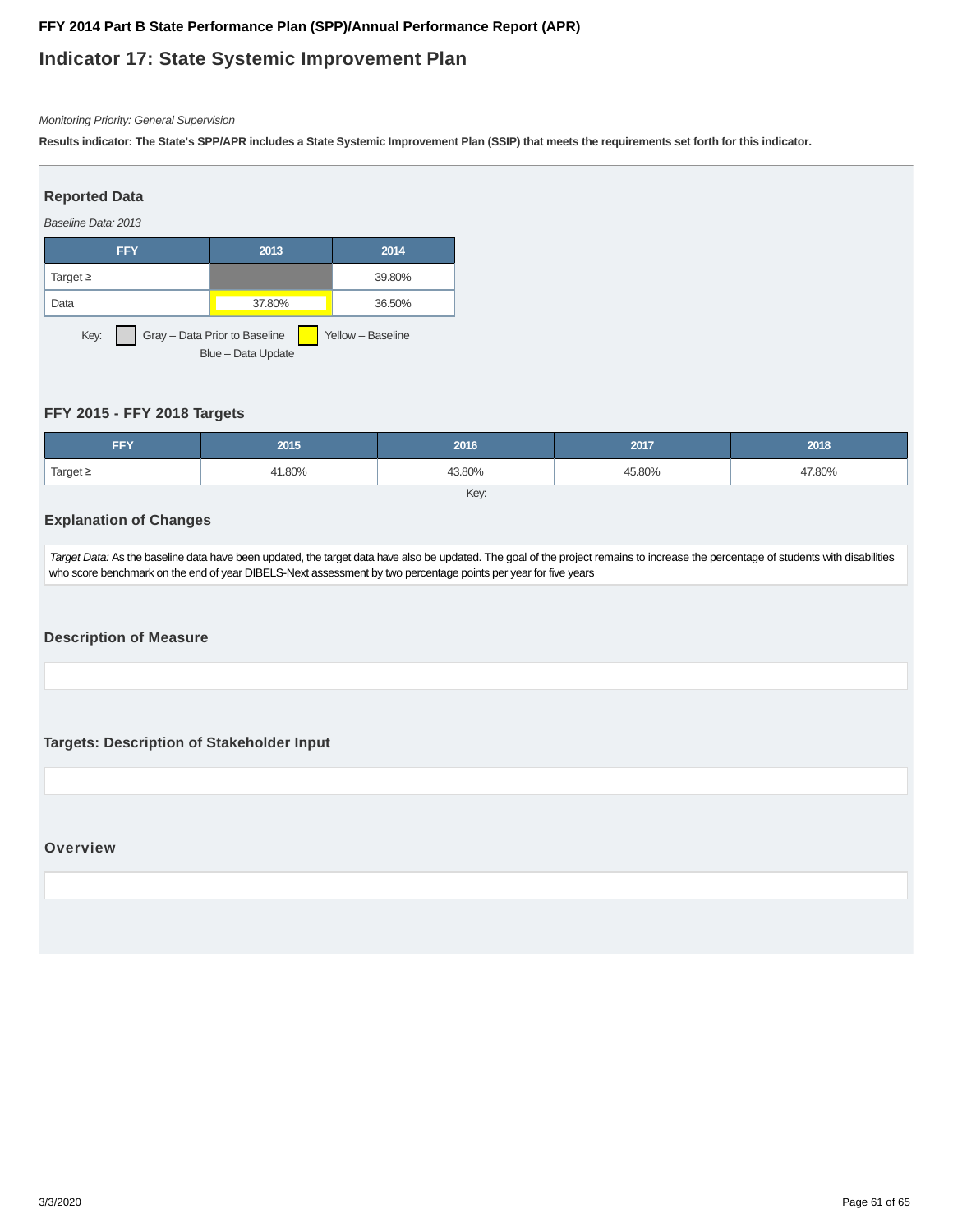#### **Data Analysis**

A description of how the State identified and analyzed key data, including data from SPP/APR indicators, 618 data collections, and other available data as applicable, to: (1) select the State-identified Measurable Result(s) for Children with Disabilities, and (2) identify root causes contributing to low performance. The description must include information about how the data were disaggregated by multiple variables (e.g., LEA, region, race/ethnicity, gender, disability category, placement, etc.). As part of its data analysis, the State should also consider compliance data and whether those data present potential barriers to improvement. In addition, if the State identifies any concerns about the quality of the data, the description must include how the State will address these concerns. Finally, if additional data are needed, the description should include the methods and timelines to collect and analyze the additional data.

#### **Analysis of State Infrastructure to Support Improvement and Build Capacity**

A description of how the State analyzed the capacity of its current infrastructure to support improvement and build capacity in LEAs to implement, scale up, and sustain the use of evidence-based practices to improve results for children with disabilities. State systems that make up its infrastructure include, at a minimum: governance, fiscal, quality standards, professional development, data, technical assistance, and accountability/monitoring. The description must include current strengths of the systems, the extent the systems are coordinated, and areas for improvement of functioning within and across the systems. The State must also identify current State-level improvement plans and initiatives, including special and general education improvement plans and initiatives, and describe the extent that these initiatives are aligned, and how they are, or could be, integrated with, the SSIP. Finally, the State should identify representatives (e.g., offices, agencies, positions, individuals, and other stakeholders) that were involved in developing Phase I of the SSIP and that will be involved in developing and implementing Phase II of the SSIP.

#### **State-identified Measurable Result(s) for Children with Disabilities**

A statement of the result(s) the State intends to achieve through the implementation of the SSIP. The State-identified result(s) must be aligned to an SPP/APR indicator or a component of an SPP/APR indicator. The State-identified result(s) must be clearly based on the Data and State Infrastructure Analyses and must be a child-level outcome in contrast to a process outcome. The State may select a single result (e.g., increasing the graduation rate for children with disabilities) or a cluster of related results (e.g., increasing the graduation rate and decreasing the dropout rate for children with disabilities).

**Statement** 

**Description** 

#### **Selection of Coherent Improvement Strategies**

An explanation of how the improvement strategies were selected, and why they are sound, logical and aligned, and will lead to a measurable improvement in the State-identified result(s). The improvement strategies should include the strategies, identified through the Data and State Infrastructure Analyses, that are needed to improve the State infrastructure and to support LEA implementation of evidence-based practices to improve the State-identified Measurable Result(s) for Children with Disabilities. The State must describe how implementation of the improvement strategies will address identified root causes for low performance and ultimately build LEA capacity to achieve the State-identified Measurable Result(s) for Children with Disabilities.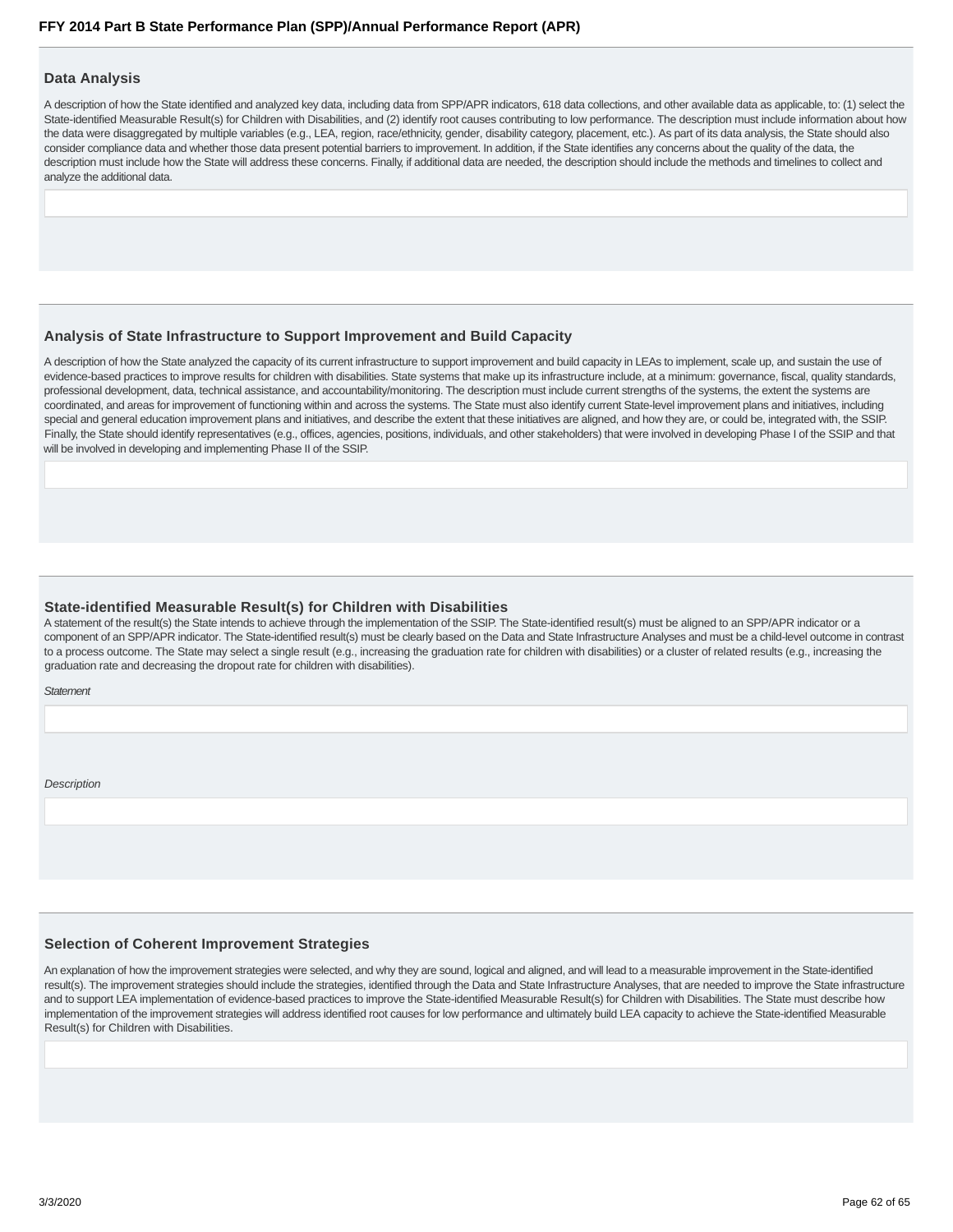#### **Theory of Action**

A graphic illustration that shows the rationale of how implementing the coherent set of improvement strategies selected will increase the State's capacity to lead meaningful change in LEAs, and achieve improvement in the State-identified Measurable Result(s) for Children with Disabilities.

**Submitted Theory of Action: No Theory of Action Submitted** 

**Provide a description of the provided graphic illustration (optional)** 

#### **Infrastructure Development**

(a) Specify improvements that will be made to the State infrastructure to better support EIS programs and providers to implement and scale up EBPs to improve results for infants and toddlers with disabilities and their families.

(b) Identify the steps the State will take to further align and leverage current improvement plans and other early learning initiatives and programs in the State, including Race to the Top-Early Learning Challenge, Home Visiting Program, Early Head Start and others which impact infants and toddlers with disabilities and their families.

(c) Identify who will be in charge of implementing the changes to infrastructure, resources needed, expected outcomes, and timelines for completing improvement efforts.

(d) Specify how the State will involve multiple offices within the State Lead Agency, as well as other State agencies and stakeholders in the improvement of its infrastructure.

#### **Support for EIS programs and providers Implementation of Evidence-Based Practices**

(a) Specify how the State will support EIS providers in implementing the evidence-based practices that will result in changes in Lead Agency, EIS program, and EIS provider practices to achieve the SIMR(s) for infants and toddlers with disabilities and their families.

(b) Identify steps and specific activities needed to implement the coherent improvement strategies, including communication strategies and stakeholder involvement; how identified barriers will be addressed; who will be in charge of implementing; how the activities will be implemented with fidelity; the resources that will be used to implement them; and timelines for completion.

(c) Specify how the State will involve multiple offices within the Lead Agency (and other State agencies such as the SEA) to support EIS providers in scaling up and sustaining the implementation of the evidence-based practices once they have been implemented with fidelity.

#### **Evaluation**

(a) Specify how the evaluation is aligned to the theory of action and other components of the SSIP and the extent to which it includes short-term and long-term objectives to measure implementation of the SSIP and its impact on achieving measurable improvement in SIMR(s) for infants and toddlers with disabilities and their families.

(b) Specify how the evaluation includes stakeholders and how information from the evaluation will be disseminated to stakeholders.

(c) Specify the methods that the State will use to collect and analyze data to evaluate implementation and outcomes of the SSIP and the progress toward achieving intended improvements in the SIMR(s).

(d) Specify how the State will use the evaluation data to examine the effectiveness of the implementation; assess the State's progress toward achieving intended improvements; and to make modifications to the SSIP as necessary.

#### **Technical Assistance and Support**

Describe the support the State needs to develop and implement an effective SSIP. Areas to consider include: Infrastructure development; Support for EIS programs and providers implementation of EBP; Evaluation; and Stakeholder involvement in Phase II.

#### **OSEP Response**